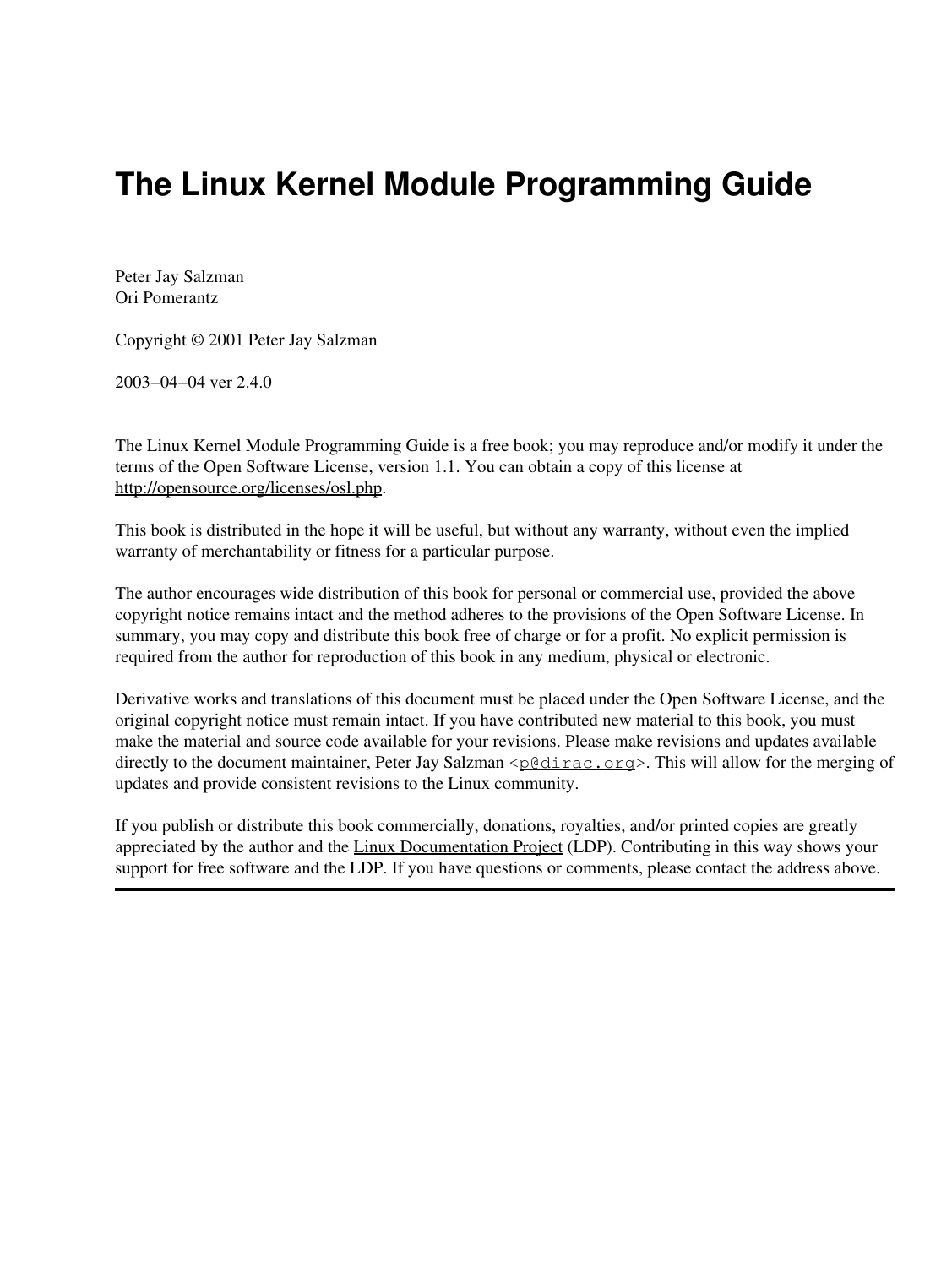## **Table of Contents**

| 4.1.5. chardev.c |  |
|------------------|--|
|                  |  |
|                  |  |
|                  |  |
|                  |  |
|                  |  |
|                  |  |
|                  |  |
|                  |  |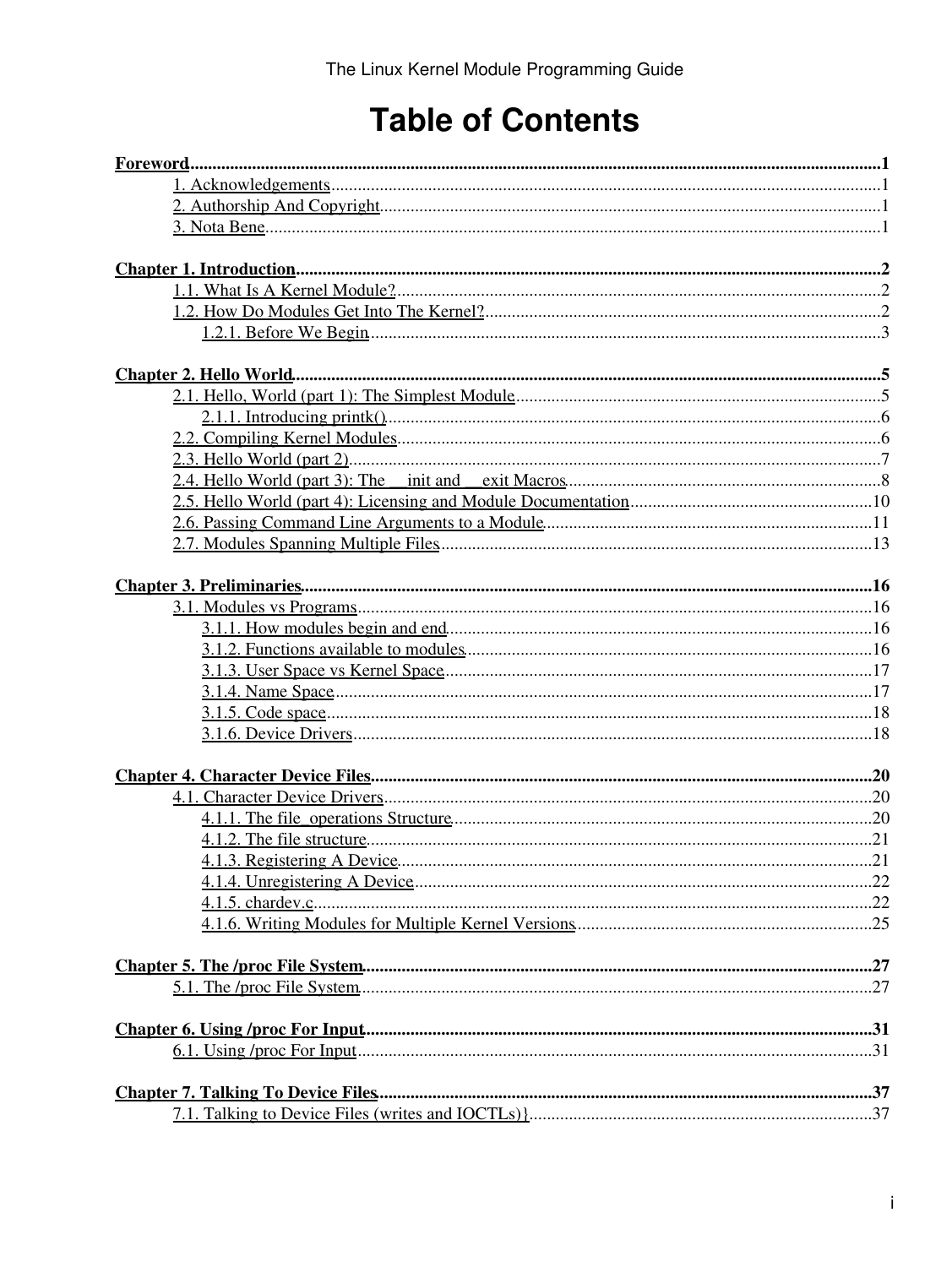## **Table of Contents**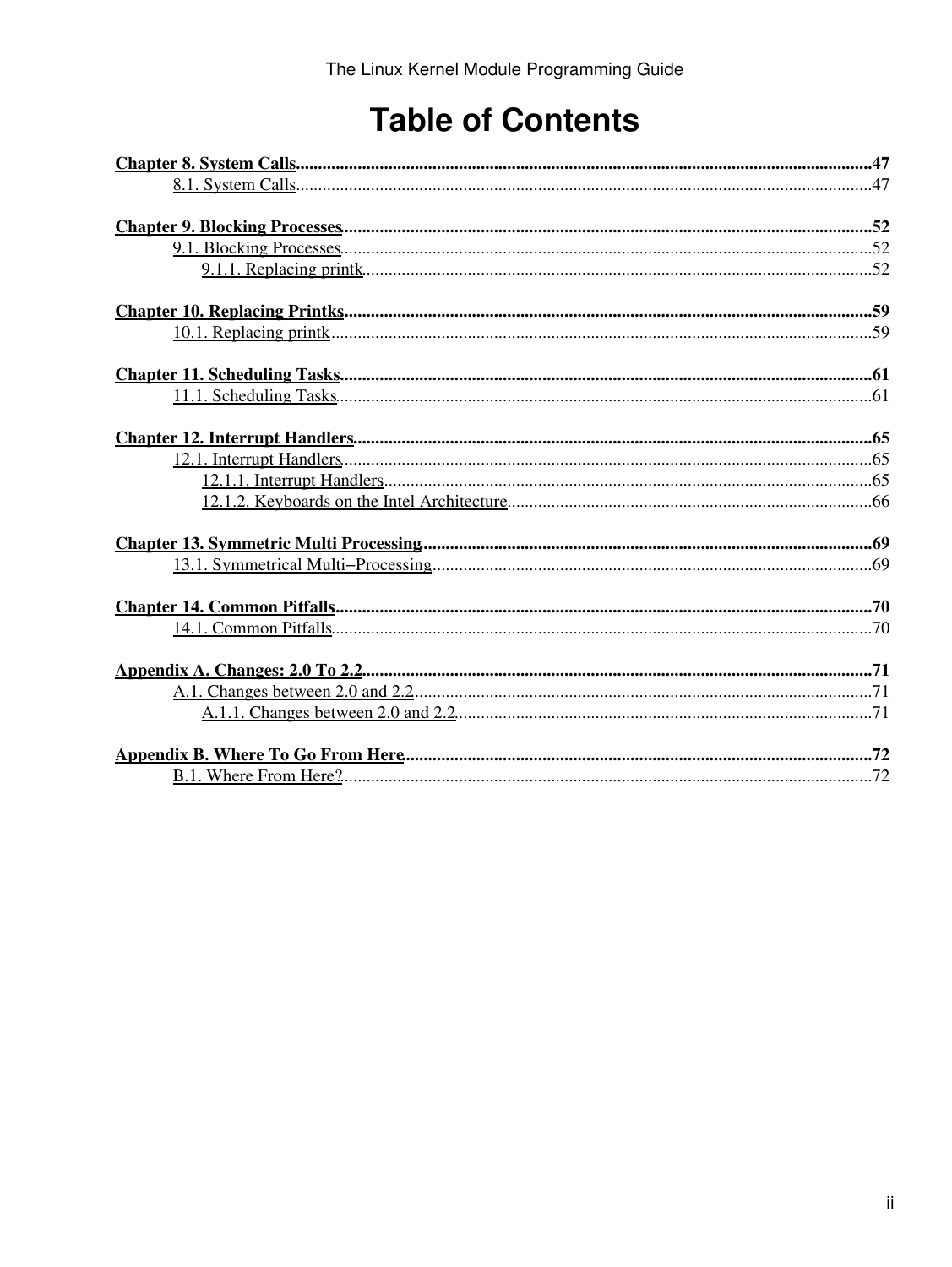# <span id="page-3-0"></span>**Foreword**

## <span id="page-3-1"></span>**1. Acknowledgements**

Ori Pomerantz would like to thank Yoav Weiss for many helpful ideas and discussions, as well as finding mistakes within this document before its publication. Ori would also like to thank Frodo Looijaard from the Netherlands, Stephen Judd from New Zealand, Magnus Ahltorp from Sweeden and Emmanuel Papirakis from Quebec, Canada.

I'd like to thank Ori Pomerantz for authoring this guide in the first place and then letting me maintain it. It was a tremendous effort on his part. I hope he likes what I've done with this document.

I would also like to thank Jeff Newmiller and Rhonda Bailey for teaching me. They've been patient with me and lent me their experience, regardless of how busy they were. David Porter had the unenviable job of helping convert the original LaTeX source into docbook. It was a long, boring and dirty job. But someone had to do it. Thanks, David.

Thanks also goes to the fine people at www.kernelnewbies.org. In particular, Mark McLoughlin and John Levon who I'm sure have much better things to do than to hang out on kernelnewbies.org and teach the newbies. If this guide teaches you anything, they are partially to blame.

Both Ori and I would like to thank Richard M. Stallman and Linus Torvalds for giving us the opportunity to not only run a high−quality operating system, but to take a close peek at how it works. I've never met Linus, and probably never will, but he has made a profound difference in my life.

The following people have written to me with corrections or good suggestions: Ignacio Martin, David Porter, and Dimo Velev

## <span id="page-3-2"></span>**2. Authorship And Copyright**

The Linux Kernel Module Programming Guide (lkmpg) was originally written by Ori Pomerantz. It became very popular as being the best free way to learn how to program Linux kernel modules. Life got busy, and Ori no longer had time or inclination to maintain the document. After all, the Linux kernel is a fast moving target. Peter Jay Salzman (that's me) offered to take over maintainership so at least bug fixes and occaisional updating would happen. If you would like to

## <span id="page-3-3"></span>**3. Nota Bene**

Ori's original document was good about supporting earlier versions of Linux, going all the way back to the 2.0 days. I had originally intended to keep with the program, but after thinking about it, opted out. My main reason to keep with the compatibility was for GNU/Linux distributions like LEAF, which tended to use older kernels. However, even LEAF uses 2.2 and 2.4 kernels these days.

Both Ori and I use the x86 platform. For the most part, the source code and discussions should apply to other architectures, but I can't promise anything. One exception is [Chapter 12](#page-67-0), Interrupt Handlers, which should not work on any architecture except for x86.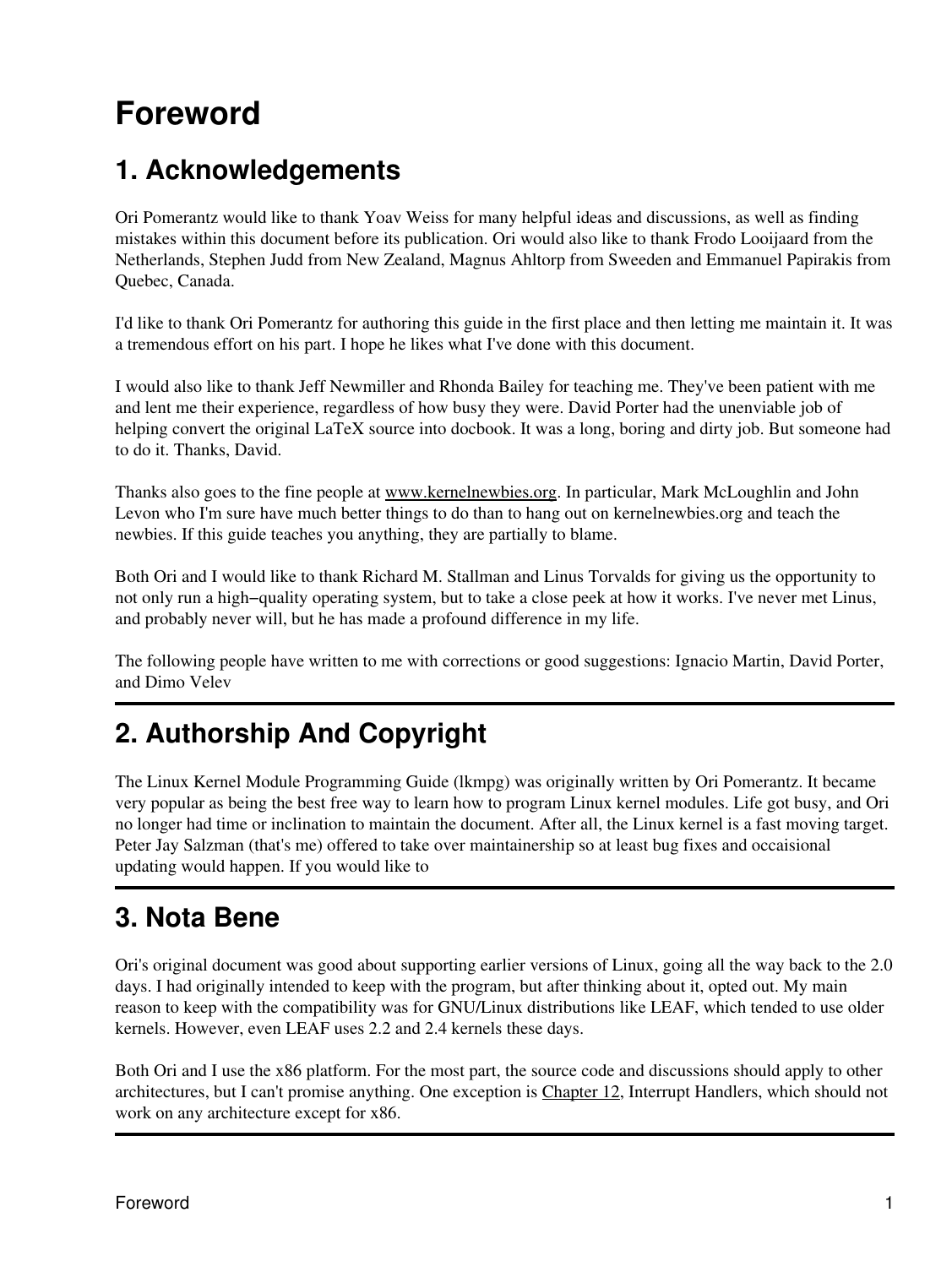# <span id="page-4-0"></span>**Chapter 1. Introduction**

## <span id="page-4-1"></span>**1.1. What Is A Kernel Module?**

So, you want to write a kernel module. You know C, you've written a few normal programs to run as processes, and now you want to get to where the real action is, to where a single wild pointer can wipe out your file system and a core dump means a reboot.

What exactly is a kernel module? Modules are pieces of code that can be loaded and unloaded into the kernel upon demand. They extend the functionality of the kernel without the need to reboot the system. For example, one type of module is the device driver, which allows the kernel to access hardware connected to the system. Without modules, we would have to build monolithic kernels and add new functionality directly into the kernel image. Besides having larger kernels, this has the disadvantage of requiring us to rebuild and reboot the kernel every time we want new functionality.

## <span id="page-4-2"></span>**1.2. How Do Modules Get Into The Kernel?**

You can see what modules are already loaded into the kernel by running **lsmod**, which gets its information by reading the file /proc/modules.

How do these modules find their way into the kernel? When the kernel needs a feature that is not resident in the kernel, the kernel module daemon kmod[1] execs modprobe to load the module in. modprobe is passed a string in one of two forms:

- A module name like softdog or ppp.
- A more generic identifier like char−major−10−30.

If modprobe is handed a generic identifier, it first looks for that string in the file  $/etc/$  modules.conf. If it finds an alias line like:

alias char−major−10−30 softdog

it knows that the generic identifier refers to the module softdog.o.

Next, modprobe looks through the file /lib/modules/version/modules.dep, to see if other modules must be loaded before the requested module may be loaded. This file is created by **depmod −a** and contains module dependencies. For example, msdos.o requires the fat.o module to be already loaded into the kernel. The requested module has a dependancy on another module if the other module defines symbols (variables or functions) that the requested module uses.

Lastly, modprobe uses insmod to first load any prerequisite modules into the kernel, and then the requested module. modprobe directs insmod to /lib/modules/version/[2], the standard directory for modules. insmod is intended to be fairly dumb about the location of modules, whereas modprobe is aware of the default location of modules. So for example, if you wanted to load the msdos module, you'd have to either run:

```
 insmod /lib/modules/2.5.1/kernel/fs/fat/fat.o
 insmod /lib/modules/2.5.1/kernel/fs/msdos/msdos.o
```
or just run "**modprobe −a msdos**".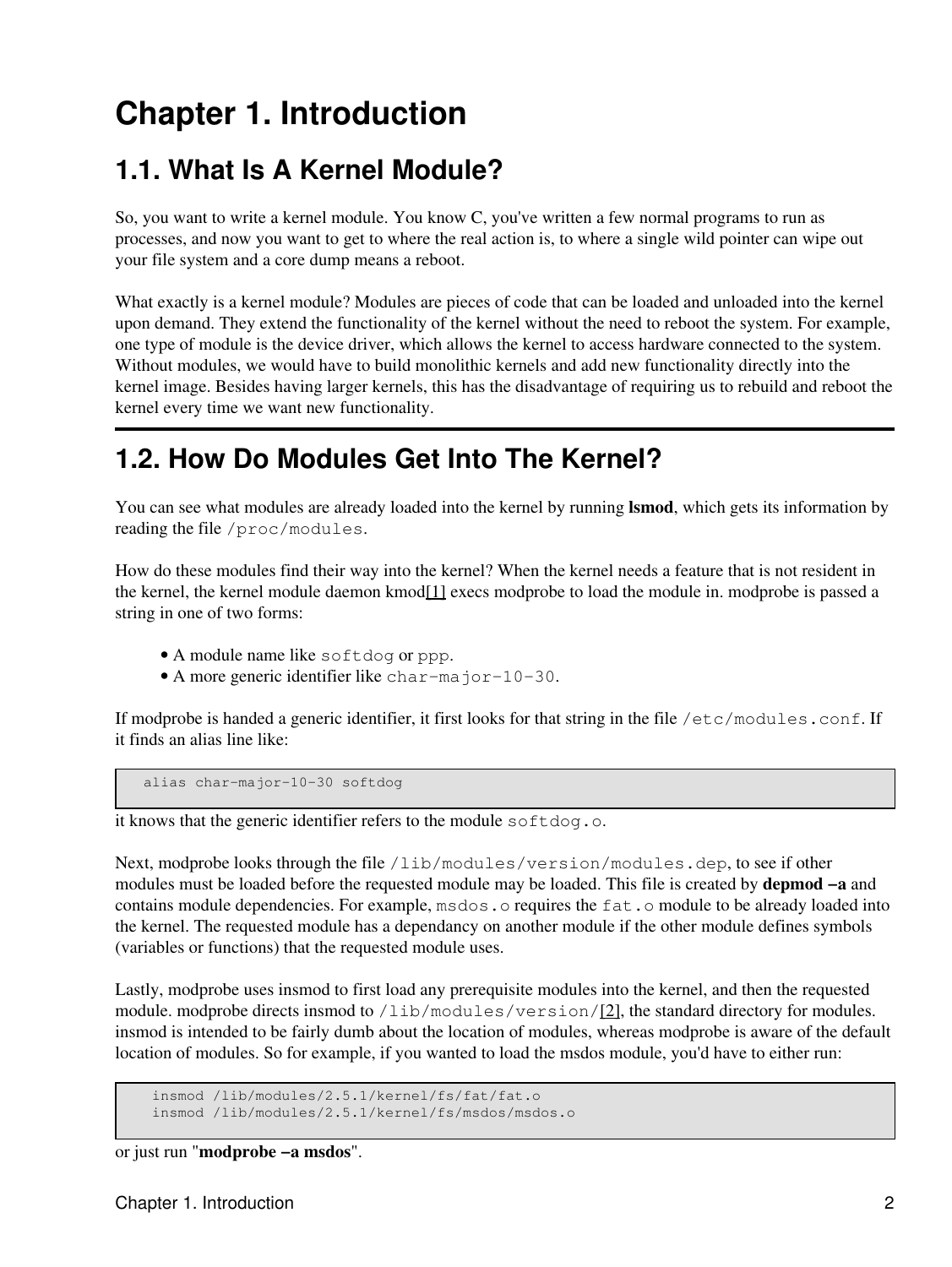Linux distros provide modprobe, insmod and depmod as a package called modutils or mod−utils.

Before finishing this chapter, let's take a quick look at a piece of  $/etc/modules$ .conf:

```
 #This file is automatically generated by update−modules
 path[misc]=/lib/modules/2.4.?/local
 keep
 path[net]=~p/mymodules
 options mydriver irq=10
 alias eth0 eepro
```
Lines beginning with a '#' are comments. Blank lines are ignored.

The path [misc] line tells modprobe to replace the search path for misc modules with the directory /lib/modules/2.4.?/local. As you can see, shell meta characters are honored.

The path [net] line tells modprobe to look for net modules in the directory  $\neg p/my$  modules, however, the "keep" directive preceding the path[net] directive tells modprobe to add this directory to the standard search path of net modules as opposed to replacing the standard search path, as we did for the misc modules.

The alias line says to load in  $eepro. \circ$  whenever kmod requests that the generic identifier `eth0' be loaded.

You won't see lines like "alias block−major−2 floppy" in /etc/modules.conf because modprobe already knows about the standard drivers which will be used on most systems.

Now you know how modules get into the kernel. There's a bit more to the story if you want to write your own modules which depend on other modules (we calling this `stacking modules'). But this will have to wait for a future chapter. We have a lot to cover before addressing this relatively high−level issue.

### <span id="page-5-0"></span>**1.2.1. Before We Begin**

Before we delve into code, there are a few issues we need to cover. Everyone's system is different and everyone has their own groove. Getting your first "hello world" program to compile and load correctly can sometimes be a trick. Rest assured, after you get over the initial hurdle of doing it for the first time, it will be smooth sailing thereafter.

### **1.2.1.1. Modversioning**

A module compiled for one kernel won't load if you boot a different kernel unless you enable CONFIG\_MODVERSIONS in the kernel. We won't go into module versioning until later in this guide. Until we cover modversions, the examples in the guide may not work if you're running a kernel with modversioning turned on. However, most stock Linux distro kernels come with it turned on. If you're having trouble loading the modules because of versioning errors, compile a kernel with modversioning turned off.

### **1.2.1.2. Using X**

It is highly recommended that you type in, compile and load all the examples this guide discusses. It's also highly recommended you do this from a console. You should not be working on this stuff in X.

Modules can't print to the screen like  $\text{print} f()$  can, but they can log information and warnings, which ends up being printed on your screen, but only on a console. If you insmod a module from an xterm, the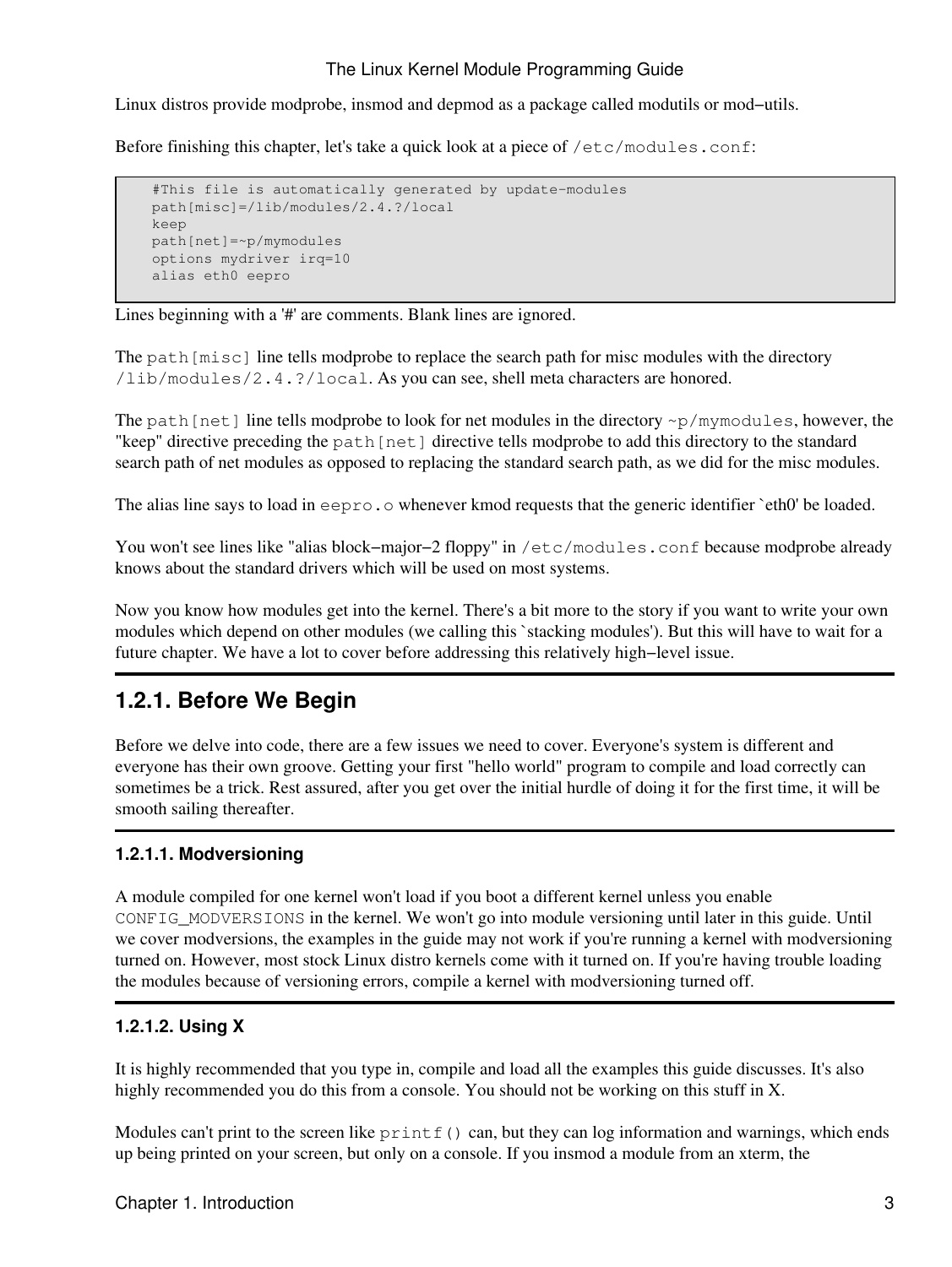information and warnings will be logged, but only to your log files. You won't see it unless you look through your log files. To have immediate access to this information, do all your work from console.

### **1.2.1.3. Compiling Issues and Kernel Version**

Very often, Linux distros will distribute kernel source that has been patched in various non−standard ways, which may cause trouble.

A more common problem is that some Linux distros distribute incomplete kernel headers. You'll need to compile your code using various header files from the Linux kernel. Murphy's Law states that the headers that are missing are exactly the ones that you'll need for your module work.

To avoid these two problems, I highly recommend that you download, compile and boot into a fresh, stock Linux kernel which can be downloaded from any of the Linux kernel mirror sites. See the Linux Kernel HOWTO for more details.

Ironically, this can also cause a problem. By default, gcc on your system may look for the kernel headers in their default location rather than where you installed the new copy of the kernel (usually in /usr/src/. This can be fixed by using gcc's −I switch.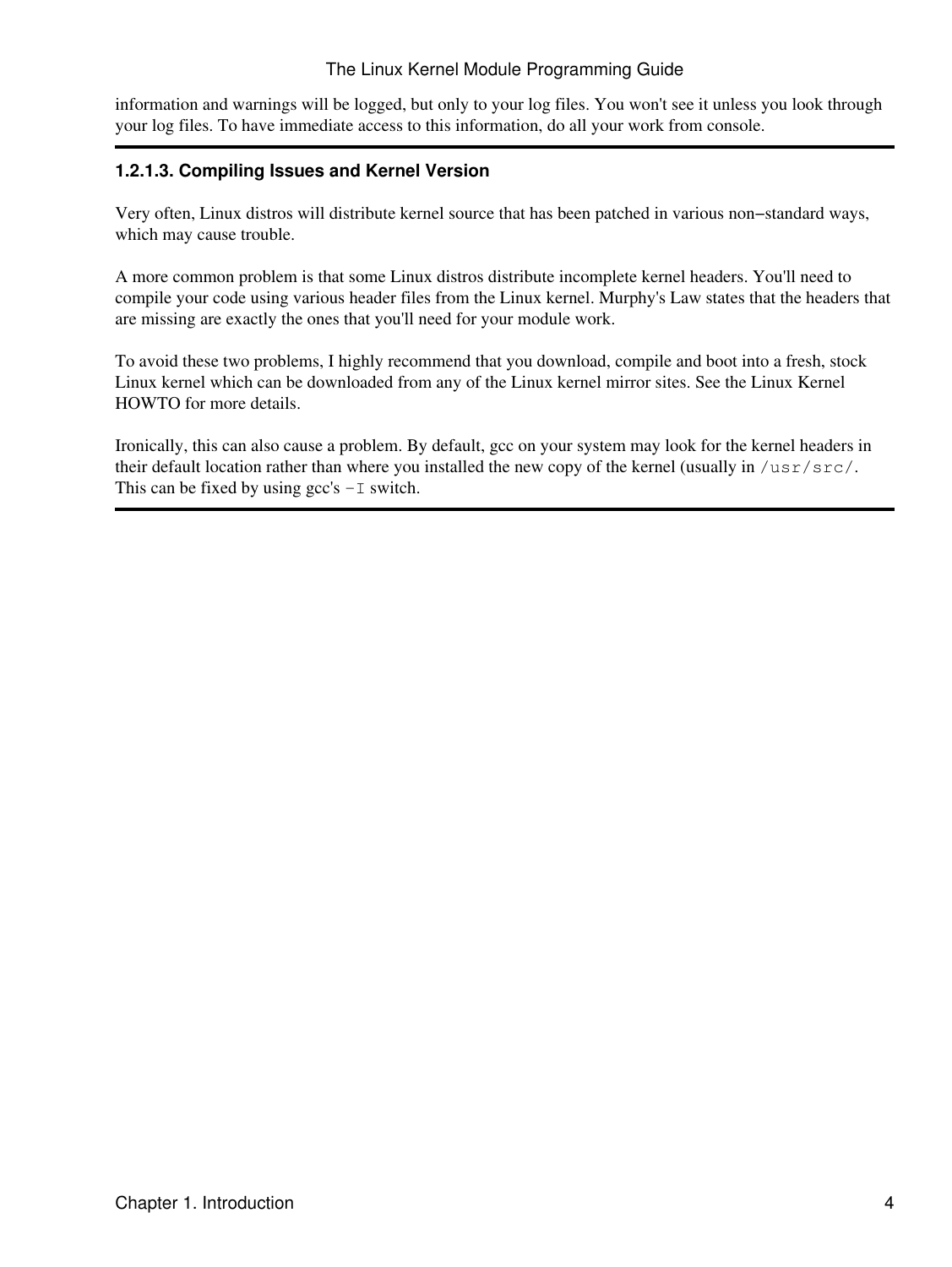## <span id="page-7-0"></span>**Chapter 2. Hello World**

## <span id="page-7-1"></span>**2.1. Hello, World (part 1): The Simplest Module**

When the first caveman programmer chiseled the first program on the walls of the first cave computer, it was a program to paint the string `Hello, world' in Antelope pictures. Roman programming textbooks began with the `Salut, Mundi' program. I don't know what happens to people who break with this tradition, but I think it's safer not to find out. We'll start with a series of hello world programs that demonstrate the different aspects of the basics of writing a kernel module.

Here's the simplest module possible. Don't compile it yet; we'll cover module compilation in the next section.

#### **Example 2−1. hello−1.c**

```
/* hello−1.c − The simplest kernel module.
  *
   Copyright (C) 2001 by Peter Jay Salzman
 *
  * 08/02/2006 − Updated by Rodrigo Rubira Branco <rodrigo@kernelhacking.com>
  */
/* Kernel Programming */
#define MODULE
#define LINUX
#define __KERNEL__
#include <linux/module.h> /* Needed by all modules */
#include <linux/kernel.h> /* Needed for KERN_ALERT */
int init_module(void)
{
    printk("<1>Hello world 1.\n");
    // A non 0 return means init_module failed; module can't be loaded.
    return 0;
}
void cleanup_module(void)
{
   printk(KERN_ALERT "Goodbye world 1.\n");
} 
MODULE_LICENSE("GPL");
```
Kernel modules must have at least two functions: a "start" (initialization) function called init\_module() which is called when the module is insmoded into the kernel, and an "end" (cleanup) function called cleanup\_module() which is called just before it is rmmoded. Actually, things have changed starting with kernel 2.3.13. You can now use whatever name you like for the start and end functions of a module, and you'll learn how to do this in [Section 2.3.](#page-9-0) In fact, the new method is the preferred method. However, many people still use init\_module() and cleanup\_module() for their start and end functions.

Typically, init\_module() either registers a handler for something with the kernel, or it replaces one of the kernel functions with its own code (usually code to do something and then call the original function). The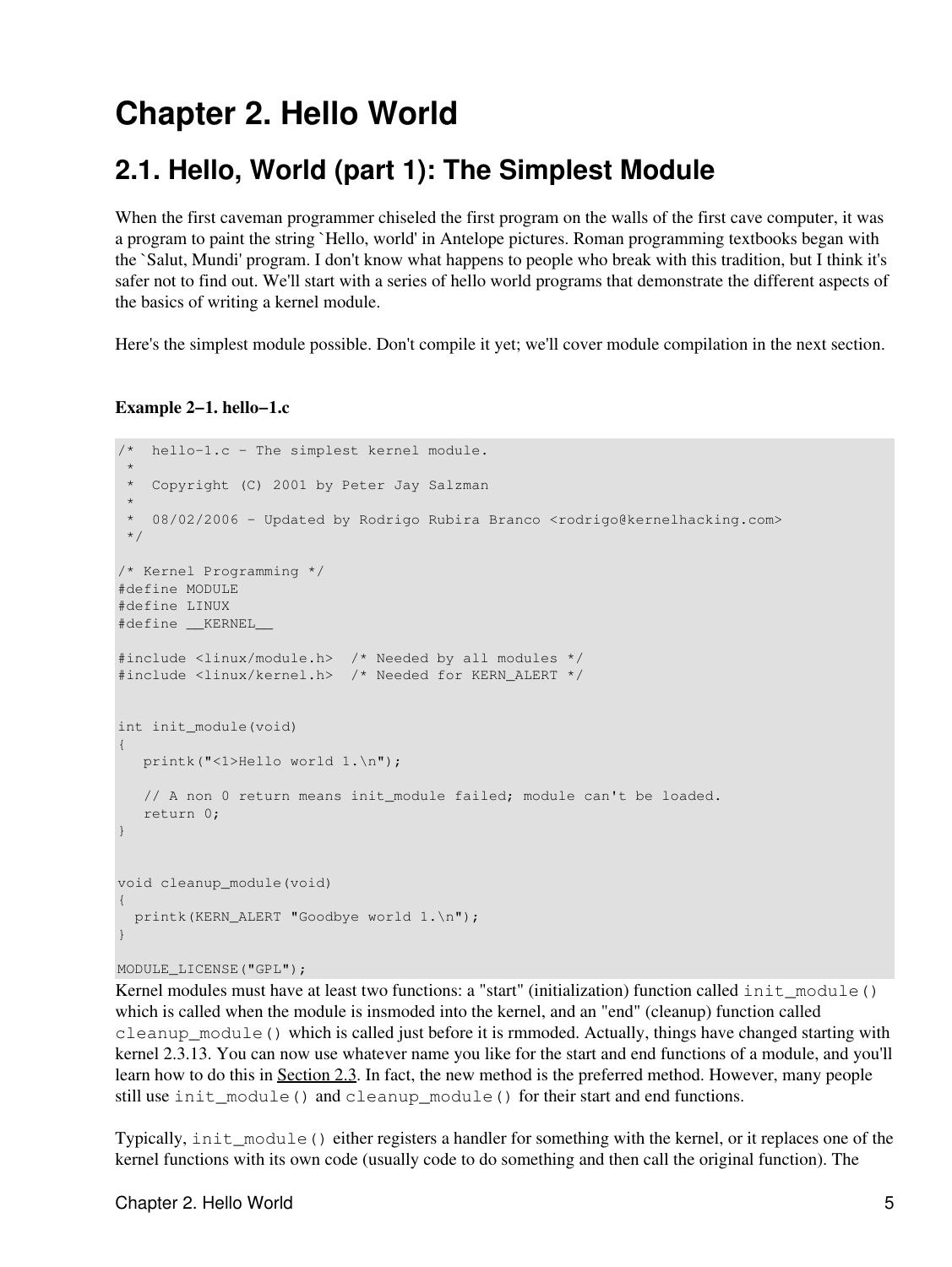cleanup\_module() function is supposed to undo whatever init\_module() did, so the module can be unloaded safely.

Lastly, every kernel module needs to include linux/module.h. We needed to include linux/kernel.h only for the macro expansion for the printk() log level, KERN\_ALERT, which you'll learn about in [Section 2.1.1.](#page-8-0)

### <span id="page-8-0"></span>**2.1.1. Introducing printk()**

Despite what you might think,  $print(k)$  was not meant to communicate information to the user, even though we used it for exactly this purpose in hello−1! It happens to be a logging mechanism for the kernel, and is used to log information or give warnings. Therefore, each  $print(k)$  statement comes with a priority, which is the  $\leq 1$  and KERN\_ALERT you see. There are 8 priorities and the kernel has macros for them, so you don't have to use cryptic numbers, and you can view them (and their meanings) in linux/kernel.h. If you don't specify a priority level, the default priority, DEFAULT\_MESSAGE\_LOGLEVEL, will be used.

Take time to read through the priority macros. The header file also describes what each priority means. In practise, don't use number, like <4>. Always use the macro, like KERN\_WARNING.

If the priority is less than int console loglevel, the message is printed on your current terminal. If both **syslogd** and klogd are running, then the message will also get appended to /var/log/messages, whether it got printed to the console or not. We use a high priority, like KERN ALERT, to make sure the printk() messages get printed to your console rather than just logged to your logfile. When you write real modules, you'll want to use priorities that are meaningful for the situation at hand.

## <span id="page-8-1"></span>**2.2. Compiling Kernel Modules**

Kernel modules need to be compiled with certain gcc options to make them work. In addition, they also need to be compiled with certain symbols defined. This is because the kernel header files need to behave differently, depending on whether we're compiling a kernel module or an executable. You can define symbols using gcc's −D option, or with the #define preprocessor command. We'll cover what you need to do in order to compile kernel modules in this section.

- −c: A kernel module is not an independant executable, but an object file which will be linked into the kernel during runtime using insmod. As a result, modules should be compiled with the −c flag.
- −O2: The kernel makes extensive use of inline functions, so modules must be compiled with the optimization flag turned on. Without optimization, some of the assembler macros calls will be mistaken by the compiler for function calls. This will cause loading the module to fail, since insmod won't find those functions in the kernel.
- -W -Wall: A programming mistake can take take your system down. You should always turn on compiler warnings, and this applies to all your compiling endeavors, not just module compilation.
- -isystem /lib/modules/`uname -r`/build/include: You must use the kernel headers of the kernel you're compiling against. Using the default /usr/include/linux won't work.
- -D\_\_KERNEL\_: Defining this symbol tells the header files that the code will be run in kernel mode, not as a user process.
- −DMODULE: This symbol tells the header files to give the appropriate definitions for a kernel module.

We use gcc's −isystem option instead of −I because it tells gcc to surpress some "unused variable" warnings that −W −Wall causes when you include module.h. By using −isystem under gcc−3.0, the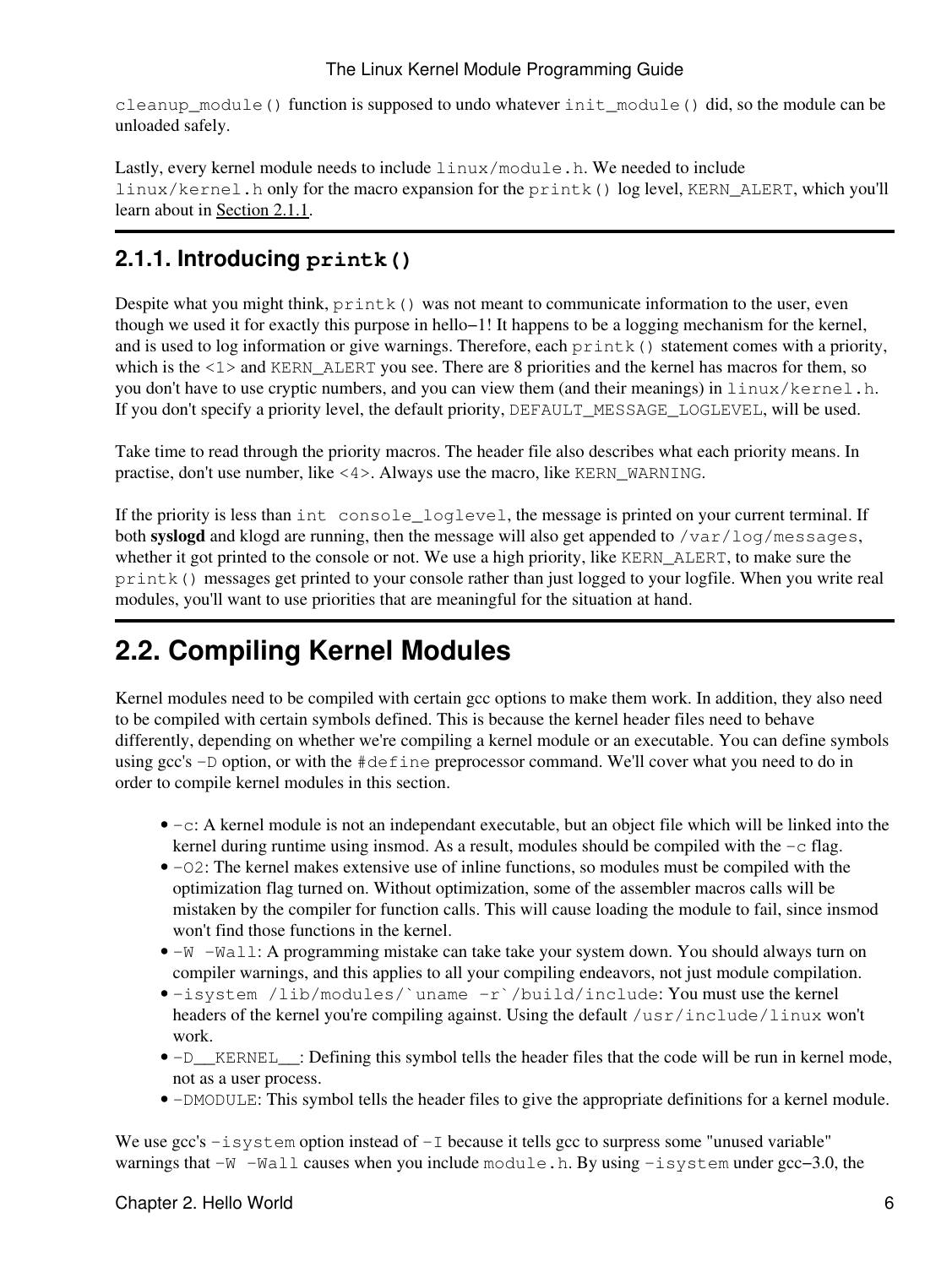kernel header files are treated specially, and the warnings are surpressed. If you instead use −I (or even −isystem under gcc 2.9x), the "unused variable" warnings will be printed. Just ignore them if they do.

So, let's look at a simple Makefile for compiling a module named hello−1.c:

**Example 2−2. Makefile for a basic kernel module**

```
TARGET := hello−1
WARN := −W −Wall −Wstrict−prototypes −Wmissing−prototypes
INCLUDE := −isystem /lib/modules/`uname −r`/build/include
CFLAGS := −O2 −DMODULE −D__KERNEL__ ${WARN} ${INCLUDE}
CC := gcc-3.0${TARGET}.o: ${TARGET}.c
.PHONY: clean
clean:
    rm −rf ${TARGET}.o
```
As an exercise to the reader, compile hello−1.c and insert it into the kernel with **insmod ./hello−1.o** (ignore anything you see about tainted kernels; we'll cover that shortly). Neat, eh? All modules loaded into the kernel are listed in /proc/modules. Go ahead and cat that file to see that your module is really a part of the kernel. Congratulations, you are now the author of Linux kernel code! When the novelty wares off, remove your module from the kernel by using **rmmod hello−1**. Take a look at /var/log/messages just to see that it got logged to your system logfile.

Here's another exercise to the reader. See that comment above the return statement in init\_module()? Change the return value to something non−zero, recompile and load the module again. What happens?

## <span id="page-9-0"></span>**2.3. Hello World (part 2)**

As of Linux 2.4, you can rename the init and cleanup functions of your modules; they no longer have to be called init\_module() and cleanup\_module() respectively. This is done with the module\_init() and module  $ext{exit}$  macros. These macros are defined in linux/init.h. The only caveat is that your init and cleanup functions must be defined before calling the macros, otherwise you'll get compilation errors. Here's an example of this technique:

### **Example 2−3. hello−2.c**

```
hello-2.c − Demonstrating the module_init() and module_exit() macros. This is the
 * preferred over using init_module() and cleanup_module().
 *
 * Copyright (C) 2001 by Peter Jay Salzman
 *
 * 08/02/2006 − Updated by Rodrigo Rubira Branco <rodrigo@kernelhacking.com>
 */
/* Kernel Programming */
#define MODULE
#define LINUX
#define __KERNEL__
```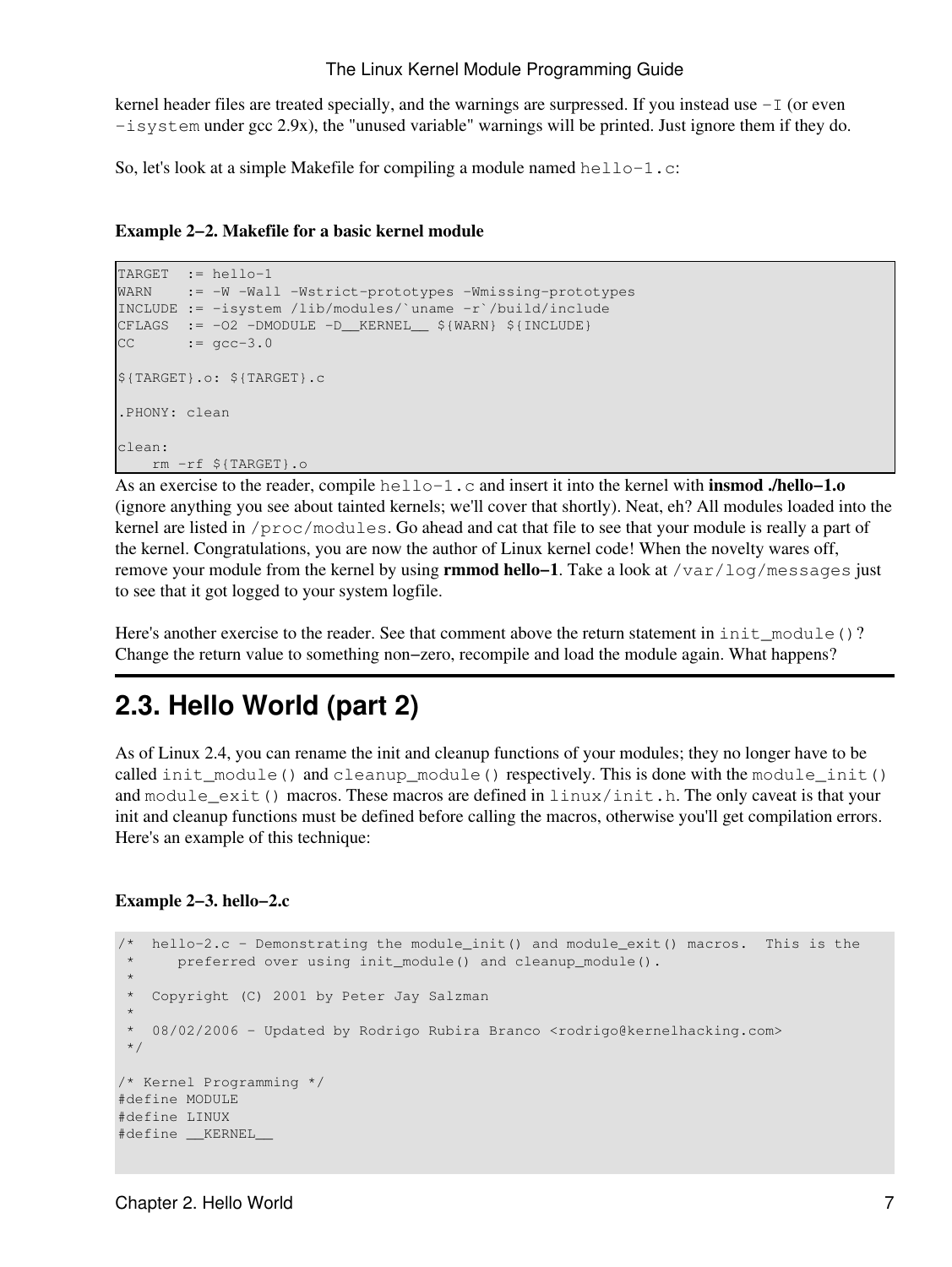```
#include <linux/module.h> // Needed by all modules
#include <linux/kernel.h> // Needed for KERN_ALERT
#include <linux/init.h> // Needed for the macros
static int hello_2_init(void)
{
    printk(KERN_ALERT "Hello, world 2\n");
    return 0;
}
static void hello_2_exit(void)
{
   printk(KERN_ALERT "Goodbye, world 2\n");
}
module_init(hello_2_init);
module_exit(hello_2_exit);
```

```
MODULE_LICENSE("GPL");
```
So now we have two real kernel modules under our belt. With productivity as high as ours, we should have a high powered Makefile. Here's a more advanced Makefile which will compile both our modules at the same time. It's optimized for brevity and scalability. If you don't understand it, I urge you to read the makefile info pages or the GNU Make Manual.

#### **Example 2−4. Makefile for both our modules**

```
WARN := −W −Wall −Wstrict−prototypes −Wmissing−prototypes
INCLUDE := −isystem /lib/modules/`uname −r`/build/include
CFLAGS := −O2 −DMODULE −D__KERNEL__ ${WARN} ${INCLUDE}
CC := acc-3.0OBJS := ${paths: 8.c, 8.o, 5{wildcard *.c.}all: ${OBJS}
.PHONY: clean
clean:
    rm −rf *.o
```
As an exercise to the reader, if we had another module in the same directory, say hello−3.c, how would you modify this Makefile to automatically compile that module?

## <span id="page-10-0"></span>**2.4. Hello World (part 3): The \_\_init and \_\_exit Macros**

This demonstrates a feature of kernel 2.2 and later. Notice the change in the definitions of the init and cleanup functions. The *\_\_init macro causes the init function to be discarded and its memory freed once the init* function finishes for built−in drivers, but not loadable modules. If you think about when the init function is invoked, this makes perfect sense.

There is also an *\_\_initdata* which works similarly to *\_\_init but for init variables rather than functions.* 

The \_\_exit macro causes the omission of the function when the module is built into the kernel, and like \_\_exit, has no effect for loadable modules. Again, if you consider when the cleanup function runs, this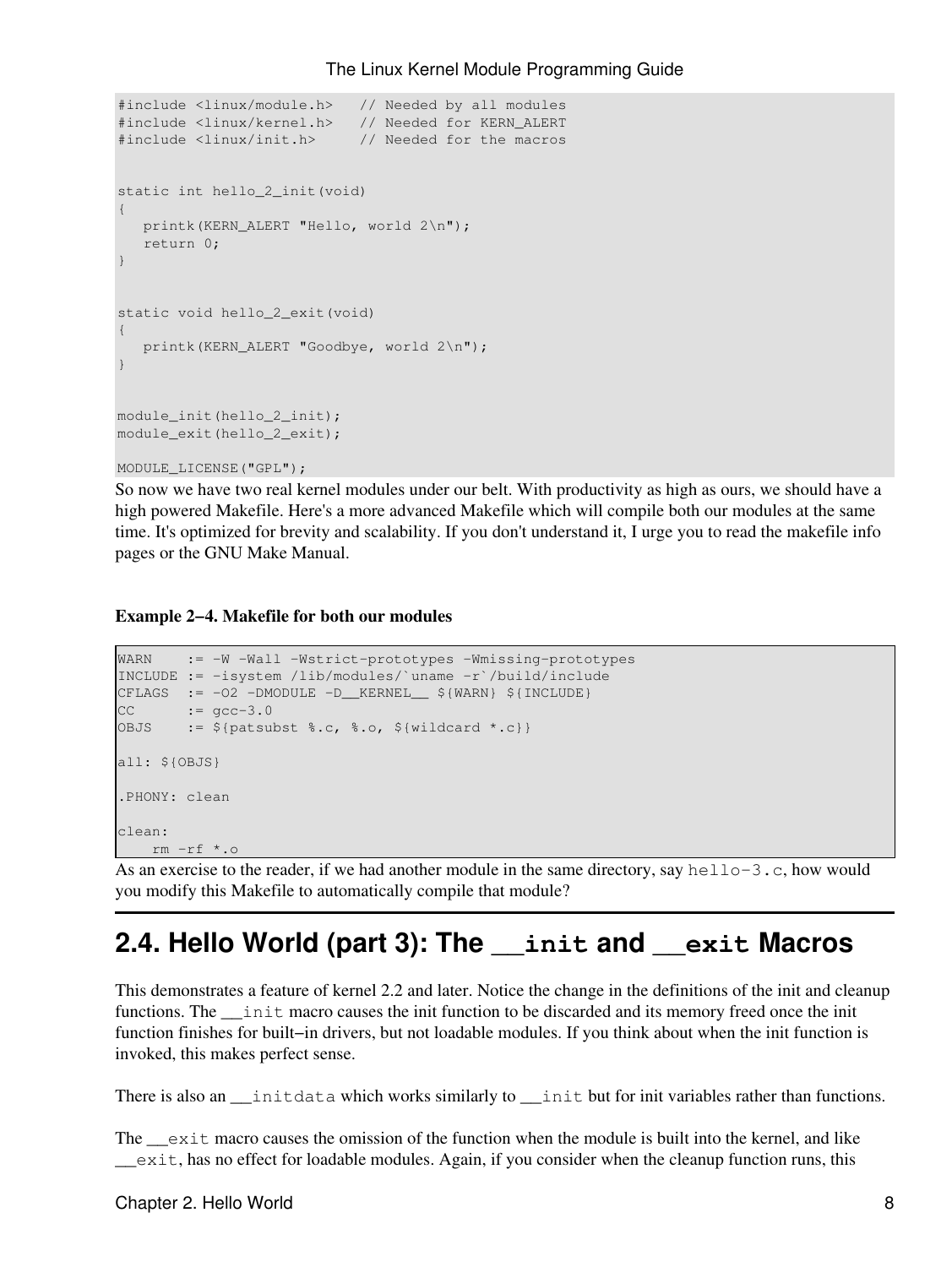makes complete sense; built−in drivers don't need a cleanup function, while loadable modules do.

These macros are defined in  $\lim_{x \to \infty}$  init. h and serve to free up kernel memory. When you boot your kernel and see something like Freeing unused kernel memory: 236k freed, this is precisely what the kernel is freeing.

### **Example 2−5. hello−3.c**

```
/* hello−3.c − Illustrating the __init, __initdata and __exit macros.
 *
  * Copyright (C) 2001 by Peter Jay Salzman
 *
  * 08/02/2006 − Updated by Rodrigo Rubira Branco <rodrigo@kernelhacking.com>
  */
/* Kernel Programming */
#define MODULE
#define LINUX
#define __KERNEL__
#include <linux/module.h> /* Needed by all modules */
#include <linux/kernel.h> /* Needed for KERN_ALERT */
#include <linux/init.h> /* Needed for the macros */
static int hello3_data __initdata = 3;
static int __init hello_3_init(void)
{
   printk(KERN_ALERT "Hello, world %d\n", hello3_data);
   return 0;
}
static void __exit hello_3_exit(void)
{
   printk(KERN_ALERT "Goodbye, world 3\n");
}
module_init(hello_3_init);
module_exit(hello_3_exit);
MODULE_LICENSE("GPL");
```
By the way, you may see the directive "*\_\_initfunction()*" in drivers written for Linux 2.2 kernels:

```
 __initfunction(int init_module(void))
{
  printk(KERN_ALERT "Hi there.\n");
   return 0;
}
```
This macro served the same purpose as *\_\_init*, but is now very deprecated in favor of *\_\_init*. I only mention it because you might see it modern kernels. As of 2.4.18, there are 38 references to \_\_initfunction(), and of 2.4.20, there are 37 references. However, don't use it in your own code.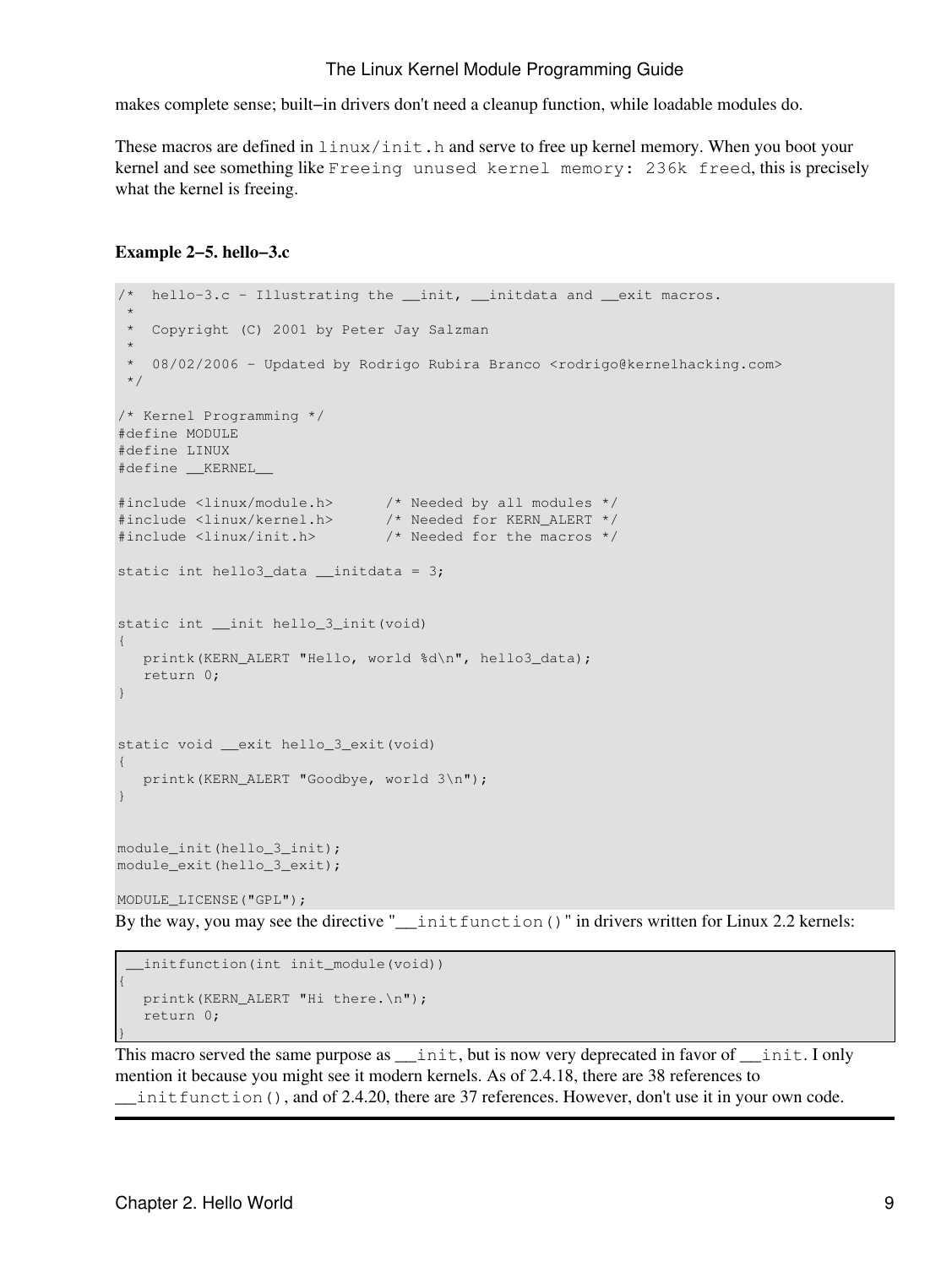## <span id="page-12-0"></span>**2.5. Hello World (part 4): Licensing and Module Documentation**

If you're running kernel 2.4 or later, you might have noticed something like this when you loaded the previous example modules:

```
# insmod hello−3.o
Warning: loading hello−3.o will taint the kernel: no license
  See http://www.tux.org/lkml/#export−tainted for information about tainted modules
Hello, world 3
Module hello−3 loaded, with warnings
```
In kernel 2.4 and later, a mechanism was devised to identify code licensed under the GPL (and friends) so people can be warned that the code is non open−source. This is accomplished by the MODULE\_LICENSE() macro which is demonstrated in the next piece of code. By setting the license to GPL, you can keep the warning from being printed. This license mechanism is defined and documented in  $\lim_{x \to a} x / \text{module}$ .h.

Similarly, MODULE DESCRIPTION() is used to describe what the module does, MODULE AUTHOR() declares the module's author, and MODULE\_SUPPORTED\_DEVICE() declares what types of devices the module supports.

These macros are all defined in linux/module.h and aren't used by the kernel itself. They're simply for documentation and can be viewed by a tool like objdump. As an exercise to the reader, try grepping through linux/drivers to see how module authors use these macros to document their modules.

### **Example 2−6. hello−4.c**

```
/* hello−4.c − Demonstrates module documentation.
  *
  * Copyright (C) 2001 by Peter Jay Salzman
 *
  * 08/02/2006 − Updated by Rodrigo Rubira Branco <rodrigo@kernelhacking.com>
  */
/* Kernel Programming */
#define MODULE
#define LINUX
#define __KERNEL__
#include <linux/module.h>
#include <linux/kernel.h>
#include <linux/init.h>
#define DRIVER_AUTHOR "Peter Jay Salzman <p@dirac.org>"
#define DRIVER_DESC "A sample driver"
int init_hello_3(void);
void cleanup_hello_3(void);
static int init_hello_4(void)
{
   printk(KERN_ALERT "Hello, world 4\n");
    return 0;
}
```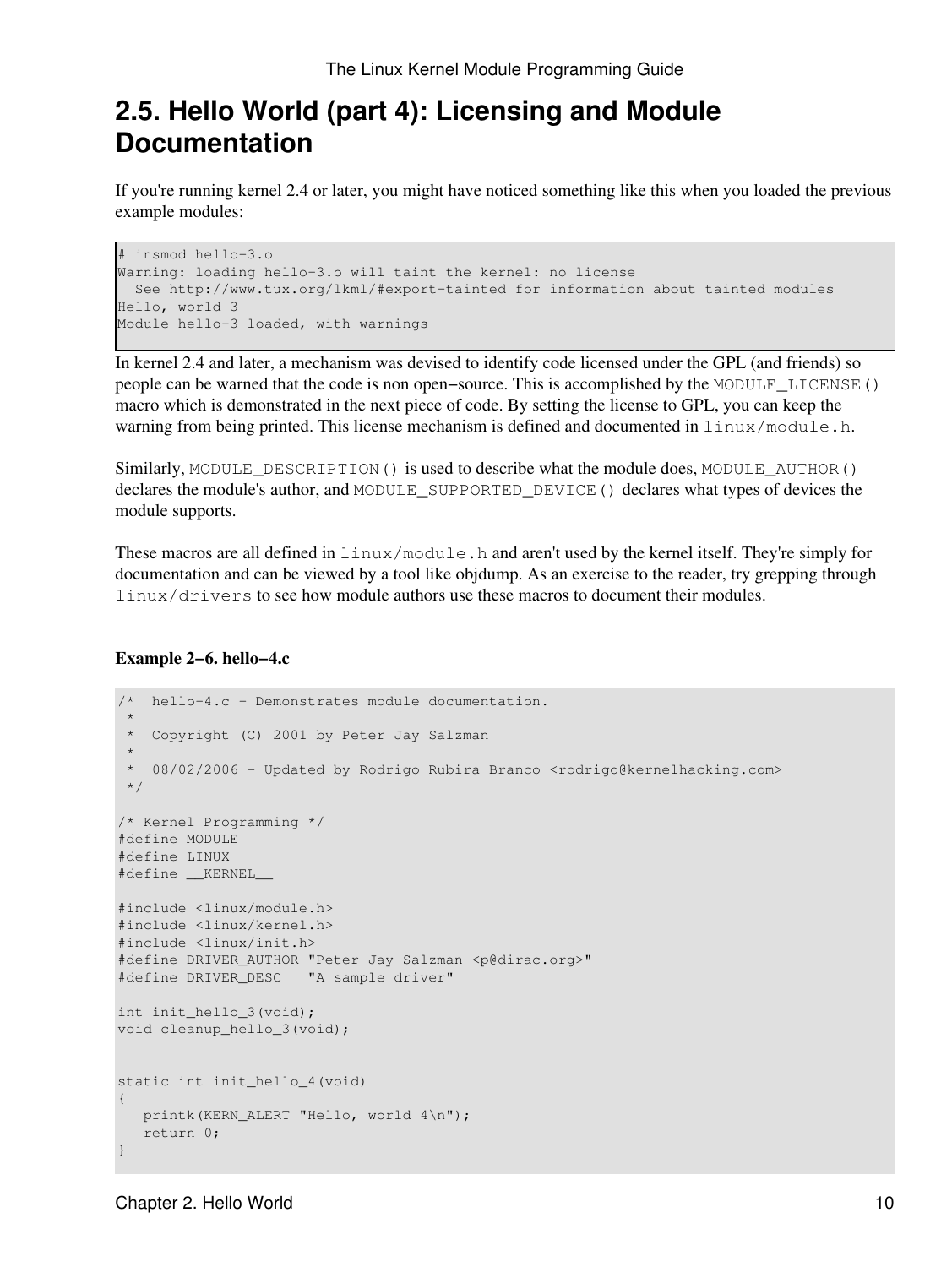```
static void cleanup_hello_4(void)
{
   printk(KERN ALERT "Goodbye, world 4\n");
}
module_init(init_hello_4);
module_exit(cleanup_hello_4);
/* You can use strings, like this:
 */
MODULE LICENSE("GPL"); \frac{1}{2} Get rid of taint message by declaring code as GPL.
/* Or with defines, like this:
\star /
MODULE_AUTHOR(DRIVER_AUTHOR); // Who wrote this module?
MODULE DESCRIPTION(DRIVER_DESC); // What does this module do?
/* This module uses /dev/testdevice. The MODULE_SUPPORTED_DEVICE macro might be used in
 * the future to help automatic configuration of modules, but is currently unused other
  * than for documentation purposes.
 */
MODULE_SUPPORTED_DEVICE("testdevice");
```
## <span id="page-13-0"></span>**2.6. Passing Command Line Arguments to a Module**

Modules can take command line arguments, but not with the argc/argv you might be used to.

To allow arguments to be passed to your module, declare the variables that will take the values of the command line arguments as global and then use the MODULE\_PARM() macro, (defined in linux/module.h) to set the mechanism up. At runtime, insmod will fill the variables with any command line arguments that are given, like **./insmod mymodule.o myvariable=5**. The variable declarations and macros should be placed at the beginning of the module for clarity. The example code should clear up my admittedly lousy explanation.

The MODULE\_PARM() macro takes 2 arguments: the name of the variable and its type. The supported variable types are "b": single byte, "h": short int, "i": integer, "l": long int and "s": string, and the integer types can be signed as usual or unsigned. Strings should be declared as "char \*" and insmod will allocate memory for them. You should always try to give the variables an initial default value. This is kernel code, and you should program defensively. For example:

```
int myint = 3;
 char *mystr;
MODULE PARM(myint, "i");
 MODULE_PARM(mystr, "s");
```
Arrays are supported too. An integer value preceding the type in MODULE\_PARM will indicate an array of some maximum length. Two numbers separated by a '−' will give the minimum and maximum number of values. For example, an array of shorts with at least 2 and no more than 4 values could be declared as:

```
 int myshortArray[4];
 MODULE_PARM (myintArray, "3−9i");
```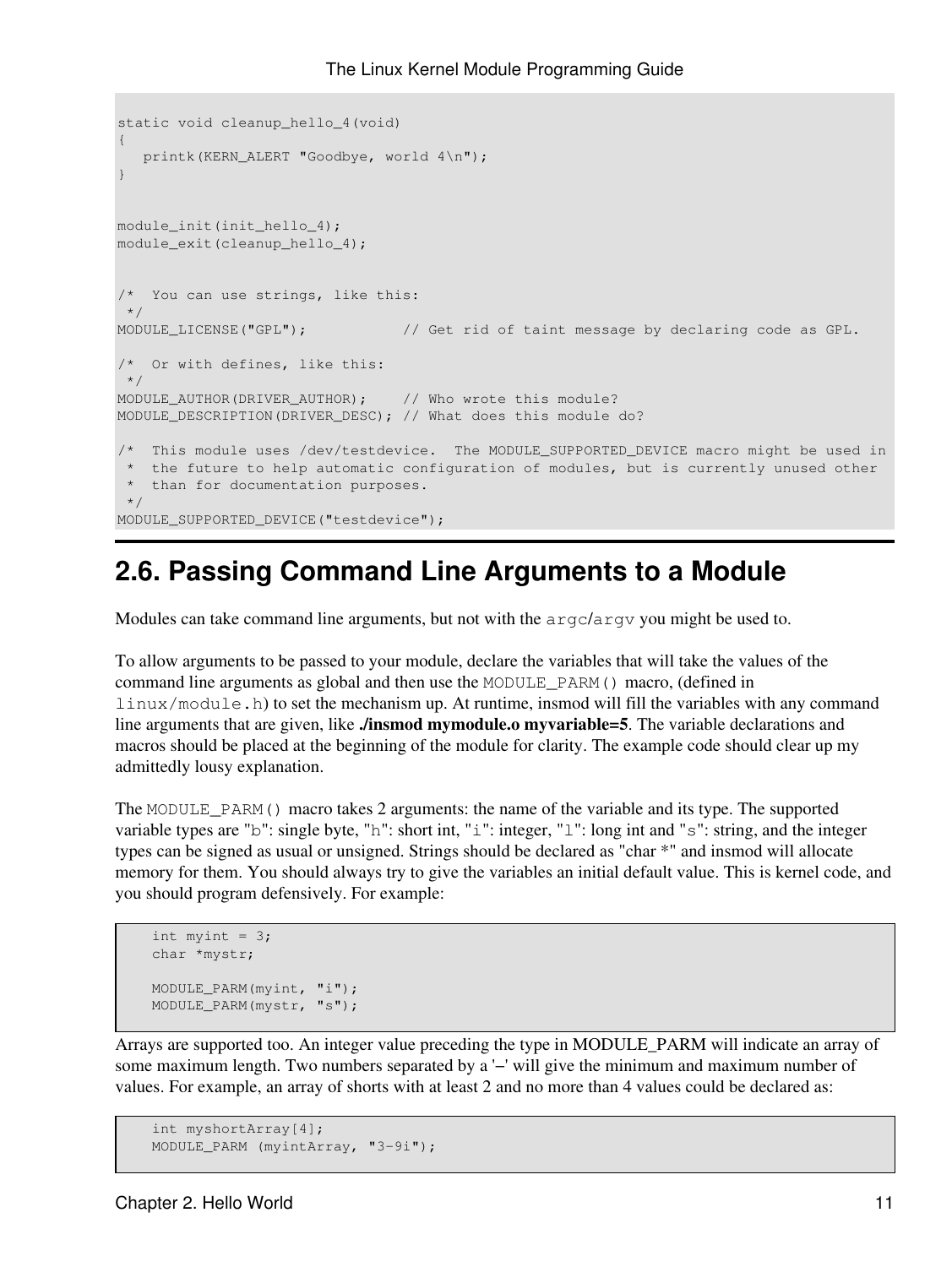A good use for this is to have the module variable's default values set, like an port or IO address. If the variables contain the default values, then perform autodetection (explained elsewhere). Otherwise, keep the current value. This will be made clear later on.

Lastly, there's a macro function, MODULE PARM DESC(), that is used to document arguments that the module can take. It takes two parameters: a variable name and a free form string describing that variable.

#### **Example 2−7. hello−5.c**

```
/* hello−5.c − Demonstrates command line argument passing to a module.
  *
  * Copyright (C) 2001 by Peter Jay Salzman
  *
  * 08/02/2006 − Updated by Rodrigo Rubira Branco <rodrigo@kernelhacking.com>
  */
/* Kernel Programming */
#define MODULE
#define LINUX
#define __KERNEL__
#include <linux/module.h>
#include <linux/kernel.h>
#include <linux/init.h>
MODULE_LICENSE("GPL");
MODULE_AUTHOR("Peter Jay Salzman");
// These global variables can be set with command line arguments when you insmod
// the module in. 
//
static u8 mybyte = 'A';
static unsigned short myshort = 1;
static int myint = 20;
static long mylong = 9999;
static char *mystring = "blah";
static int myintArray[2] = \{ 0, 420 \};
/* Now we're actually setting the mechanism up −− making the variables command
 * line arguments rather than just a bunch of global variables.
 */
MODULE_PARM(mybyte, "b");
MODULE_PARM(myshort, "h");
MODULE_PARM(myint, "i");
MODULE_PARM(mylong, "l");
MODULE_PARM(mystring, "s");
MODULE_PARM(myintArray, "1−2i");
MODULE_PARM_DESC(mybyte, "This byte really does nothing at all.");
MODULE_PARM_DESC(myshort, "This short is *extremely* important.");
// You get the picture. Always use a MODULE_PARM_DESC() for each MODULE_PARM().
static int __init hello_5_init(void)
{
   printk(KERN_ALERT "mybyte is an 8 bit integer: %i\n", mybyte);
  printk(KERN_ALERT "myshort is a short integer: %hi\n", myshort);
    printk(KERN_ALERT "myint is an integer: %i\n", myint);
   printk(KERN_ALERT "mylong is a long integer: %li\n", mylong);
```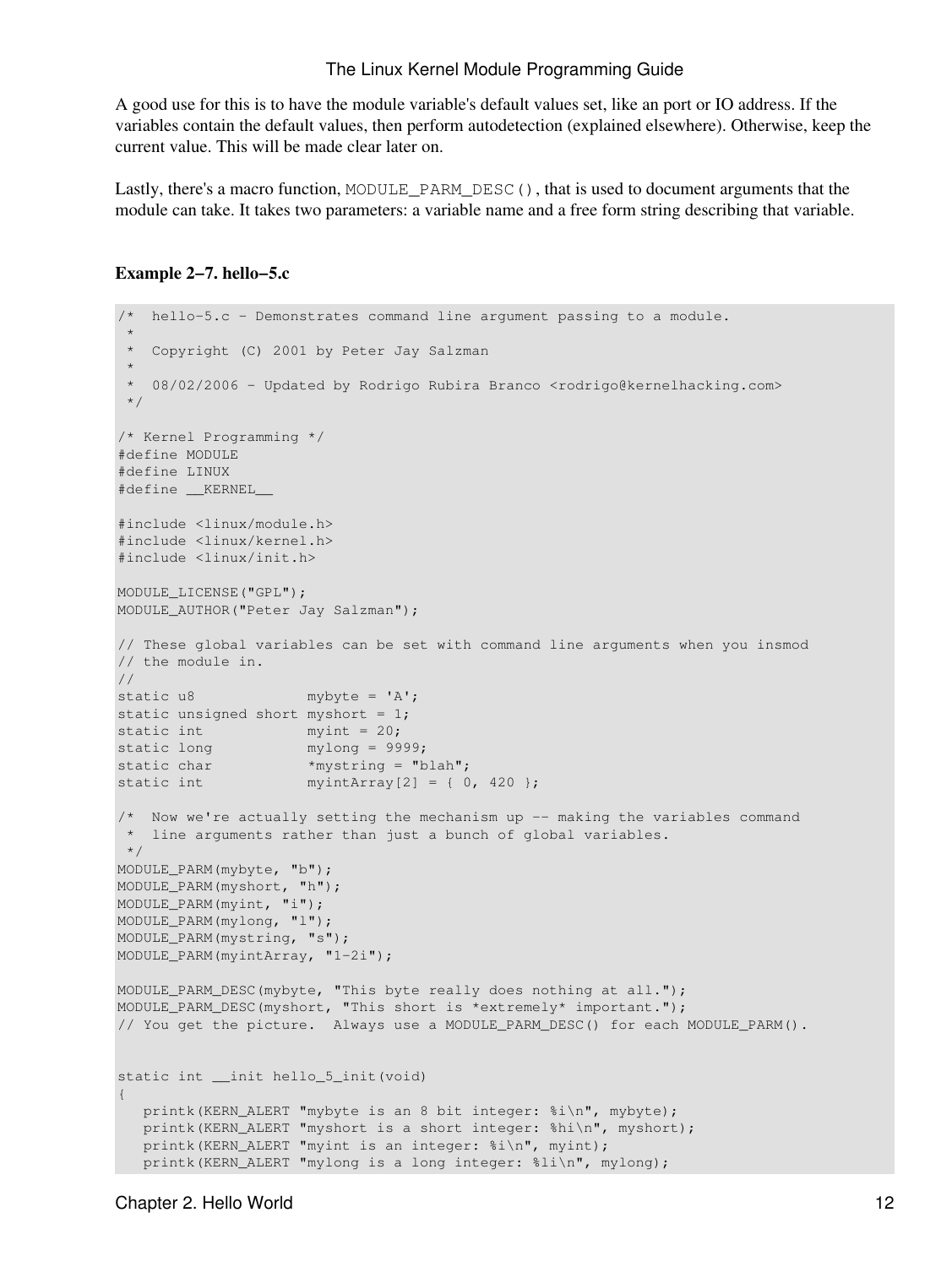```
 printk(KERN_ALERT "mystring is a string: %s\n", mystring);
   printk(KERN_ALERT "myintArray is %i and %i\n", myintArray[0], myintArray[1]);
    return 0;
}
static void __exit hello_5_exit(void)
{
    printk(KERN_ALERT "Goodbye, world 5\n");
}
module_init(hello_5_init);
module_exit(hello_5_exit);
```
I would recommend playing around with this code:

```
 satan# insmod hello−5.o mystring="bebop" mybyte=255 myintArray=−1
 mybyte is an 8 bit integer: 255
 myshort is a short integer: 1
 myint is an integer: 20
 mylong is a long integer: 9999
 mystring is a string: bebop
 myintArray is −1 and 420
 satan# rmmod hello−5
 Goodbye, world 5
 satan# insmod hello−5.o mystring="supercalifragilisticexpialidocious" \
 > mybyte=256 myintArray=−1,−1
 mybyte is an 8 bit integer: 0
 myshort is a short integer: 1
 myint is an integer: 20
 mylong is a long integer: 9999
 mystring is a string: supercalifragilisticexpialidocious
 myintArray is −1 and −1
 satan# rmmod hello−5
 Goodbye, world 5
 satan# insmod hello−5.o mylong=hello
 hello−5.o: invalid argument syntax for mylong: 'h'
```
## <span id="page-15-0"></span>**2.7. Modules Spanning Multiple Files**

Sometimes it makes sense to divide a kernel module between several source files. In this case, you need to:

- 1. In all the source files but one, add the line **#define \_NO\_VERSION\_**. This is important because module.h normally includes the definition of kernel\_version, a global variable with the kernel version the module is compiled for. If you need version.h, you need to include it yourself, because module.h won't do it for you with \_\_NO\_VERSION\_\_.
- 2. Compile all the source files as usual.
- Combine all the object files into a single one. Under x86, use **ld −m elf\_i386 −r −o <module** 3. **name.o> <1st src file.o> <2nd src file.o>**.

Here's an example of such a kernel module.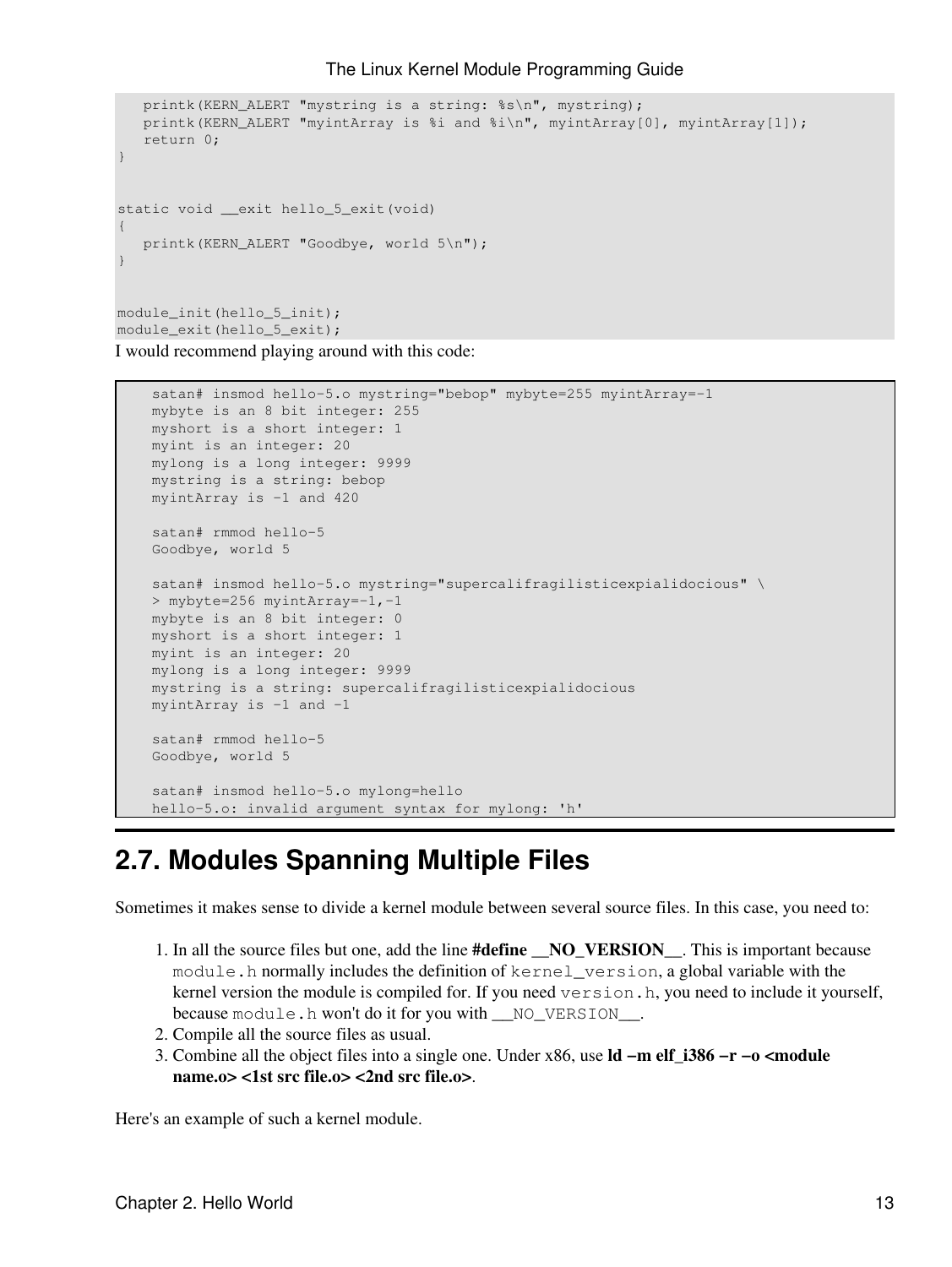#### **Example 2−8. start.c**

```
/* start.c − Illustration of multi filed modules
  *
  * Copyright (C) 2001 by Peter Jay Salzman
 *
  * 08/02/2006 − Updated by Rodrigo Rubira Branco <rodrigo@kernelhacking.com>
  */
/* Kernel Programming */
#define MODULE
#define LINUX
#define __KERNEL__
#include <linux/kernel.h> /* We're doing kernel work */
#include <linux/module.h> /* Specifically, a module */
int init_module(void)
{
  printk("Hello, world − this is the kernel speaking\n");
   return 0;
}
MODULE_LICENSE("GPL");
The next file:
```
**Example 2−9. stop.c**

```
/* stop.c − Illustration of multi filed modules
 *
  * Copyright (C) 2001 by Peter Jay Salzman
 *
  * 08/02/2006 − Updated by Rodrigo Rubira Branco <rodrigo@kernelhacking.com>
 */
/* Kernel Programming */
#define MODULE
#define LINUX
#define __KERNEL__
#if defined(CONFIG_MODVERSIONS) && ! defined(MODVERSIONS)
   #include <linux/modversions.h> /* Will be explained later */
    #define MODVERSIONS
#endif 
#include <linux/kernel.h> /* We're doing kernel work */
#include <linux/module.h> /* Specifically, a module */
#define __NO_VERSION__ /* It's not THE file of the kernel module */
#include <linux/version.h> /* Not included by module.h because of
                                               __NO_VERSION__ */
void cleanup_module()
{
    printk("<1>Short is the life of a kernel module\n");
}
```
And finally, the makefile: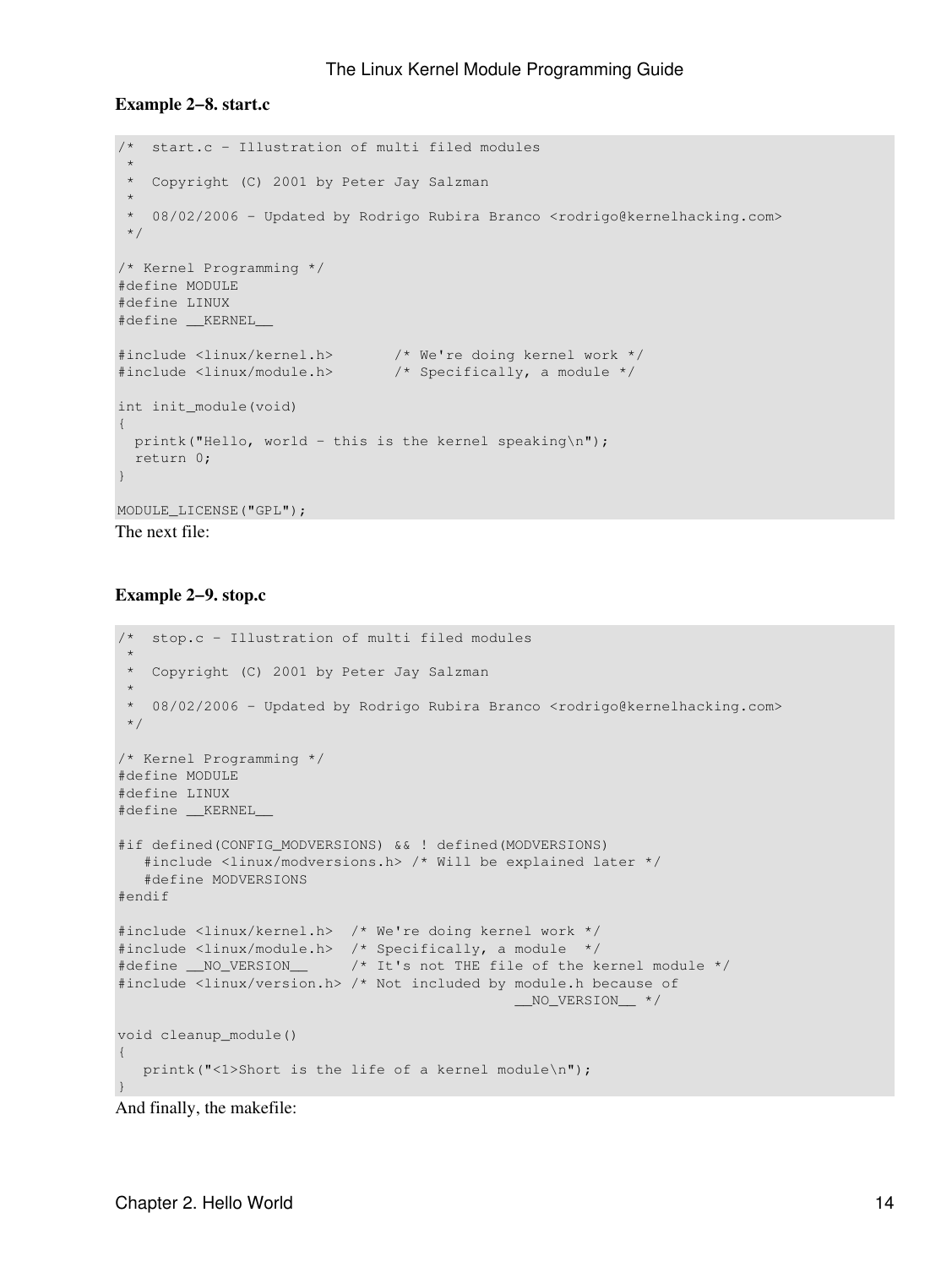### **Example 2−10. Makefile for a multi−filed module**

```
CC=gcc
MODCFLAGS := −O −Wall −DMODULE −D__KERNEL__
hello.o: hello2_start.o hello2_stop.o
   ld −m elf_i386 −r −o hello2.o hello2_start.o hello2_stop.o
start.o: hello2_start.c
   ${CC} ${MODCFLAGS} −c hello2_start.c
stop.o: hello2_stop.c
  ${CC} ${MODCFLAGS} −c hello2_stop.c
```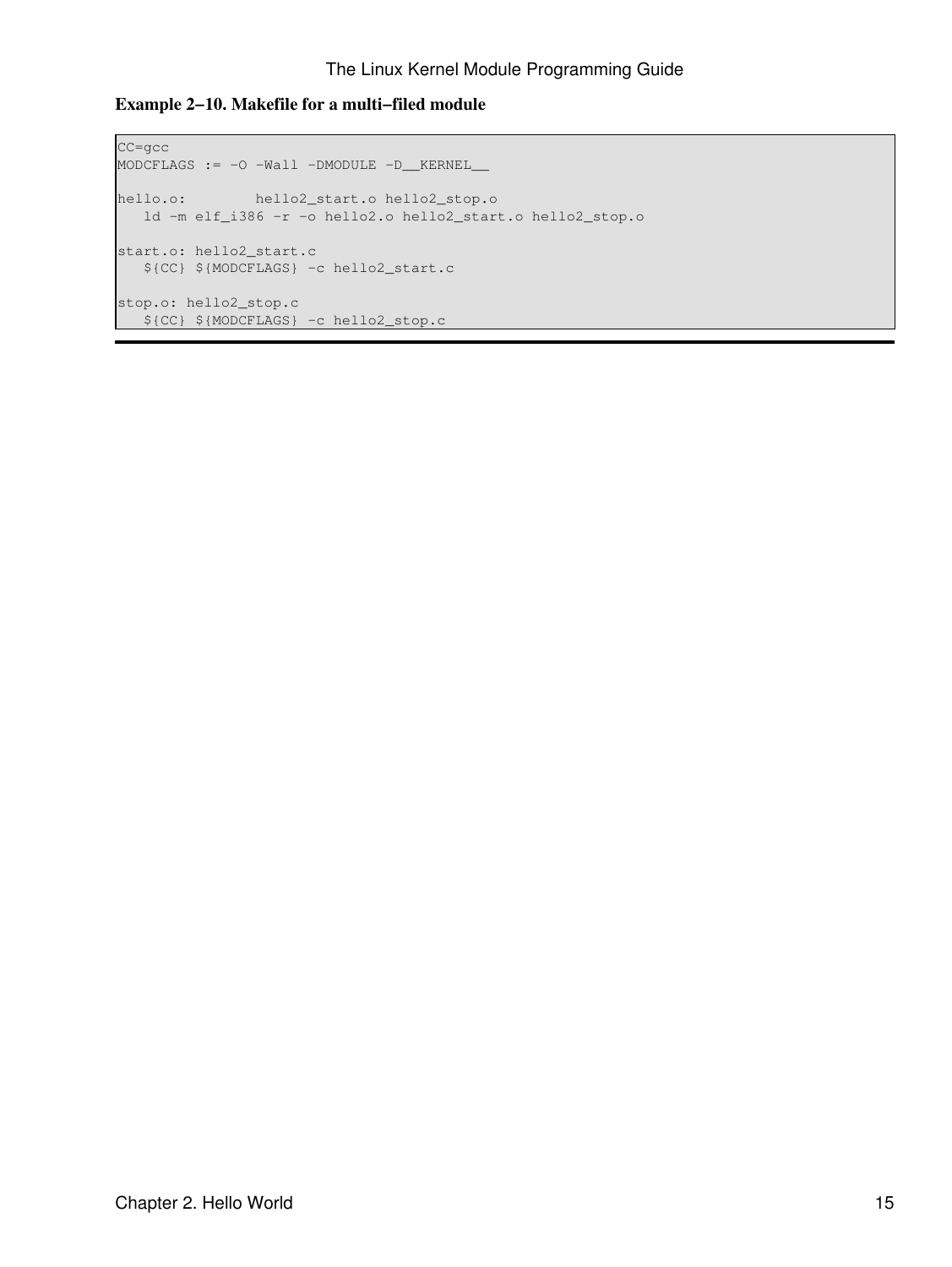## <span id="page-18-0"></span>**Chapter 3. Preliminaries**

## <span id="page-18-1"></span>**3.1. Modules vs Programs**

### <span id="page-18-2"></span>**3.1.1. How modules begin and end**

A program usually begins with a main() function, executes a bunch of instructions and terminates upon completion of those instructions. Kernel modules work a bit differently. A module always begin with either the init\_module or the function you specify with module\_init call. This is the entry function for modules; it tells the kernel what functionality the module provides and sets up the kernel to run the module's functions when they're needed. Once it does this, entry function returns and the module does nothing until the kernel wants to do something with the code that the module provides.

All modules end by calling either cleanup\_module or the function you specify with the module\_exit call. This is the exit function for modules; it undoes whatever entry function did. It unregisters the functionality that the entry function registered.

Every module must have an entry function and an exit function. Since there's more than one way to specify entry and exit functions, I'll try my best to use the terms `entry function' and `exit function', but if I slip and simply refer to them as init module and cleanup module, I think you'll know what I mean.

### <span id="page-18-3"></span>**3.1.2. Functions available to modules**

Programmers use functions they don't define all the time. A prime example of this is  $print f()$ . You use these library functions which are provided by the standard C library, libc. The definitions for these functions don't actually enter your program until the linking stage, which insures that the code (for  $print f()$  for example) is available, and fixes the call instruction to point to that code.

Kernel modules are different here, too. In the hello world example, you might have noticed that we used a function, printk() but didn't include a standard I/O library. That's because modules are object files whose symbols get resolved upon insmod'ing. The definition for the symbols comes from the kernel itself; the only external functions you can use are the ones provided by the kernel. If you're curious about what symbols have been exported by your kernel, take a look at /proc/ksyms.

One point to keep in mind is the difference between library functions and system calls. Library functions are higher level, run completely in user space and provide a more convenient interface for the programmer to the functions that do the real work−−−system calls. System calls run in kernel mode on the user's behalf and are provided by the kernel itself. The library function  $\text{print} f()$  may look like a very general printing function, but all it really does is format the data into strings and write the string data using the low−level system call write(), which then sends the data to standard output.

Would you like to see what system calls are made by  $\text{print} f()$ ? It's easy! Compile the following program:

```
 #include <stdio.h>
 int main(void)
 { printf("hello"); return 0; }
```
with **gcc −Wall −o hello hello.c**. Run the exectable with **strace hello**. Are you impressed? Every line you see corresponds to a system call. strace  $[3]$  is a handy program that gives you details about what system calls a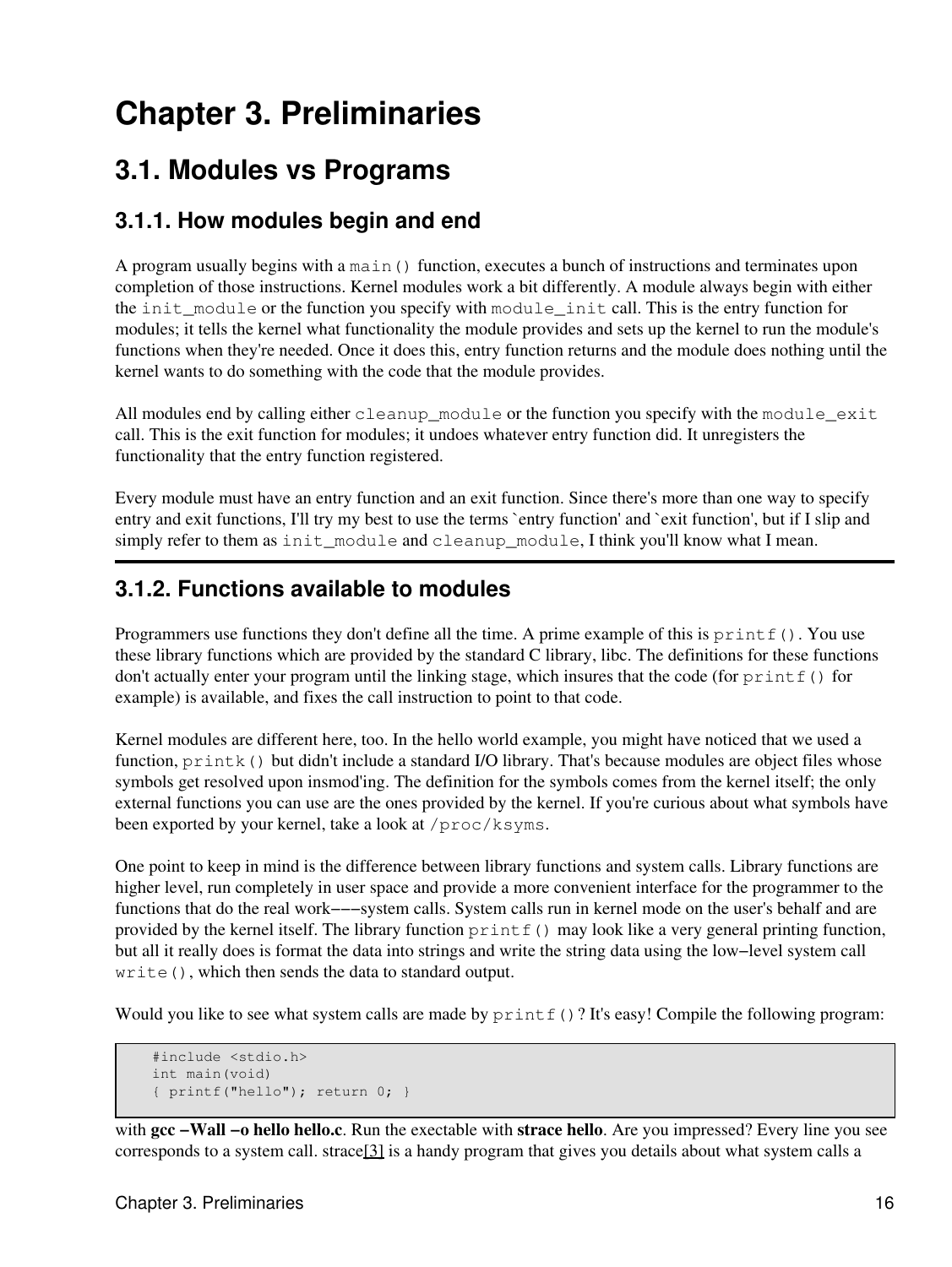program is making, including which call is made, what its arguments are what it returns. It's an invaluable tool for figuring out things like what files a program is trying to access. Towards the end, you'll see a line which looks like write(1, "hello", 5hello). There it is. The face behind the printf() mask. You may not be familiar with write, since most people use library functions for file I/O (like fopen, fputs, fclose). If that's the case, try looking at **man 2 write**. The 2nd man section is devoted to system calls (like kill() and read(). The 3rd man section is devoted to library calls, which you would probably be more familiar with (like cosh() and random()).

You can even write modules to replace the kernel's system calls, which we'll do shortly. Crackers often make use of this sort of thing for backdoors or trojans, but you can write your own modules to do more benign things, like have the kernel write *Tee hee, that tickles!* everytime someone tries to delete a file on your system.

## <span id="page-19-0"></span>**3.1.3. User Space vs Kernel Space**

A kernel is all about access to resources, whether the resource in question happens to be a video card, a hard drive or even memory. Programs often compete for the same resource. As I just saved this document, updatedb started updating the locate database. My vim session and updatedb are both using the hard drive concurrently. The kernel needs to keep things orderly, and not give users access to resources whenever they feel like it. To this end, a CPU can run in different modes. Each mode gives a different level of freedom to do what you want on the system. The Intel 80386 architecture has 4 of these modes, which are called rings. Unix uses only two rings; the highest ring (ring 0, also known as `supervisor mode' where everything is allowed to happen) and the lowest ring, which is called `user mode'.

Recall the discussion about library functions vs system calls. Typically, you use a library function in user mode. The library function calls one or more system calls, and these system calls execute on the library function's behalf, but do so in supervisor mode since they are part of the kernel itself. Once the system call completes its task, it returns and execution gets transfered back to user mode.

## <span id="page-19-1"></span>**3.1.4. Name Space**

When you write a small C program, you use variables which are convenient and make sense to the reader. If, on the other hand, you're writing routines which will be part of a bigger problem, any global variables you have are part of a community of other peoples' global variables; some of the variable names can clash. When a program has lots of global variables which aren't meaningful enough to be distinguished, you get *namespace pollution*. In large projects, effort must be made to remember reserved names, and to find ways to develop a scheme for naming unique variable names and symbols.

When writing kernel code, even the smallest module will be linked against the entire kernel, so this is definitely an issue. The best way to deal with this is to declare all your variables as static and to use a well−defined prefix for your symbols. By convention, all kernel prefixes are lowercase. If you don't want to declare everything as static, another option is to declare a symbol table and register it with a kernel. We'll get to this later.

The file /proc/ksyms holds all the symbols that the kernel knows about and which are therefore accessible to your modules since they share the kernel's codespace.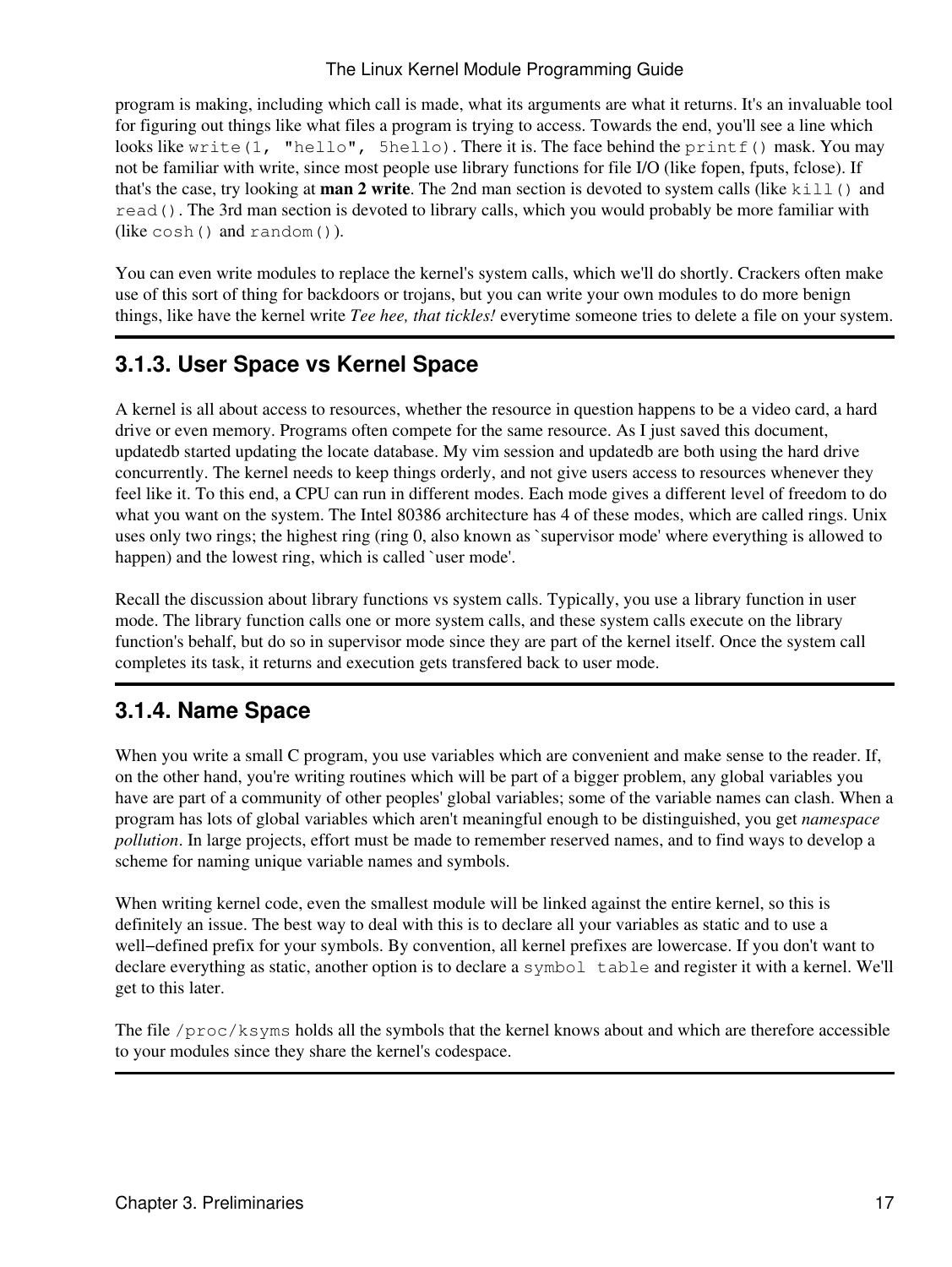## <span id="page-20-0"></span>**3.1.5. Code space**

Memory management is a very complicated subject––−the majority of O'Reilly's `Understanding The Linux Kernel' is just on memory management! We're not setting out to be experts on memory managements, but we do need to know a couple of facts to even begin worrying about writing real modules.

If you haven't thought about what a segfault really means, you may be surprised to hear that pointers don't actually point to memory locations. Not real ones, anyway. When a process is created, the kernel sets aside a portion of real physical memory and hands it to the process to use for its executing code, variables, stack, heap and other things which a computer scientist would know about[4]. This memory begins with \$0\$ and extends up to whatever it needs to be. Since the memory space for any two processes don't overlap, every process that can access a memory address, say 0xbffff978, would be accessing a different location in real physical memory! The processes would be accessing an index named  $0 \times b$  ffff978 which points to some kind of offset into the region of memory set aside for that particular process. For the most part, a process like our Hello, World program can't access the space of another process, although there are ways which we'll talk about later.

The kernel has its own space of memory as well. Since a module is code which can be dynamically inserted and removed in the kernel (as opposed to a semi−autonomous object), it shares the kernel's codespace rather than having its own. Therefore, if your module segfaults, the kernel segfaults. And if you start writing over data because of an off−by−one error, then you're trampling on kernel code. This is even worse than it sounds, so try your best to be careful.

By the way, I would like to point out that the above discussion is true for any operating system which uses a monolithic kernel[5]. There are things called microkernels which have modules which get their own codespace. The GNU Hurd and QNX Neutrino are two examples of a microkernel.

### <span id="page-20-1"></span>**3.1.6. Device Drivers**

One class of module is the device driver, which provides functionality for hardware like a TV card or a serial port. On unix, each piece of hardware is represented by a file located in /dev named a device file which provides the means to communicate with the hardware. The device driver provides the communication on behalf of a user program. So the  $\epsilon$  s1370.0 sound card device driver might connect the /dev/sound device file to the Ensoniq IS1370 sound card. A userspace program like mp3blaster can use /dev/sound without ever knowing what kind of sound card is installed.

### **3.1.6.1. Major and Minor Numbers**

Let's look at some device files. Here are device files which represent the first three partitions on the primary master IDE hard drive:

```
 # ls −l /dev/hda[1−3]
 brw−rw−−−− 1 root disk 3, 1 Jul 5 2000 /dev/hda1
 brw−rw−−−− 1 root disk 3, 2 Jul 5 2000 /dev/hda2
 brw−rw−−−− 1 root disk 3, 3 Jul 5 2000 /dev/hda3
```
Notice the column of numbers separated by a comma? The first number is called the device's major number. The second number is the minor number. The major number tells you which driver is used to access the hardware. Each driver is assigned a unique major number; all device files with the same major number are controlled by the same driver. All the above major numbers are 3, because they're all controlled by the same driver.

Chapter 3. Preliminaries 18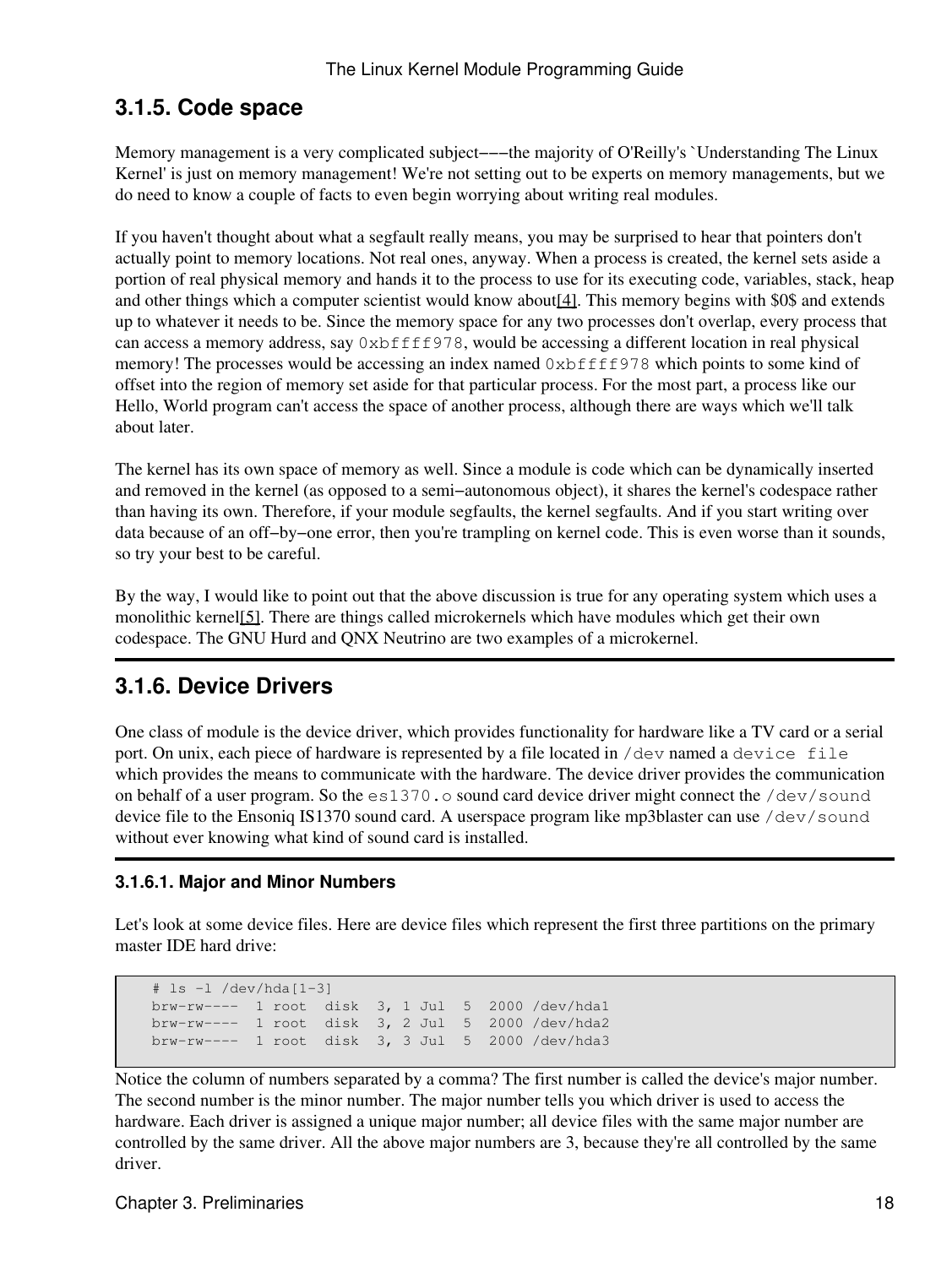The minor number is used by the driver to distinguish between the various hardware it controls. Returning to the example above, although all three devices are handled by the same driver they have unique minor numbers because the driver sees them as being different pieces of hardware.

Devices are divided into two types: character devices and block devices. The difference is that block devices have a buffer for requests, so they can choose the best order in which to respond to the requests. This is important in the case of storage devices, where it's faster to read or write sectors which are close to each other, rather than those which are further apart. Another difference is that block devices can only accept input and return output in blocks (whose size can vary according to the device), whereas character devices are allowed to use as many or as few bytes as they like. Most devices in the world are character, because they don't need this type of buffering, and they don't operate with a fixed block size. You can tell whether a device file is for a block device or a character device by looking at the first character in the output of **ls −l**. If it's `b' then it's a block device, and if it's `c' then it's a character device. The devices you see above are block devices. Here are some character devices (the serial ports):

 crw−rw−−−− 1 root dial 4, 64 Feb 18 23:34 /dev/ttyS0 crw−r−−−−− 1 root dial 4, 65 Nov 17 10:26 /dev/ttyS1 crw−rw−−−− 1 root dial 4, 66 Jul 5 2000 /dev/ttyS2 crw−rw−−−− 1 root dial 4, 67 Jul 5 2000 /dev/ttyS3

If you want to see which major numbers have been assigned, you can look at /usr/src/linux/Documentation/devices.txt.

When the system was installed, all of those device files were created by the **mknod** command. To create a new char device named `coffee' with major/minor number 12 and 2, simply do **mknod /dev/coffee c 12 2**. You don't *have* to put your device files into /dev, but it's done by convention. Linus put his device files in /dev, and so should you. However, when creating a device file for testing purposes, it's probably OK to place it in your working directory where you compile the kernel module. Just be sure to put it in the right place when you're done writing the device driver.

I would like to make a few last points which are implicit from the above discussion, but I'd like to make them explicit just in case. When a device file is accessed, the kernel uses the major number of the file to determine which driver should be used to handle the access. This means that the kernel doesn't really need to use or even know about the minor number. The driver itself is the only thing that cares about the minor number. It uses the minor number to distinguish between different pieces of hardware.

By the way, when I say `hardware', I mean something a bit more abstract than a PCI card that you can hold in your hand. Look at these two device files:

```
 % ls −l /dev/fd0 /dev/fd0u1680
 brwxrwxrwx 1 root floppy 2, 0 Jul 5 2000 /dev/fd0
 brw−rw−−−− 1 root floppy 2, 44 Jul 5 2000 /dev/fd0u1680
```
By now you can look at these two device files and know instantly that they are block devices and are handled by same driver (block major 2). You might even be aware that these both represent your floppy drive, even if you only have one floppy drive. Why two files? One represents the floppy drive with 1.44 MB of storage. The other is the *same* floppy drive with 1.68 MB of storage, and corresponds to what some people call a `superformatted' disk. One that holds more data than a standard formatted floppy. So here's a case where two device files with different minor number actually represent the same piece of physical hardware. So just be aware that the word `hardware' in our discussion can mean something very abstract.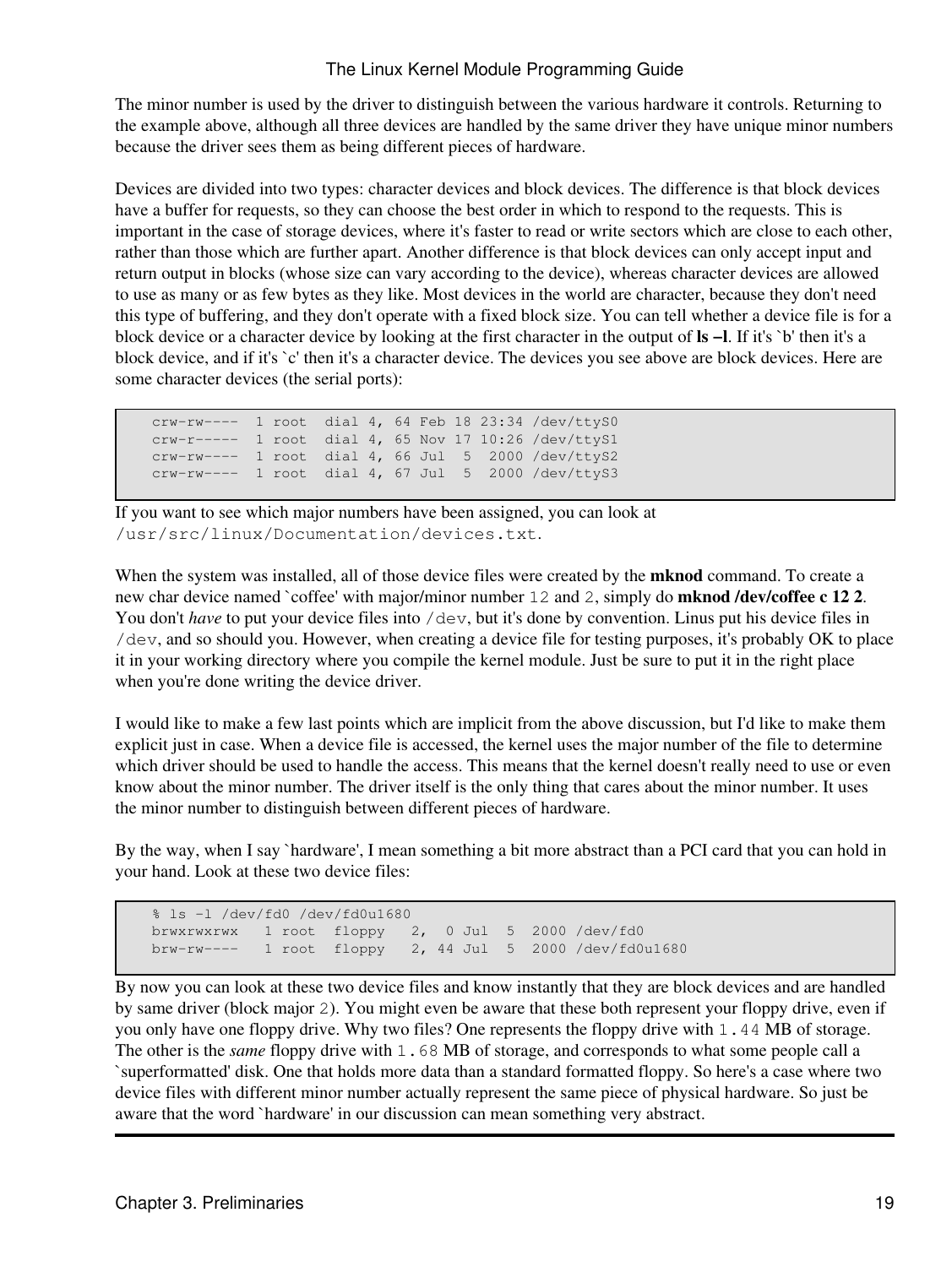## <span id="page-22-0"></span>**Chapter 4. Character Device Files**

## <span id="page-22-1"></span>**4.1. Character Device Drivers**

### <span id="page-22-2"></span>**4.1.1. The file\_operations Structure**

The file operations structure is defined in  $\lim_{k \to \infty} f(s, h)$ , and holds pointers to functions defined by the driver that perform various operations on the device. Each field of the structure corresponds to the address of some function defined by the driver to handle a requested operation.

For example, every character driver needs to define a function that reads from the device. The file operations structure holds the address of the module's function that performs that operation. Here is what the definition looks like for kernel 2.4.2:

```
 struct file_operations {
   struct module *owner;
   loff_t (*llseek) (struct file *, loff_t, int);
  ssize_t (*read) (struct file *, char *, size_t, loff_t *);
  ssize_t (*write) (struct file *, const char *, size_t, loff_t *);
   int (*readdir) (struct file *, void *, filldir_t);
   unsigned int (*poll) (struct file *, struct poll_table_struct *);
   int (*ioctl) (struct inode *, struct file *, unsigned int, unsigned long);
   int (*mmap) (struct file *, struct vm_area_struct *);
   int (*open) (struct inode *, struct file *);
   int (*flush) (struct file *);
   int (*release) (struct inode *, struct file *);
   int (*fsync) (struct file *, struct dentry *, int datasync);
   int (*fasync) (int, struct file *, int);
   int (*lock) (struct file *, int, struct file_lock *);
    ssize t (*readv) (struct file *, const struct iovec *, unsigned long,
     loff_t *;
     ssize_t (*writev) (struct file *, const struct iovec *, unsigned long,
     loff_t *);
 };
```
Some operations are not implemented by a driver. For example, a driver that handles a video card won't need to read from a directory structure. The corresponding entries in the file\_operations structure should be set to NULL.

There is a gcc extension that makes assigning to this structure more convenient. You'll see it in modern drivers, and may catch you by surprise. This is what the new way of assigning to the structure looks like:

```
 struct file_operations fops = {
   read: device_read,
  write: device write,
   open: device_open,
   release: device_release
 };
```
However, there's also a C99 way of assigning to elements of a structure, and this is definitely preferred over using the GNU extension. The version of gcc I'm currently using, 2.95, supports the new C99 syntax. You should use this syntax in case someone wants to port your driver. It will help with compatibility: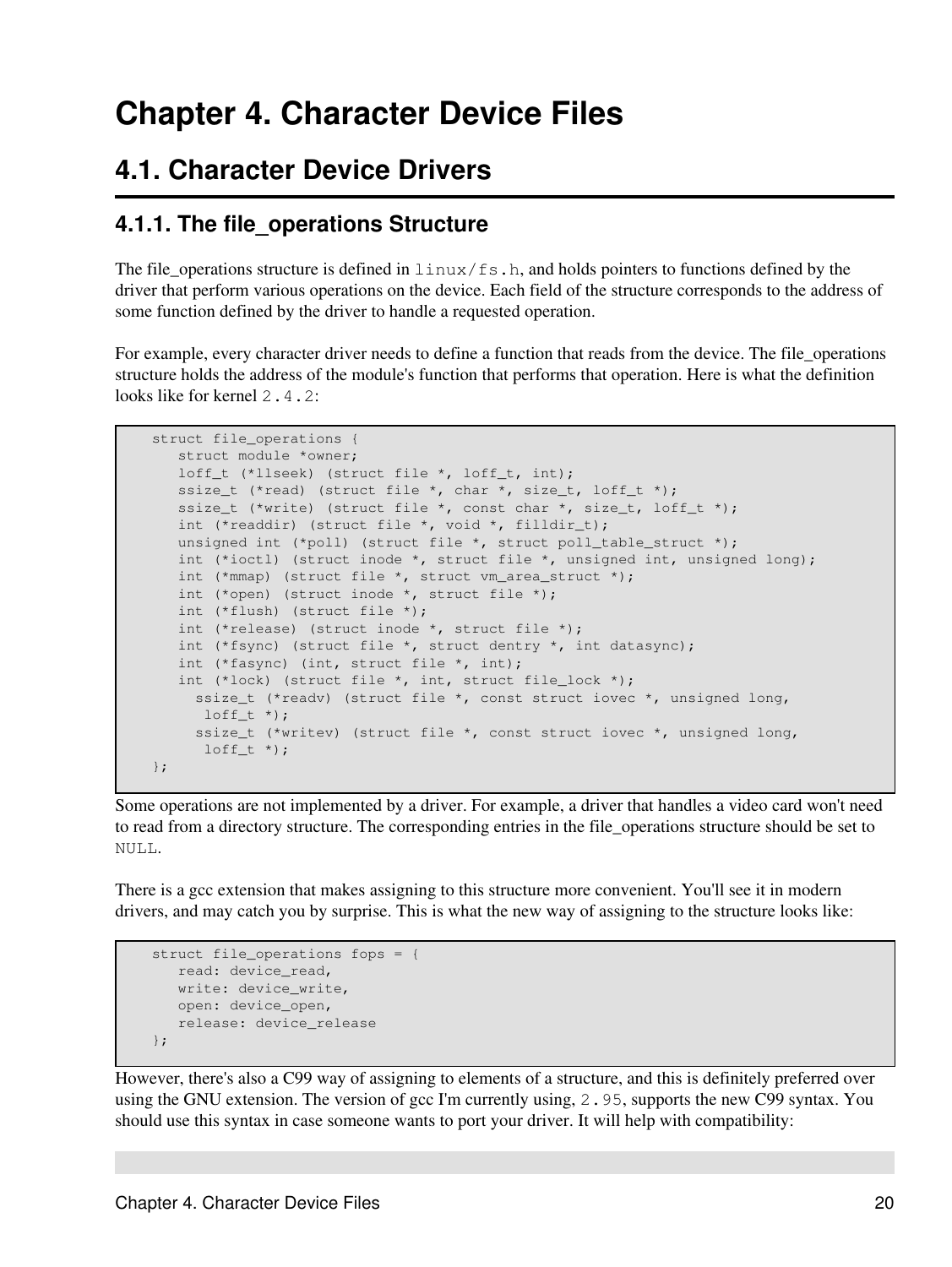```
 struct file_operations fops = {
    .read = device_read,
    .write = device_write,
   .open = device open,
    .release = device_release
 };
```
The meaning is clear, and you should be aware that any member of the structure which you don't explicitly assign will be initialized to NULL by gcc.

A pointer to a struct file operations is commonly named fops.

### <span id="page-23-0"></span>**4.1.2. The file structure**

Each device is represented in the kernel by a file structure, which is defined in  $\lim_{x \to \infty} f$  fs.h. Be aware that a file is a kernel level structure and never appears in a user space program. It's not the same thing as a FILE, which is defined by glibc and would never appear in a kernel space function. Also, its name is a bit misleading; it represents an abstract open `file', not a file on a disk, which is represented by a structure named inode.

A pointer to a struct file is commonly named filp. You'll also see it refered to as struct file file. Resist the temptation.

Go ahead and look at the definition of file. Most of the entries you see, like struct dentry aren't used by device drivers, and you can ignore them. This is because drivers don't fill file directly; they only use structures contained in file which are created elsewhere.

### <span id="page-23-1"></span>**4.1.3. Registering A Device**

As discussed earlier, char devices are accessed through device files, usually located in  $\sqrt{\text{dev}[6]}$ . The major number tells you which driver handles which device file. The minor number is used only by the driver itself to differentiate which device it's operating on, just in case the driver handles more than one device.

Adding a driver to your system means registering it with the kernel. This is synonymous with assigning it a major number during the module's initialization. You do this by using the register\_chrdev function, defined by linux/fs.h.

```
 int register_chrdev(unsigned int major, const char *name,
    struct file_operations *fops);
```
where unsigned int major is the major number you want to request, const char \*name is the name of the device as it'll appear in /proc/devices and struct file\_operations \*fops is a pointer to the file operations table for your driver. A negative return value means the registertration failed. Note that we didn't pass the minor number to register\_chrdev. That's because the kernel doesn't care about the minor number; only our driver uses it.

Now the question is, how do you get a major number without hijacking one that's already in use? The easiest way would be to look through Documentation/devices.txt and pick an unused one. That's a bad way of doing things because you'll never be sure if the number you picked will be assigned later. The answer is that you can ask the kernel to assign you a dynamic major number.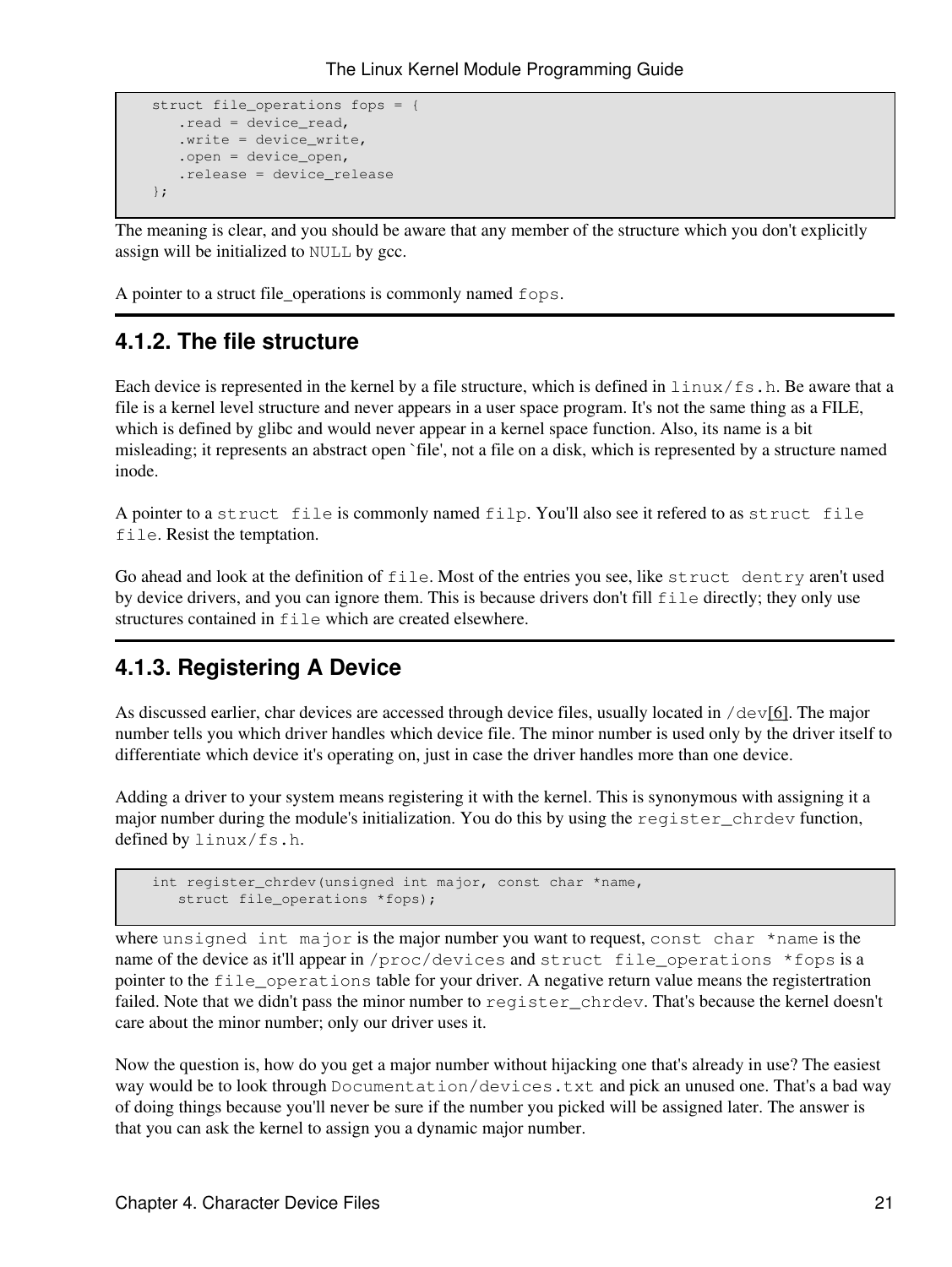If you pass a major number of 0 to register\_chrdev, the return value will be the dynamically allocated major number. The downside is that you can't make a device file in advance, since you don't know what the major number will be. There are a couple of ways to do this. First, the driver itself can print the newly assigned number and we can make the device file by hand. Second, the newly registered device will have an entry in /proc/devices, and we can either make the device file by hand or write a shell script to read the file in and make the device file. The third method is we can have our driver make the the device file using the mknod system call after a successful registration and rm during the call to cleanup\_module.

### <span id="page-24-0"></span>**4.1.4. Unregistering A Device**

We can't allow the kernel module to be rmmod'ed whenever root feels like it. If the device file is opened by a process and then we remove the kernel module, using the file would cause a call to the memory location where the appropriate function (read/write) used to be. If we're lucky, no other code was loaded there, and we'll get an ugly error message. If we're unlucky, another kernel module was loaded into the same location, which means a jump into the middle of another function within the kernel. The results of this would be impossible to predict, but they can't be very positive.

Normally, when you don't want to allow something, you return an error code (a negative number) from the function which is supposed to do it. With cleanup\_module that's impossible because it's a void function. However, there's a counter which keeps track of how many processes are using your module. You can see what it's value is by looking at the 3rd field of /proc/modules. If this number isn't zero, rmmod will fail. Note that you don't have to check the counter from within cleanup module because the check will be performed for you by the system call sys\_delete\_module, defined in linux/module.c. You shouldn't use this counter directly, but there are macros defined in  $\text{linux}/\text{modules}$ . h which let you increase, decrease and display this counter:

- MOD INC USE COUNT: Increment the use count.
- MOD\_DEC\_USE\_COUNT: Decrement the use count.
- MOD\_IN\_USE: Display the use count.

It's important to keep the counter accurate; if you ever do lose track of the correct usage count, you'll never be able to unload the module; it's now reboot time, boys and girls. This is bound to happen to you sooner or later during a module's development.

### <span id="page-24-1"></span>**4.1.5. chardev.c**

The next code sample creates a char driver named chardev. You can cat its device file (or open the file with a program) and the driver will put the number of times the device file has been read from into the file. We don't support writing to the file (like **echo "hi" > /dev/hello**), but catch these attempts and tell the user that the operation isn't supported. Don't worry if you don't see what we do with the data we read into the buffer; we don't do much with it. We simply read in the data and print a message acknowledging that we received it.

### **Example 4−1. chardev.c**

```
chardev.c: Creates a read-only char device that says how many times
   you've read from the dev file
 *
   Copyright (C) 2001 by Peter Jay Salzman
 *
```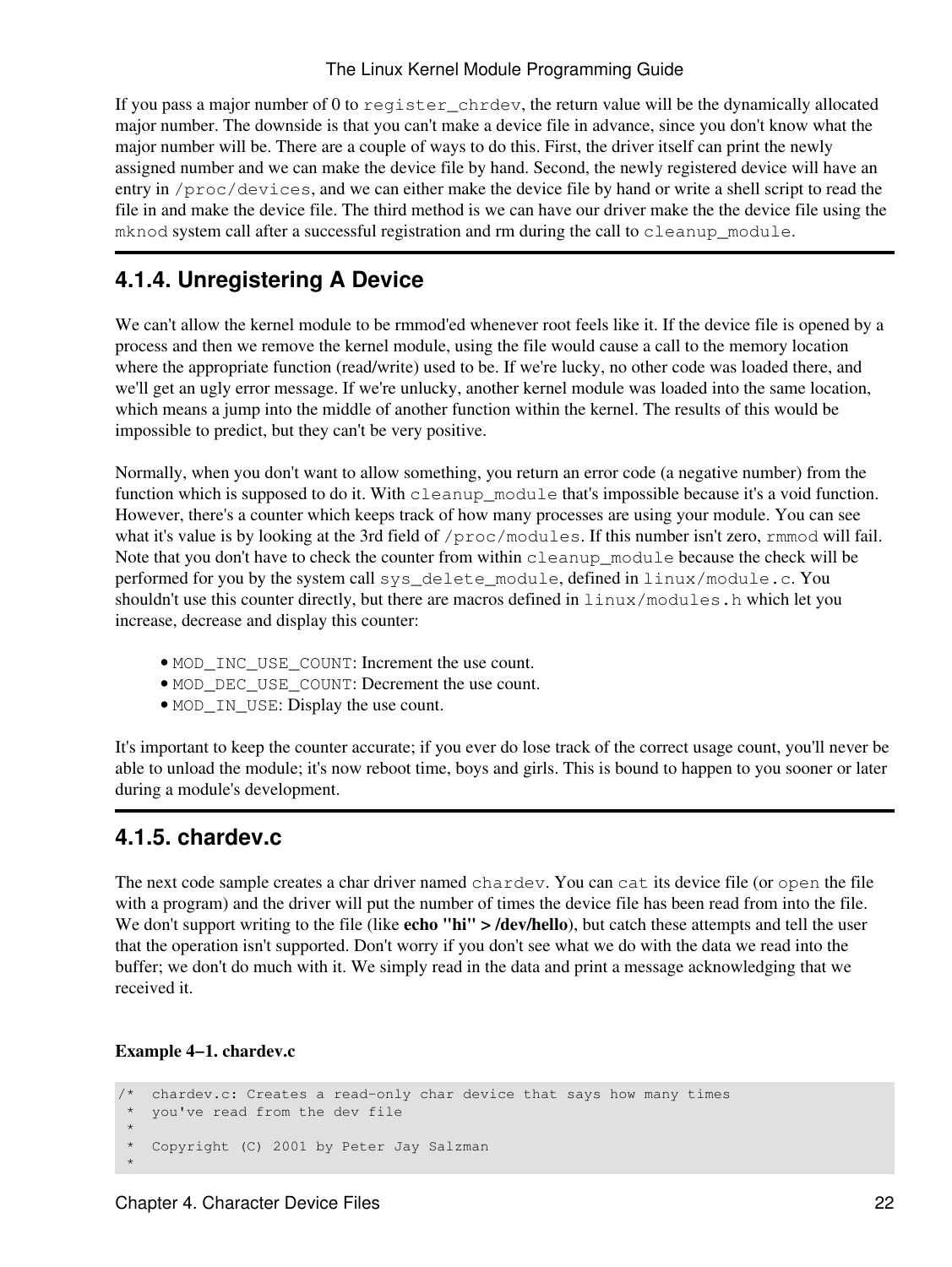```
 * 08/02/2006 − Updated by Rodrigo Rubira Branco <rodrigo@kernelhacking.com>
 */
/* Kernel Programming */
#define MODULE
#define LINUX
#define __KERNEL__
#if defined(CONFIG_MODVERSIONS) && ! defined(MODVERSIONS)
    #include <linux/modversions.h>
    #define MODVERSIONS
#endif
#include <linux/kernel.h>
#include <linux/module.h>
#include <linux/fs.h>
#include <asm/uaccess.h> /* for put_user */
#include <asm/errno.h>
/* Prototypes − this would normally go in a .h file */
int init_module(void);
void cleanup_module(void);
static int device_open(struct inode *, struct file *);
static int device_release(struct inode *, struct file *);
static ssize_t device_read(struct file *, char *, size_t, loff_t *);
static ssize_t device_write(struct file *, const char *, size_t, loff_t *);
#define SUCCESS 0
#define DEVICE_NAME "chardev" /* Dev name as it appears in /proc/devices */
#define BUF_LEN 80 /* Max length of the message from the device */
/* Global variables are declared as static, so are global within the file. */
static int Major; /* Major number assigned to our device driver */
static int Device_Open = 0; /* Is device open? Used to prevent multiple
                                        access to the device */
static char msg[BUF_LEN]; /* The msg the device will give when asked */
static char *msg_Ptr;
static struct file_operations fops = {
  .read = device_read,
  .write = device_write,
  .open = device_open,
  .release = device_release
};
/* Functions */
int init_module(void)
{
  Major = register_chrdev(0, DEVICE_NAME, &fops);
   if (Major < 0) {
    printk ("Registering the character device failed with \alpha \n\cdot, Major);
     return Major;
    }
   printk("<1>I was assigned major number %d. To talk to\n", Major);
    printk("<1>the driver, create a dev file with\n");
    printk("'mknod /dev/hello c %d 0'.\n", Major);
    printk("<1>Try various minor numbers. Try to cat and echo to\n");
```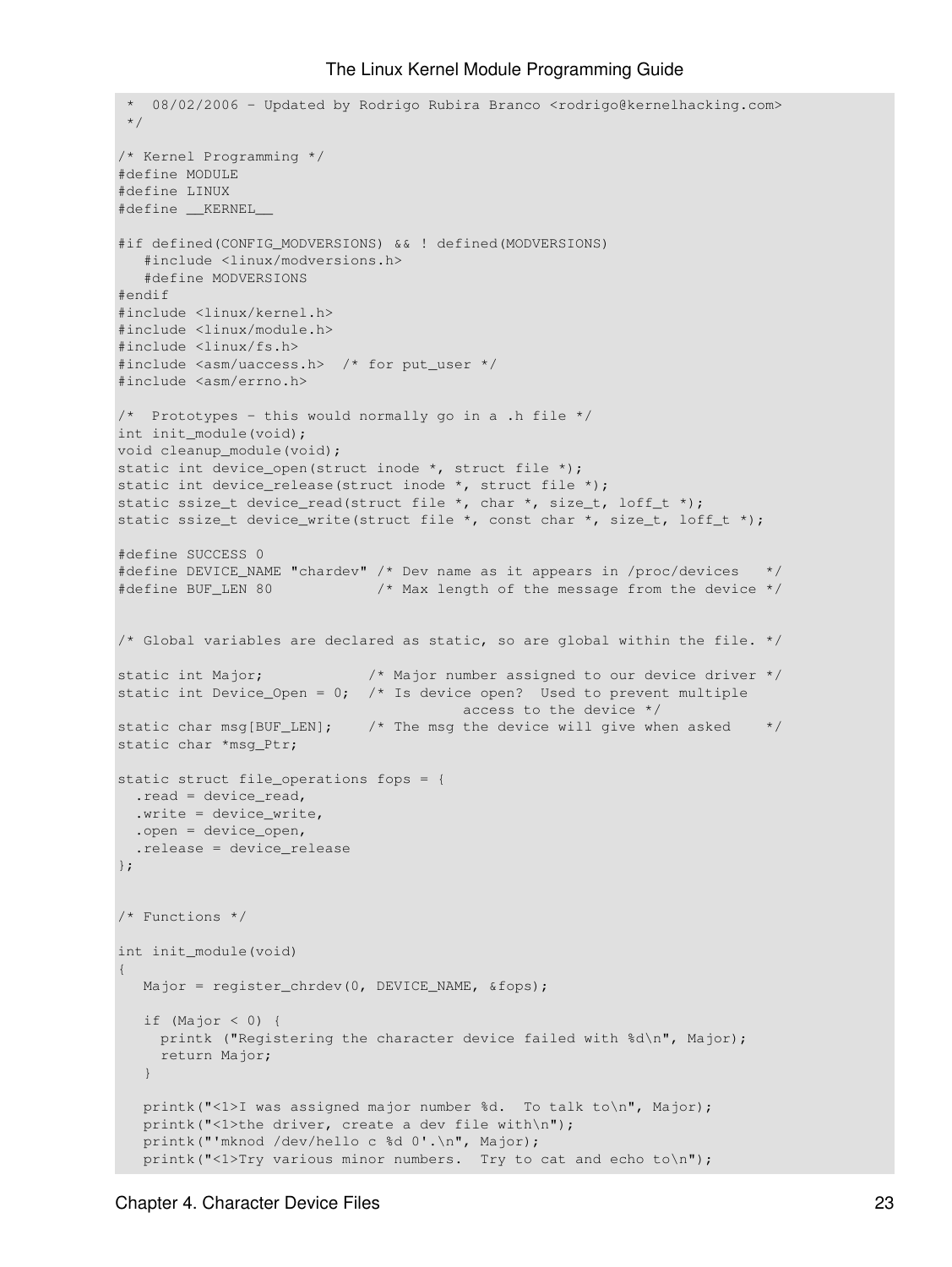```
 printk("the device file.\n");
  printk("<1>Remove the device file and module when done.\n");
   return 0;
}
void cleanup_module(void)
{
    /* Unregister the device */
   int ret = unregister_chrdev(Major, DEVICE_NAME);
   if (ret < 0) printk("Error in unregister_chrdev: %d\n", ret);
}
/* Methods */
/* Called when a process tries to open the device file, like
 * "cat /dev/mycharfile"
 */
static int device_open(struct inode *inode, struct file *file)
{
   static int counter = 0;
   if (Device_Open) return −EBUSY;
   Device_Open++;
   sprintf(msg,"I already told you %d times Hello world!\n", counter++);
  msg_Ptr = msg; MOD_INC_USE_COUNT;
   return SUCCESS;
}
/* Called when a process closes the device file */static int device_release(struct inode *inode, struct file *file)
{
   Device_Open −−; /* We're now ready for our next caller */
    /* Decrement the usage count, or else once you opened the file, you'll
                    never get get rid of the module. */
   MOD_DEC_USE_COUNT;
   return 0;
}
/* Called when a process, which already opened the dev file, attempts to
   read from it.
*/
static ssize_t device_read(struct file *filp,
  char *buffer, \frac{1}{x} The buffer to fill with data */
   size_t length, \frac{1}{x} The length of the buffer \frac{x}{x}<br>loff t *offset) /* Our offset in the file \frac{x}{x}loff_t *offset) /* Our offset in the file
{
    /* Number of bytes actually written to the buffer */
   int bytes_read = 0;
   /* If we're at the end of the message, return 0 signifying end of file */if (*msg_Ptr == 0) return 0;
    /* Actually put the data into the buffer */
```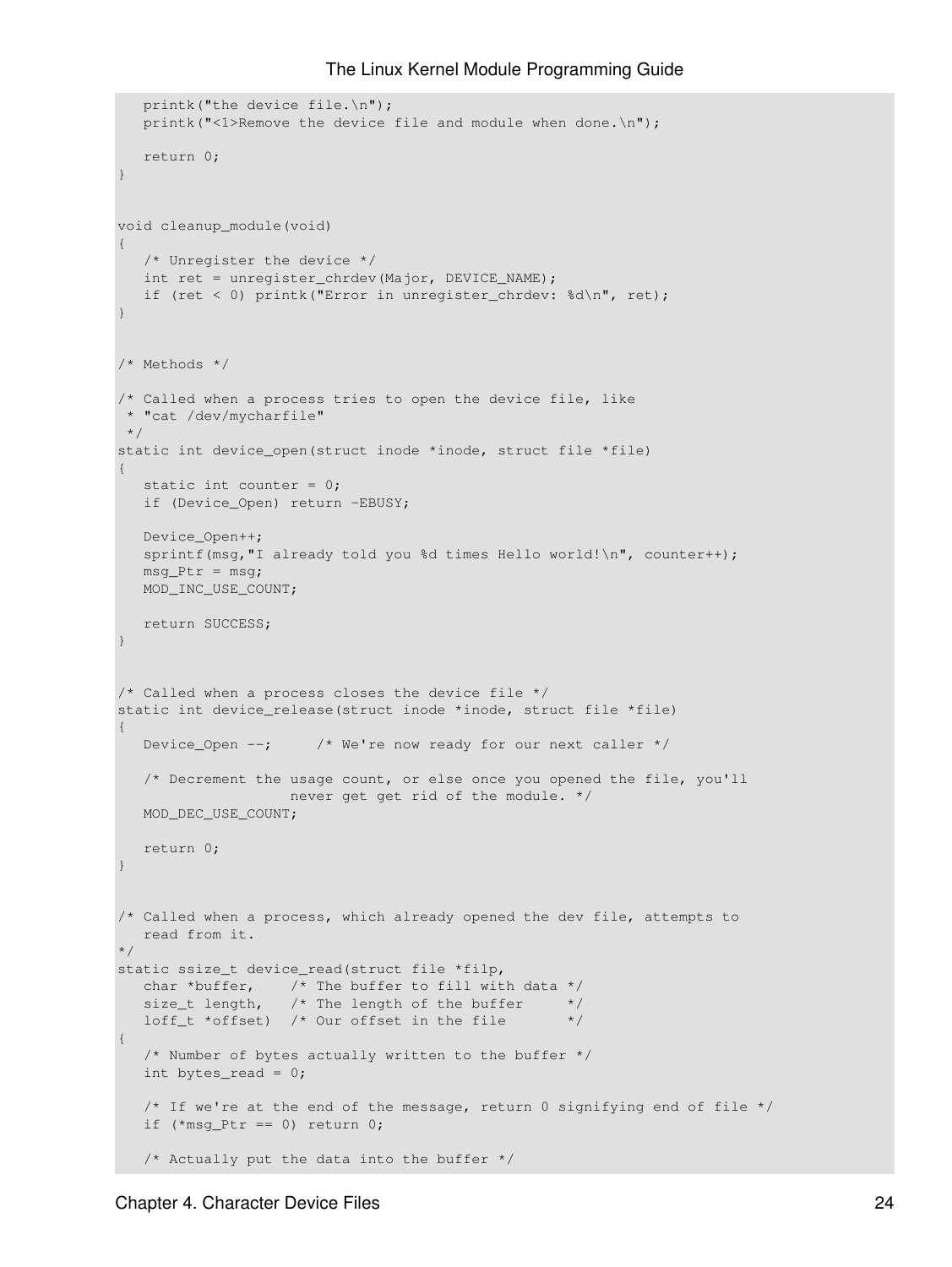```
 while (length && *msg_Ptr) {
        /* The buffer is in the user data segment, not the kernel segment;
          * assignment won't work. We have to use put_user which copies data from
          * the kernel data segment to the user data segment. */
          put_user(*(msg_Ptr++), buffer++);
          length−−;
          bytes_read++;
    }
    /* Most read functions return the number of bytes put into the buffer */
    return bytes_read;
}
/* Called when a process writes to dev file: echo "hi" > /dev/hello */
static ssize_t device_write(struct file *filp,
   const char *buff,
   size_t len,
   loff_t *off)
{
  printk ("<1>Sorry, this operation isn't supported.\n");
   return −EINVAL;
}
MODULE_LICENSE("GPL");
```
### <span id="page-27-0"></span>**4.1.6. Writing Modules for Multiple Kernel Versions**

The system calls, which are the major interface the kernel shows to the processes, generally stay the same across versions. A new system call may be added, but usually the old ones will behave exactly like they used to. This is necessary for backward compatibility –– a new kernel version is not supposed to break regular processes. In most cases, the device files will also remain the same. On the other hand, the internal interfaces within the kernel can and do change between versions.

The Linux kernel versions are divided between the stable versions  $(n.\$<\$even numbers\$)\$  and the development versions (n.\$<\$odd number\$ $\gg$ .m). The development versions include all the cool new ideas, including those which will be considered a mistake, or reimplemented, in the next version. As a result, you can't trust the interface to remain the same in those versions (which is why I don't bother to support them in this book, it's too much work and it would become dated too quickly). In the stable versions, on the other hand, we can expect the interface to remain the same regardless of the bug fix version (the m number).

There are differences between different kernel versions, and if you want to support multiple kernel versions, you'll find yourself having to code conditional compilation directives. The way to do this to compare the macro LINUX VERSION CODE to the macro KERNEL VERSION. In version a.b.c of the kernel, the value of this macro would be  $2^{2}{16}a+2^{8}b+c$ \$. Be aware that this macro is not defined for kernel 2.0.35 and earlier, so if you want to write modules that support really old kernels, you'll have to define it yourself, like:

### **Example 4−2. some title**

```
#if LINUX_KERNEL_VERSION >= KERNEL_VERSION(2,2,0)
    #define KERNEL_VERSION(a,b,c) ((a) * 65536 + (b) * 256 + (c))
```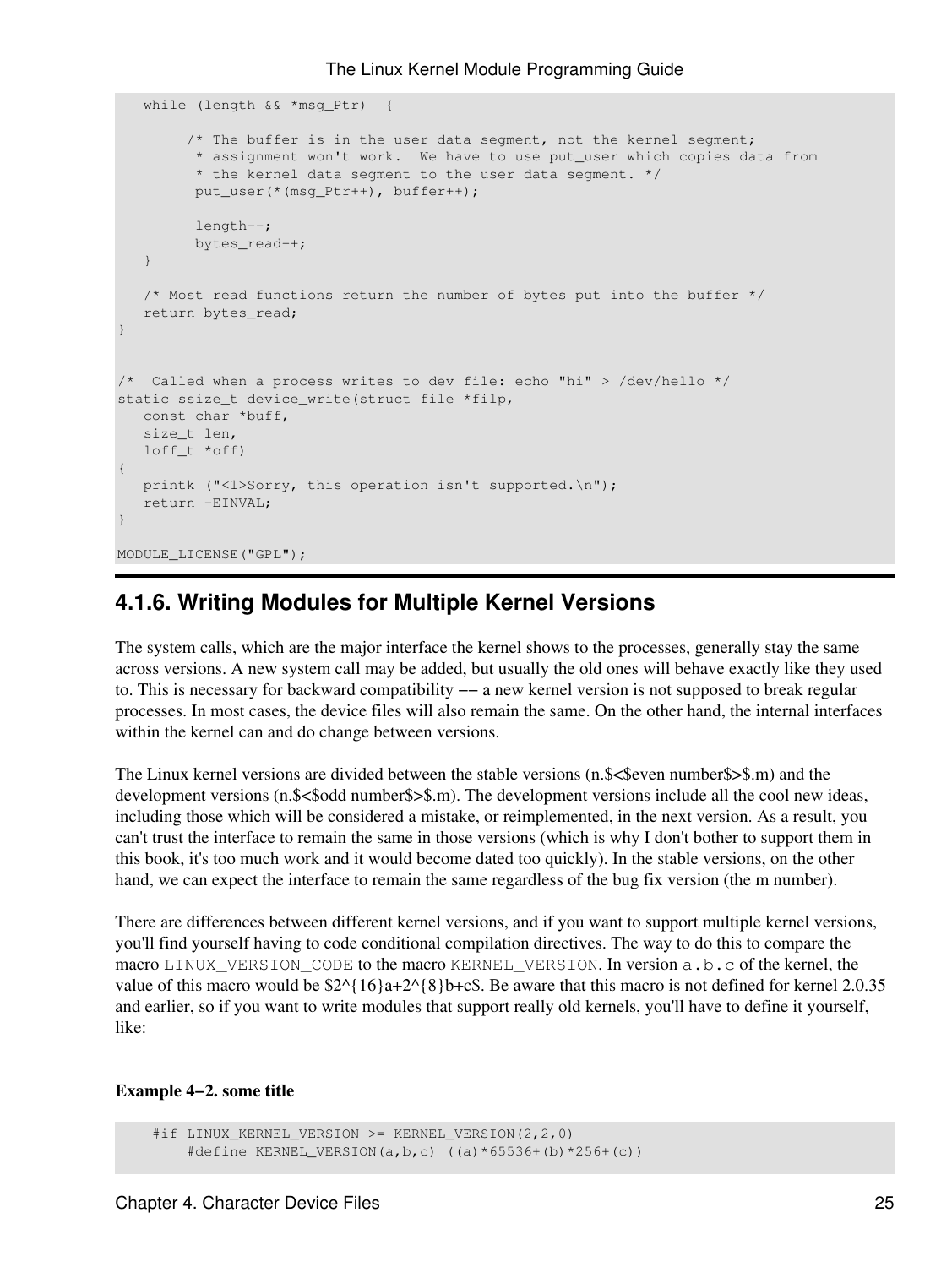#endif

Of course since these are macros, you can also use **#ifndef KERNEL\_VERSION** to test the existence of the macro, rather than testing the version of the kernel.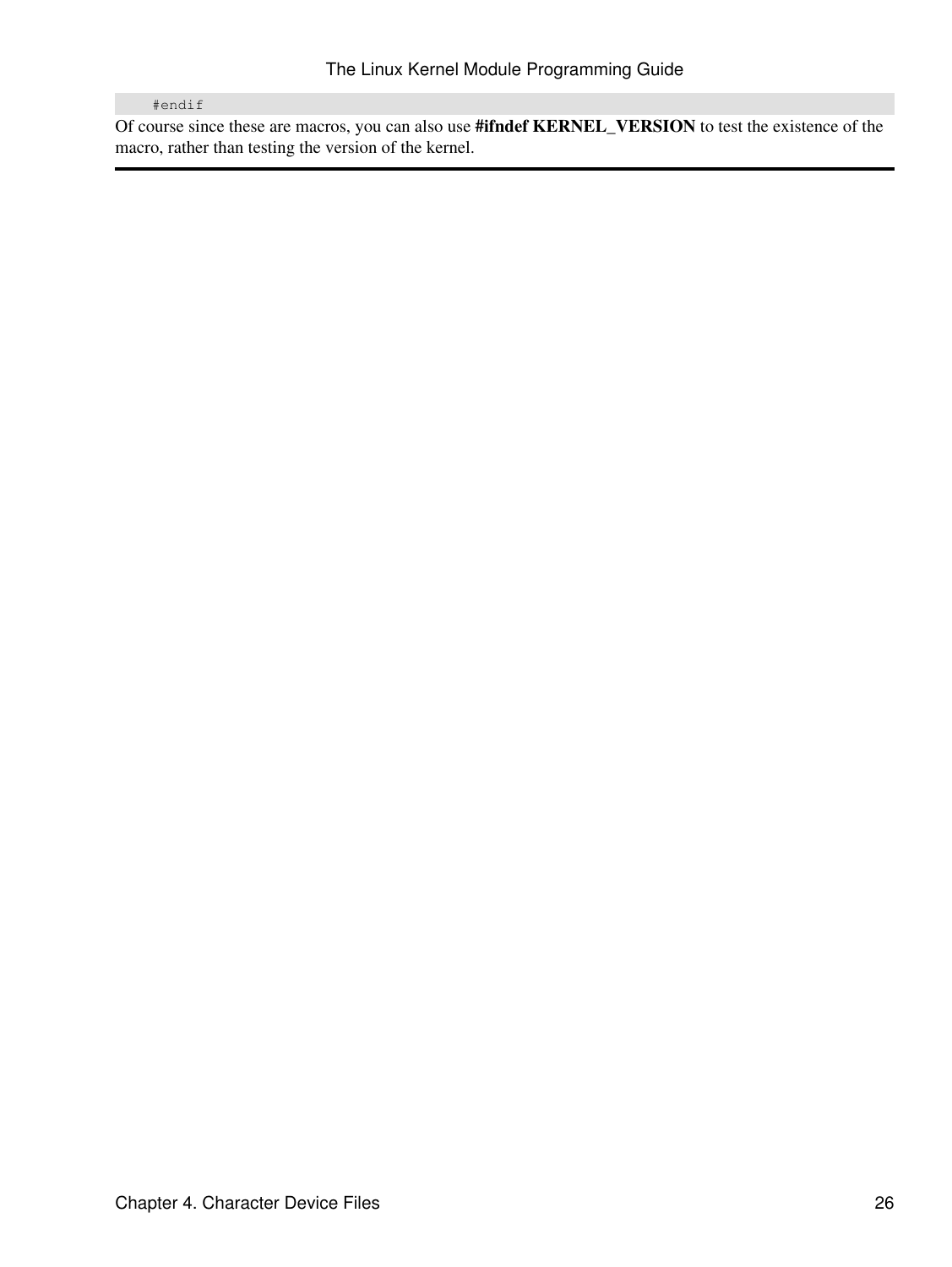## <span id="page-29-0"></span>**Chapter 5. The /proc File System**

## <span id="page-29-1"></span>**5.1. The /proc File System**

In Linux there is an additional mechanism for the kernel and kernel modules to send information to processes −−− the /proc file system. Originally designed to allow easy access to information about processes (hence the name), it is now used by every bit of the kernel which has something interesting to report, such as /proc/modules which has the list of modules and /proc/meminfo which has memory usage statistics.

The method to use the proc file system is very similar to the one used with device drivers −−− you create a structure with all the information needed for the  $/pr \circ c$  file, including pointers to any handler functions (in our case there is only one, the one called when somebody attempts to read from the  $/$ proc file). Then, init\_module registers the structure with the kernel and cleanup\_module unregisters it.

The reason we use  $\text{proc\_register\_dynamic[7]}$  is because we don't want to determine the inode number used for our file in advance, but to allow the kernel to determine it to prevent clashes. Normal file systems are located on a disk, rather than just in memory (which is where /proc is), and in that case the inode number is a pointer to a disk location where the file's index−node (inode for short) is located. The inode contains information about the file, for example the file's permissions, together with a pointer to the disk location or locations where the file's data can be found.

Because we don't get called when the file is opened or closed, there's no where for us to put MOD\_INC\_USE\_COUNT and MOD\_DEC\_USE\_COUNT in this module, and if the file is opened and then the module is removed, there's no way to avoid the consequences. In the next chapter we'll see a harder to implement, but more flexible, way of dealing with  $/pr \circ c$  files which will allow us to protect against this problem as well.

### **Example 5−1. procfs.c**

```
/* procfs.c − create a "file" in /proc 
  *
   Copyright (C) 2001 by Peter Jay Salzman
 *
  * 08/02/2006 − Updated by Rodrigo Rubira Branco <rodrigo@kernelhacking.com>
  */
/* Kernel Programming */
#define MODULE
#define LINUX
#define __KERNEL__
#include <linux/kernel.h> /* We're doing kernel work */
#include <linux/module.h> /* Specifically, a module */
/* Deal with CONFIG_MODVERSIONS */
#if CONFIG_MODVERSIONS==1
#define MODVERSIONS
#include <linux/modversions.h>
#endif 
/* Necessary because we use the proc fs */
#include <linux/proc_fs.h>
```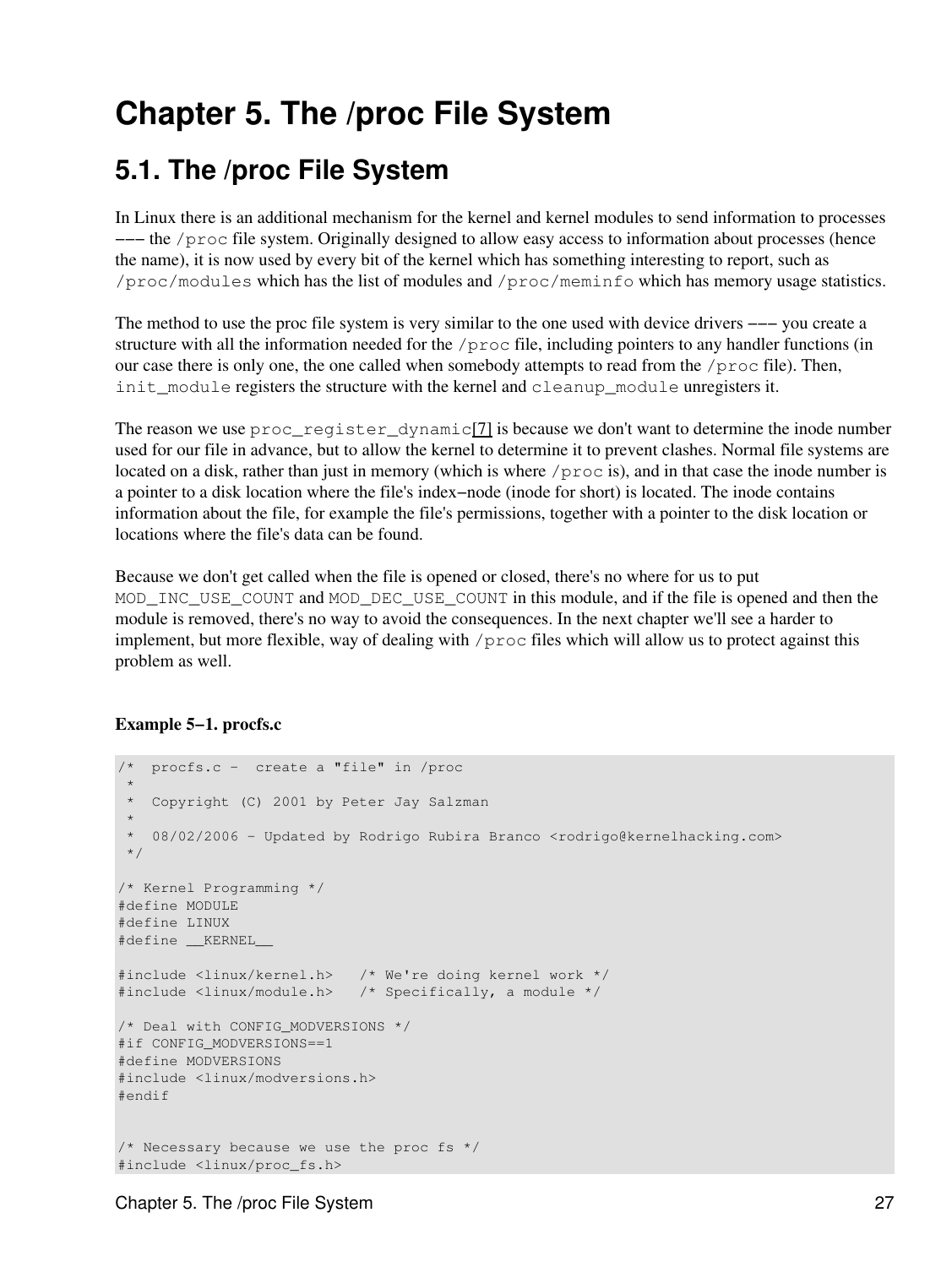```
/* In 2.2.3 /usr/include/linux/version.h includes a 
  * macro for this, but 2.0.35 doesn't − so I add it 
 * here if necessary. */
#ifndef KERNEL_VERSION
#define KERNEL_VERSION(a,b,c) ((a)*65536+(b)*256+(c))
#endif
/* Put data into the proc fs file.
    Arguments
    =========
    1. The buffer where the data is to be inserted, if 
      you decide to use it.
    2. A pointer to a pointer to characters. This is 
      useful if you don't want to use the buffer 
      allocated by the kernel.
    3. The current position in the file. 
    4. The size of the buffer in the first argument. 
    5. Zero (for future use?).
   Usage and Return Value
    ======================
   If you use your own buffer, like I do, put its 
   location in the second argument and return the 
   number of bytes used in the buffer.
   A return value of zero means you have no further 
    information at this time (end of file). A negative 
    return value is an error condition.
   For More Information
    ==================== 
   The way I discovered what to do with this function 
   wasn't by reading documentation, but by reading the 
   code which used it. I just looked to see what uses 
   the get_info field of proc_dir_entry struct (I used a 
   combination of find and grep, if you're interested), 
  and I saw that it is used in <kernel source
   directory>/fs/proc/array.c.
   If something is unknown about the kernel, this is 
   usually the way to go. In Linux we have the great 
   advantage of having the kernel source code for 
   free − use it.
  */
#if LINUX_VERSION_CODE > KERNEL_VERSION(2,4,0)
int procfile_read(char *buffer,
                    char **buffer_location, off_t offset,
                    int buffer_length, int *eof, void *data)
#else
int procfile_read(char *buffer, 
                   char **buffer_location, 
                   off_t offset, 
                   int buffer_length, 
                   int zero)
```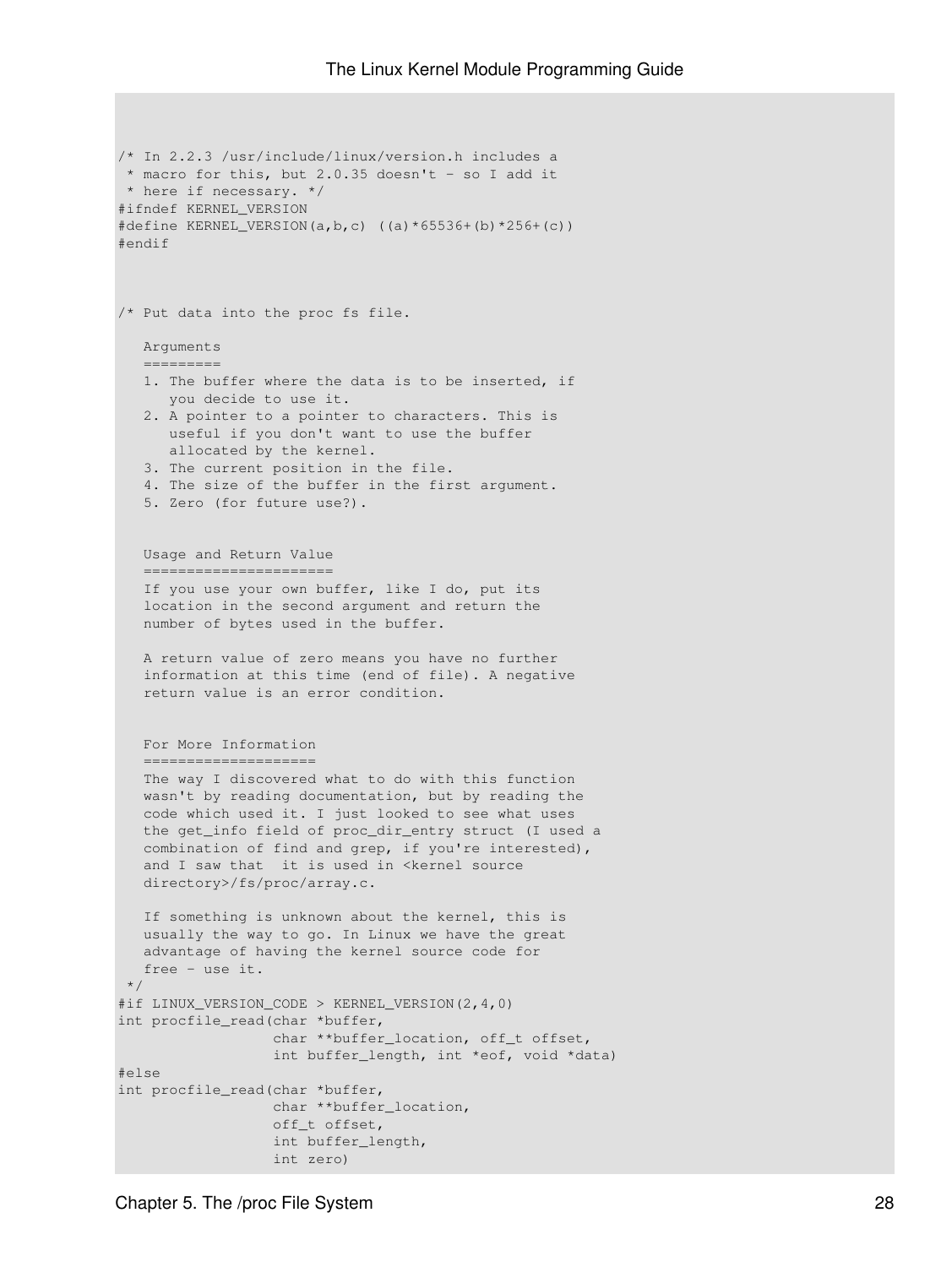```
#endif
{
  int len; /* The number of bytes actually used */ /* This is static so it will still be in memory 
   * when we leave this function */
   static char my_buffer[80]; 
  static int count = 1;
   /* We give all of our information in one go, so if the 
    * user asks us if we have more information the 
    * answer should always be no. 
\rightarrow * This is important because the standard read 
    * function from the library would continue to issue 
    * the read system call until the kernel replies
    * that it has no more information, or until its 
    * buffer is filled.
    */
   if (offset > 0)
    return 0;
   /* Fill the buffer and get its length */
   len = sprintf(my_buffer, 
     "For the %d%s time, go away!\n", count,
     (count % 100 > 10 && count % 100 < 14) ? "th" : 
      (count \frac{1}{6} 10 == 1) ? "st" :
        (count \frac{1}{6} 10 == 2) ? "nd" :
          (count \frac{1}{2} 10 == 3) ? "rd" : "th" );
   count++;
   /* Tell the function which called us where the 
    * buffer is */
   *buffer_location = my_buffer;
   /* Return the length */
   return len;
}
#if LINUX_VERSION_CODE > KERNEL_VERSION(2,4,0)
struct proc_dir_entry *Our_Proc_File;
#else
struct proc_dir_entry Our_Proc_File = 
   {
     0, /* Inode number − ignore, it will be filled by 
         * proc_register[_dynamic] */
     4, /* Length of the file name */
    "test", /* The file name */ S_IFREG | S_IRUGO, /* File mode − this is a regular 
                           * file which can be read by its 
                           * owner, its group, and everybody
                           * else */
     1, /* Number of links (directories where the 
          * file is referenced) */
     0, 0, /* The uid and gid for the file − we give it 
             * to root */
     80, /* The size of the file reported by ls. */
     NULL, /* functions which can be done on the inode 
             * (linking, removing, etc.) − we don't 
             * support any. */
     (struct file_operations *) procfile_read, /* The read function for this file,
```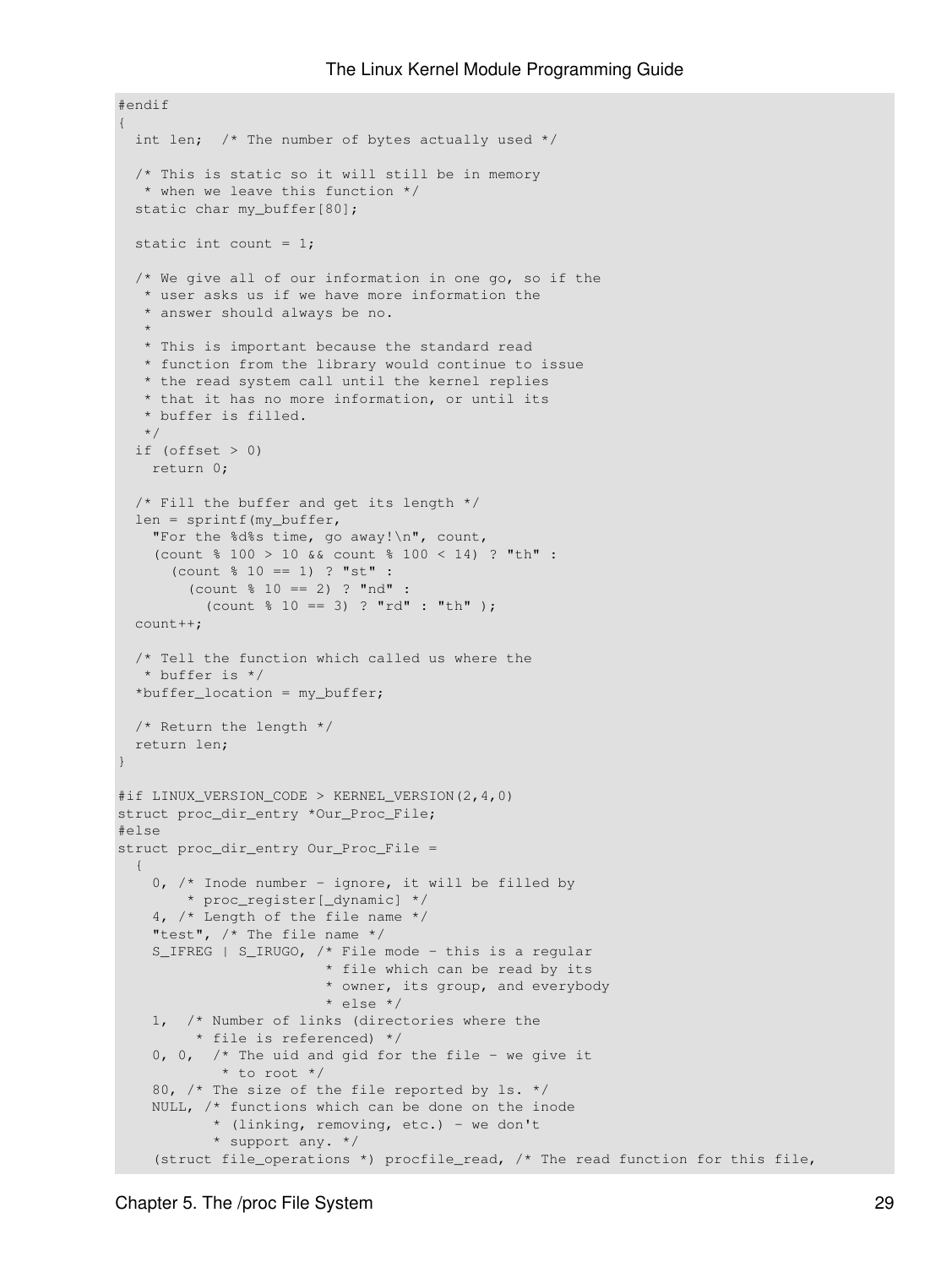```
 * the function called when somebody 
                      * tries to read something from it. */
     NULL /* We could have here a function to fill the 
           * file's inode, to enable us to play with 
           * permissions, ownership, etc. */
   }; 
#endif
/* Initialize the module − register the proc file */
int init_module()
{
   /* Success if proc_register[_dynamic] is a success, 
   * failure otherwise. */
#if LINUX_VERSION_CODE > KERNEL_VERSION(2,2,0)
   /* In version 2.2, proc_register assign a dynamic 
    * inode number automatically if it is zero in the 
   * structure , so there's no more need for 
    * proc_register_dynamic
   */
   #if LINUX_VERSION_CODE > KERNEL_VERSION(2,4,0)
         Our_Proc_File=create_proc_read_entry("test", 0444, NULL, procfile_read, NULL);
         if ( Our_Proc_File == NULL )
                 return −ENOMEM;
         else
                 return 0;
   #else
         return proc_register(&proc_root, &Our_Proc_File);
   #endif
#else
   return proc_register_dynamic(&proc_root, &Our_Proc_File);
#endif
   /* proc_root is the root directory for the proc 
    * fs (/proc). This is where we want our file to be 
    * located. 
   */
}
/* Cleanup − unregister our file from /proc */
void cleanup_module()
{
   #if LINUX_VERSION_CODE > KERNEL_VERSION(2,4,0)
         remove_proc_entry("test", NULL);
   #else
         proc_unregister(&proc_root, Our_Proc_File.low_ino);
   #endif
} 
MODULE_LICENSE("GPL");
```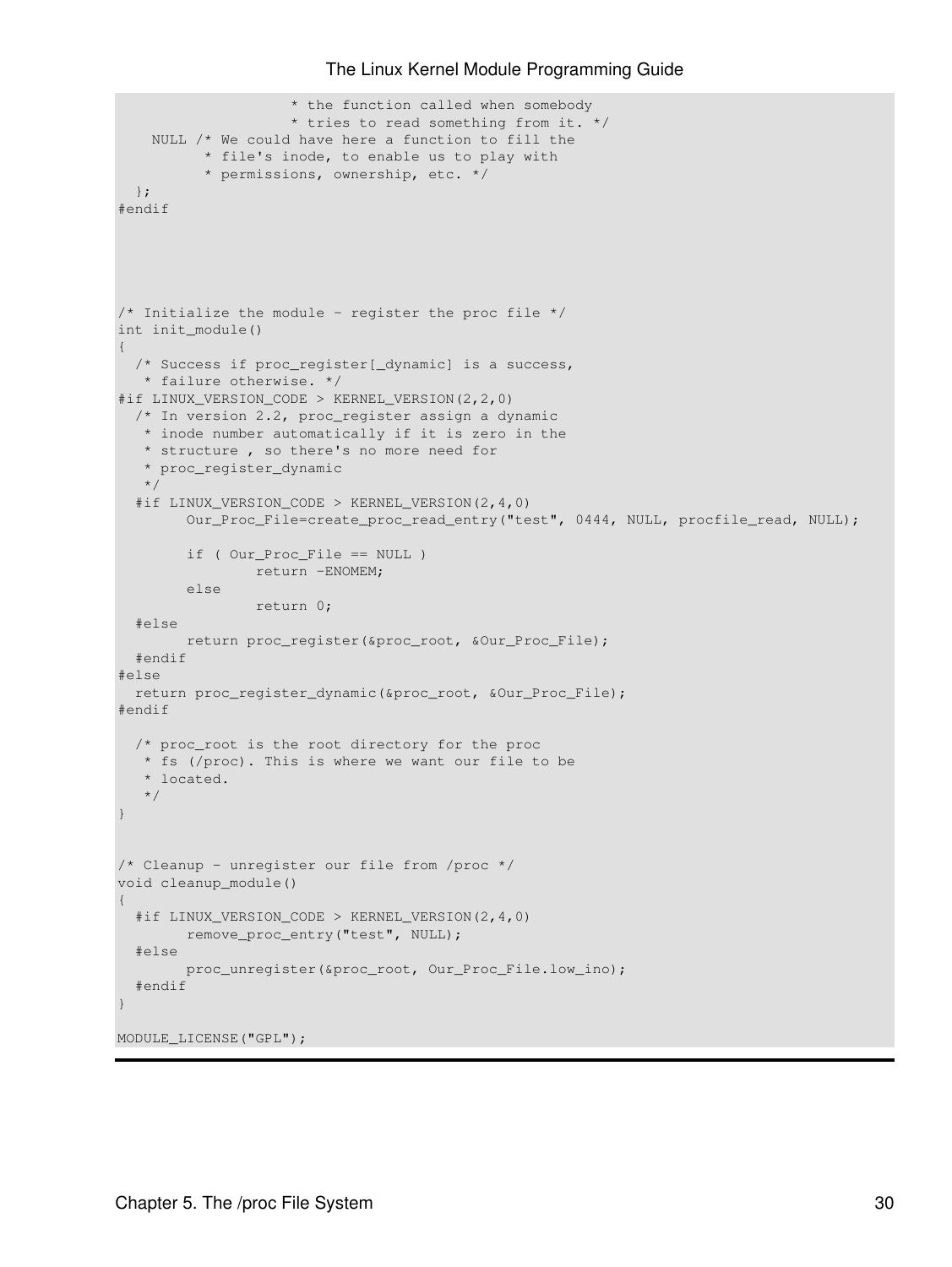## <span id="page-33-0"></span>**Chapter 6. Using /proc For Input**

## <span id="page-33-1"></span>**6.1. Using /proc For Input**

So far we have two ways to generate output from kernel modules: we can register a device driver and **mknod** a device file, or we can create a /proc file. This allows the kernel module to tell us anything it likes. The only problem is that there is no way for us to talk back. The first way we'll send input to kernel modules will be by writing back to the /proc file.

Because the proc filesystem was written mainly to allow the kernel to report its situation to processes, there are no special provisions for input. The struct proc\_dir\_entry doesn't include a pointer to an input function, the way it includes a pointer to an output function. Instead, to write into a /proc file, we need to use the standard filesystem mechanism.

In Linux there is a standard mechanism for file system registration. Since every file system has to have its own functions to handle inode and file operations  $[8]$ , there is a special structure to hold pointers to all those functions, struct inode\_operations, which includes a pointer to struct file\_operations. In /proc, whenever we register a new file, we're allowed to specify which struct inode\_operations will be used for access to it. This is the mechanism we use, a struct inode operations which includes a pointer to a struct file\_operations which includes pointers to our module\_input and module\_output functions.

It's important to note that the standard roles of read and write are reversed in the kernel. Read functions are used for output, whereas write functions are used for input. The reason for that is that read and write refer to the user's point of view −−− if a process reads something from the kernel, then the kernel needs to output it, and if a process writes something to the kernel, then the kernel receives it as input.

Another interesting point here is the module\_permission function. This function is called whenever a process tries to do something with the /proc file, and it can decide whether to allow access or not. Right now it is only based on the operation and the uid of the current user (as available in current, a pointer to a structure which includes information on the currently running process), but it could be based on anything we like, such as what other processes are doing with the same file, the time of day, or the last input we received.

The reason for put user and get user is that Linux memory (under Intel architecture, it may be different under some other processors) is segmented. This means that a pointer, by itself, does not reference a unique location in memory, only a location in a memory segment, and you need to know which memory segment it is to be able to use it. There is one memory segment for the kernel, and one of each of the processes.

The only memory segment accessible to a process is its own, so when writing regular programs to run as processes, there's no need to worry about segments. When you write a kernel module, normally you want to access the kernel memory segment, which is handled automatically by the system. However, when the content of a memory buffer needs to be passed between the currently running process and the kernel, the kernel function receives a pointer to the memory buffer which is in the process segment. The put user and get\_user macros allow you to access that memory.

### **Example 6−1. procfs.c**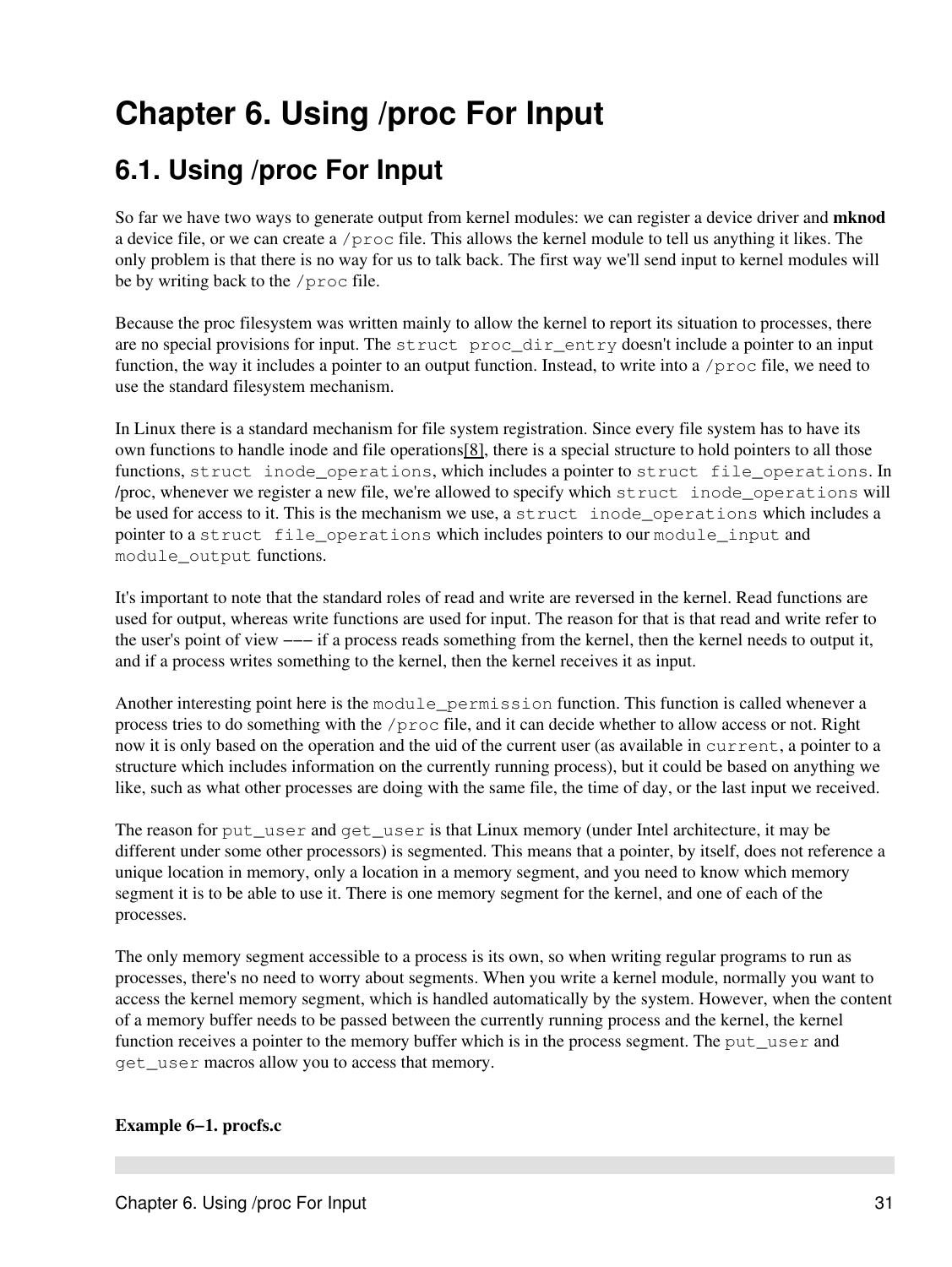```
/* procfs.c − create a "file" in /proc, which allows both input and output.
 */
#include <linux/kernel.h> /* We're doing kernel work */
#include <linux/module.h> /* Specifically, a module */
/* Necessary because we use proc fs */
#include <linux/proc_fs.h>
/* In 2.2.3 /usr/include/linux/version.h includes a 
 * macro for this, but 2.0.35 doesn't − so I add it 
 * here if necessary. */
#ifndef KERNEL_VERSION
#define KERNEL VERSION(a,b,c) ((a)*65536+(b)*256+(c))#endif
#if LINUX_VERSION_CODE >= KERNEL_VERSION(2,2,0)
#include <asm/uaccess.h> /* for get_user and put_user */
#endif
/* The module's file functions ********************** */
/* Here we keep the last message received, to prove 
 * that we can process our input */
#define MESSAGE_LENGTH 80
static char Message[MESSAGE_LENGTH];
/* Since we use the file operations struct, we can't 
 * use the special proc output provisions − we have to 
 * use a standard read function, which is this function */
#if LINUX_VERSION_CODE & qt; = KERNEL_VERSION(2,2,0)
static ssize_t module_output(
    struct file *file, /* The file read */
    char *buf, /* The buffer to put data to (in the
                * user segment) */
   size_t len, /* The length of the buffer */ loff_t *offset) /* Offset in the file − ignore */
#else
static int module_output(
    struct inode *inode, /* The inode read */
   struct file *file, /* The file read */
   char *buf, \sqrt{\ } The buffer to put data to (in the
                 * user segment) */
   int len) /* The length of the buffer */#endif
{
  static int finished = 0;
  int i;
  char message[MESSAGE_LENGTH+30];
   /* We return 0 to indicate end of file, that we have 
    * no more information. Otherwise, processes will 
   * continue to read from us in an endless loop. */
   if (finished) {
    finished = 0;
    return 0;
   }
```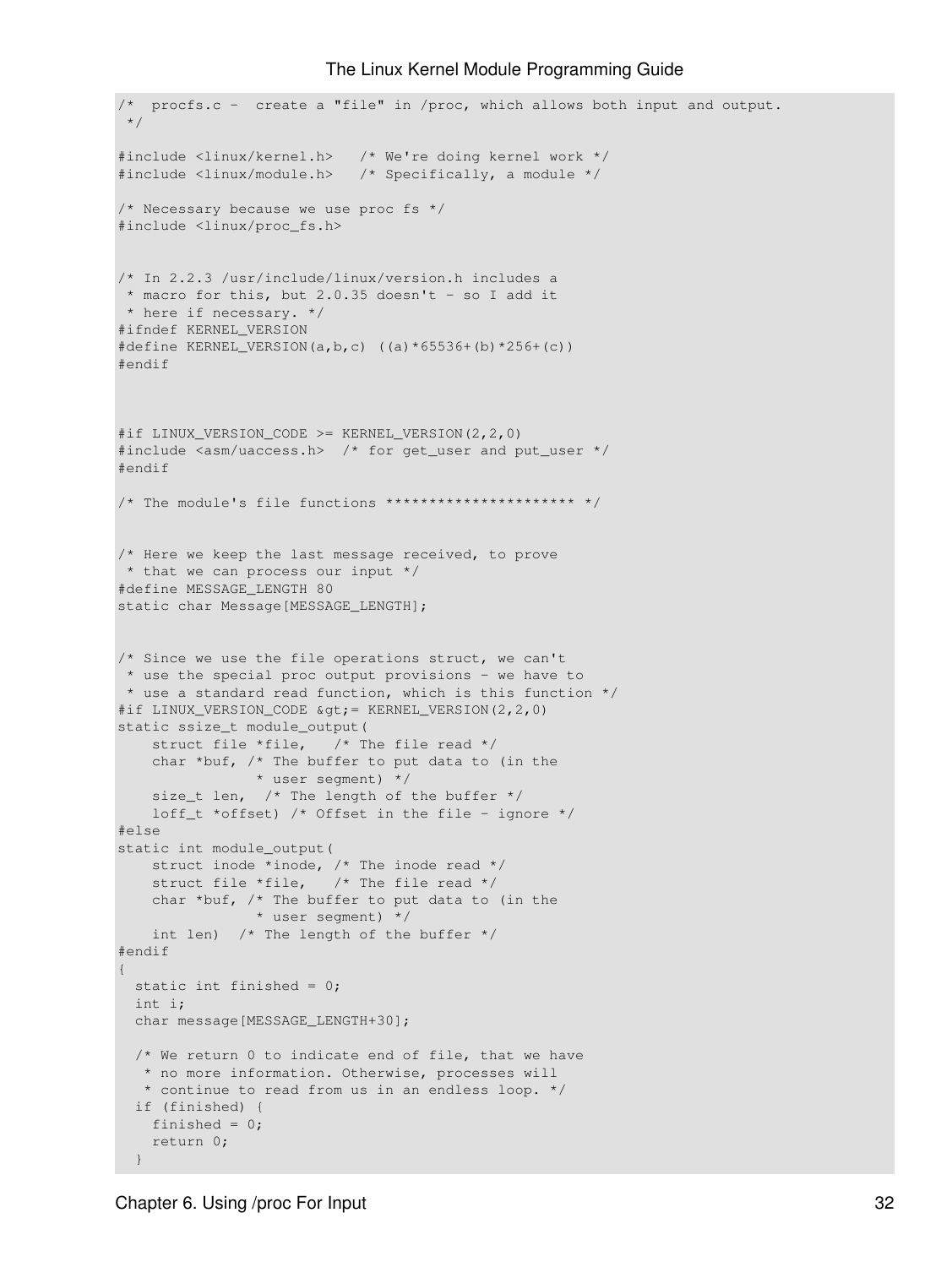```
 /* We use put_user to copy the string from the kernel's 
    * memory segment to the memory segment of the process 
    * that called us. get_user, BTW, is
    * used for the reverse. */
   sprintf(message, "Last input:%s", Message);
  for(i=0; i<len && message[i]; i++)
     put_user(message[i], buf+i);
   /* Notice, we assume here that the size of the message 
    * is below len, or it will be received cut. In a real 
    * life situation, if the size of the message is less 
    * than len then we'd return len and on the second call 
    * start filling the buffer with the len+1'th byte of 
    * the message. */
  finished = 1;return i; /* Return the number of bytes "read" */}
/* This function receives input from the user when the 
 * user writes to the /proc file. */
#if LINUX_VERSION_CODE >= KERNEL_VERSION(2,2,0)
static ssize_t module_input(
 struct file *file, /* The file itself */
const char *buf, \overline{\phantom{a}} /* The buffer with input */
size_t length, \overline{\phantom{a}} /* The buffer's length */
 loff_t *offset) /* offset to file − ignore */
#else
static int module_input(
    struct inode *inode, /* The file's inode */
 struct file *file, /* The file itself */
const char *buf, \overline{\phantom{a}} /* The buffer with the input */
 int length) /* The buffer's length */
#endif
{
  int i;
   /* Put the input into Message, where module_output 
    * will later be able to use it */
   for(i=0; i<MESSAGE_LENGTH−1 && i<length; i++)
#if LINUX VERSION CODE >= KERNEL VERSION(2,2,0)
    get_user(Message[i], buf+i);
  /* In version 2.2 the semantics of get_user changed,
    * it not longer returns a character, but expects a 
    * variable to fill up as its first argument and a 
    * user segment pointer to fill it from as the its 
    * second.
\mathbb{R}^n * The reason for this change is that the version 2.2 
    * get_user can also read an short or an int. The way 
    * it knows the type of the variable it should read 
    * is by using sizeof, and for that it needs the 
    * variable itself.
    */ 
#else 
   Message[i] = get_user(buff+i);#endif
 Message[i] = \sqrt{0}; /* we want a standard, zero
                        * terminated string */
```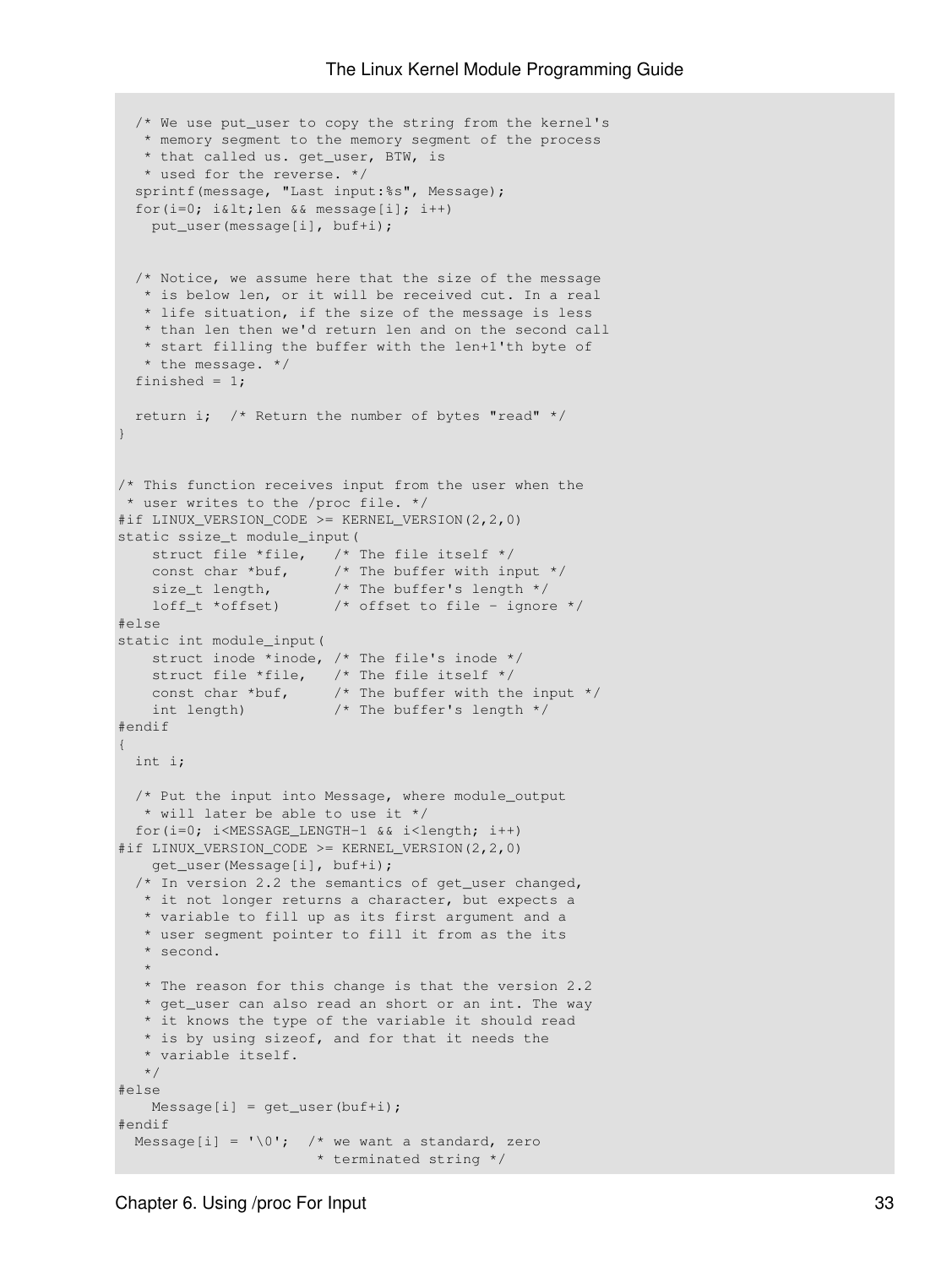```
 /* We need to return the number of input characters 
   * used */
   return i;
}
/* This function decides whether to allow an operation 
  * (return zero) or not allow it (return a non−zero 
  * which indicates why it is not allowed).
 *
  * The operation can be one of the following values:
  * 0 − Execute (run the "file" − meaningless in our case)
  * 2 − Write (input to the kernel module)
  * 4 − Read (output from the kernel module)
 *
  * This is the real function that checks file 
  * permissions. The permissions returned by ls −l are 
 * for referece only, and can be overridden here.
  */
static int module_permission(struct inode *inode, int op)
{
   /* We allow everybody to read from our module, but 
   * only root (uid 0) may write to it */ 
   if (op == 4 || (op == 2 && current−>euid == 0))
    return 0; 
   /* If it's anything else, access is denied */
   return −EACCES;
}
/* The file is opened − we don't really care about 
  * that, but it does mean we need to increment the 
  * module's reference count. */
int module_open(struct inode *inode, struct file *file)
{
  MOD_INC_USE_COUNT;
  return 0;
}
/* The file is closed − again, interesting only because 
 * of the reference count. */
#if LINUX_VERSION_CODE >= KERNEL_VERSION(2,2,0)
int module_close(struct inode *inode, struct file *file)
#else
void module_close(struct inode *inode, struct file *file)
#endif
{
  MOD_DEC_USE_COUNT;
#if LINUX_VERSION_CODE >= KERNEL_VERSION(2,2,0)
  return 0; /* success */
#endif
}
```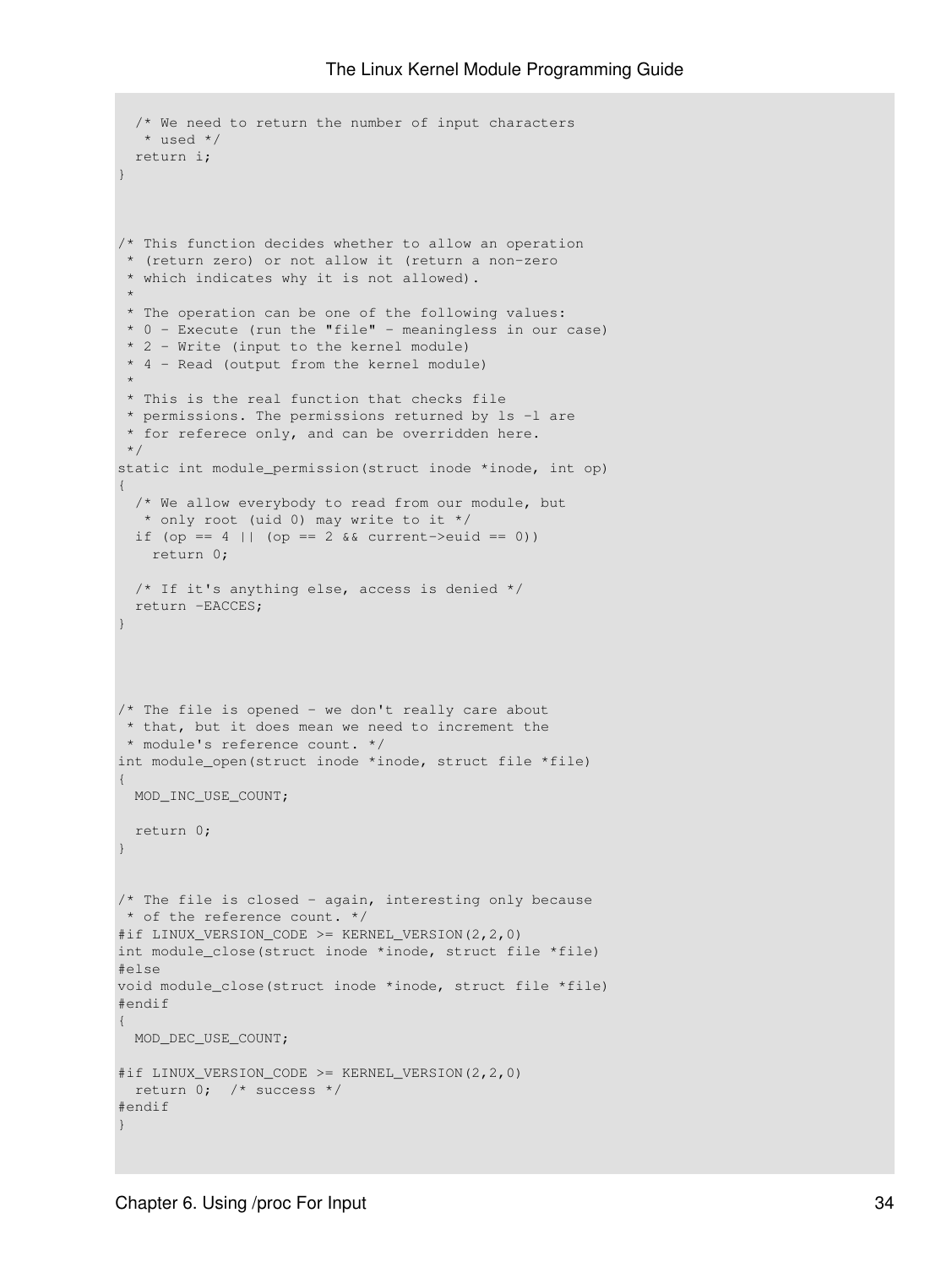```
/* Structures to register as the /proc file, with 
 * pointers to all the relevant functions. ********** */
/* File operations for our proc file. This is where we 
 * place pointers to all the functions called when 
  * somebody tries to do something to our file. NULL 
  * means we don't want to deal with something. */
static struct file_operations File_Ops_4_Our_Proc_File =
 \{ NULL, /* lseek */
 module_output, /* "read" from the file */
 module_input, /* "write" to the file */
     NULL, /* readdir */
     NULL, /* select */
     NULL, /* ioctl */
    NULL, /* \text{mmap} */ module_open, /* Somebody opened the file */
#if LINUX_VERSION_CODE >= KERNEL_VERSION(2,2,0)
    NULL, /* flush, added here in version 2.2 */
#endif
     module_close, /* Somebody closed the file */
    /* etc. etc. etc. (they are all given in
      * /usr/include/linux/fs.h). Since we don't put 
     * anything here, the system will keep the default
      * data, which in Unix is zeros (NULLs when taken as 
      * pointers). */
   };
/* Inode operations for our proc file. We need it so 
  * we'll have some place to specify the file operations 
  * structure we want to use, and the function we use for 
  * permissions. It's also possible to specify functions 
  * to be called for anything else which could be done to 
  * an inode (although we don't bother, we just put 
 * NULL). */static struct inode_operations Inode_Ops_4_Our_Proc_File =
\left\{ \begin{array}{c} 1 \end{array} \right. &File_Ops_4_Our_Proc_File,
     NULL, /* create */
     NULL, /* lookup */
    NULL, /* link */ NULL, /* unlink */
     NULL, /* symlink */
     NULL, /* mkdir */
     NULL, /* rmdir */
    NULL, /* mknod */
     NULL, /* rename */
     NULL, /* readlink */
     NULL, /* follow_link */
     NULL, /* readpage */
     NULL, /* writepage */
    NULL, /* bmap */
     NULL, /* truncate */
    module_permission /* check for permissions */
   };
/* Directory entry */
```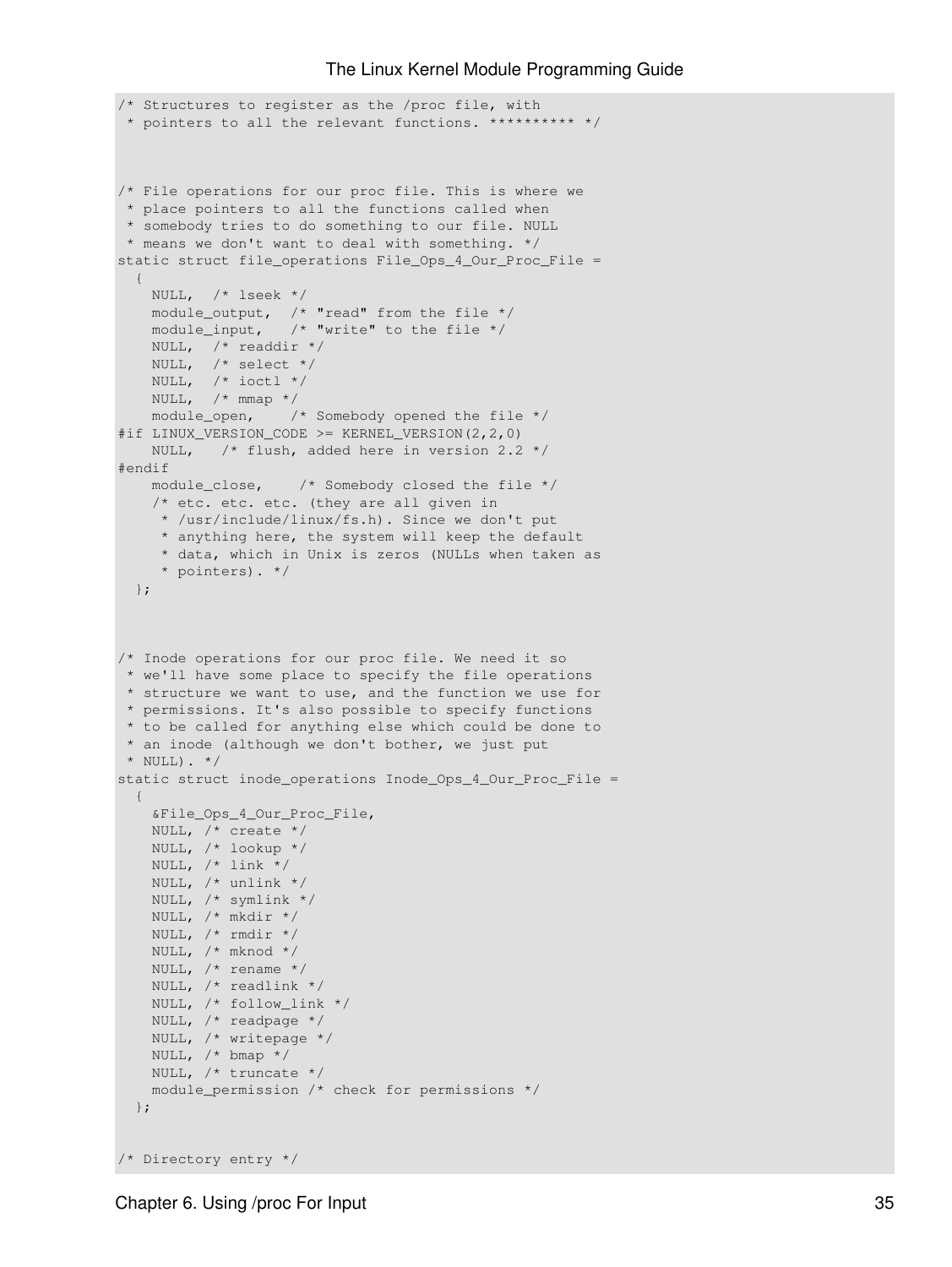```
static struct proc_dir_entry Our_Proc_File = 
   {
     0, /* Inode number − ignore, it will be filled by 
         * proc_register[_dynamic] */
     7, /* Length of the file name */
     "rw_test", /* The file name */
     S_IFREG | S_IRUGO | S_IWUSR, 
     /* File mode − this is a regular file which 
      * can be read by its owner, its group, and everybody
      * else. Also, its owner can write to it.
\star * Actually, this field is just for reference, it's
      * module_permission that does the actual check. It 
      * could use this field, but in our implementation it
      * doesn't, for simplicity. */
     1, /* Number of links (directories where the 
          * file is referenced) */
     0, 0, /* The uid and gid for the file − 
             * we give it to root */
    80, /* The size of the file reported by ls. */ &Inode_Ops_4_Our_Proc_File, 
     /* A pointer to the inode structure for
      * the file, if we need it. In our case we
     * do, because we need a write function. */
     NULL 
     /* The read function for the file. Irrelevant, 
      * because we put it in the inode structure above */
   }; 
/* Module initialization and cleanup ******************* */
/* Initialize the module − register the proc file */
int init_module()
{
   /* Success if proc_register[_dynamic] is a success, 
    * failure otherwise */
#if LINUX VERSION CODE >= KERNEL VERSION(2,2,0)
   /* In version 2.2, proc_register assign a dynamic 
    * inode number automatically if it is zero in the 
    * structure , so there's no more need for 
    * proc_register_dynamic
   */
  return proc_register(&proc_root, &Our_Proc_File);
#else
  return proc_register_dynamic(&proc_root, &Our_Proc_File);
#endif
}
/* Cleanup − unregister our file from /proc */
void cleanup_module()
{
   proc_unregister(&proc_root, Our_Proc_File.low_ino);
}
```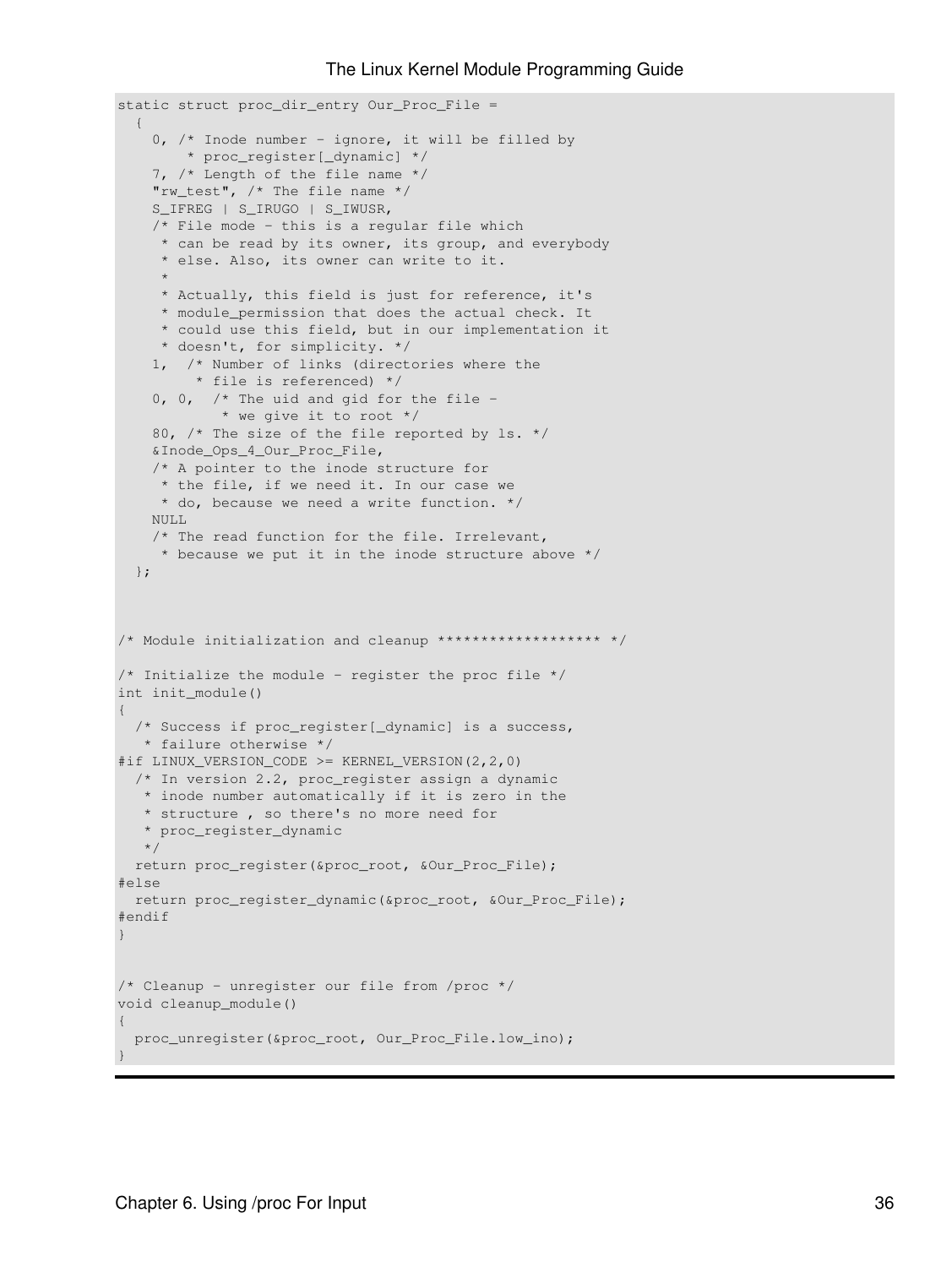# **Chapter 7. Talking To Device Files**

## **7.1. Talking to Device Files (writes and IOCTLs)}**

Device files are supposed to represent physical devices. Most physical devices are used for output as well as input, so there has to be some mechanism for device drivers in the kernel to get the output to send to the device from processes. This is done by opening the device file for output and writing to it, just like writing to a file. In the following example, this is implemented by device\_write.

This is not always enough. Imagine you had a serial port connected to a modem (even if you have an internal modem, it is still implemented from the CPU's perspective as a serial port connected to a modem, so you don't have to tax your imagination too hard). The natural thing to do would be to use the device file to write things to the modem (either modem commands or data to be sent through the phone line) and read things from the modem (either responses for commands or the data received through the phone line). However, this leaves open the question of what to do when you need to talk to the serial port itself, for example to send the rate at which data is sent and received.

The answer in Unix is to use a special function called  $i$  octl (short for Input Output ConTroL). Every device can have its own ioctl commands, which can be read ioctl's (to send information from a process to the kernel), write ioctl's (to return information to a process), [9] both or neither. The ioctl function is called with three parameters: the file descriptor of the appropriate device file, the ioctl number, and a parameter, which is of type long so you can use a cast to use it to pass anything. [10]

The ioctl number encodes the major device number, the type of the ioctl, the command, and the type of the parameter. This ioctl number is usually created by a macro call (\_IO, \_IOR, \_IOW or \_IOWR −−− depending on the type) in a header file. This header file should then be included both by the programs which will use ioctl (so they can generate the appropriate ioctl's) and by the kernel module (so it can understand it). In the example below, the header file is chardev.h and the program which uses it is ioctl.c.

If you want to use ioctls in your own kernel modules, it is best to receive an official ioctl assignment, so if you accidentally get somebody else's ioctls, or if they get yours, you'll know something is wrong. For more information, consult the kernel source tree at Documentation/ioctl−number.txt.

### **Example 7−1. chardev.c**

```
/* chardev.c − Create an input/output character device
 */
#include <linux/kernel.h> /* We're doing kernel work */
#include <linux/module.h> /* Specifically, a module */
/* Deal with CONFIG_MODVERSIONS */
#if CONFIG_MODVERSIONS==1
#define MODVERSIONS
#include <linux/modversions.h>
#endif 
/* For character devices */
/* The character device definitions are here */#include <linux/fs.h>
```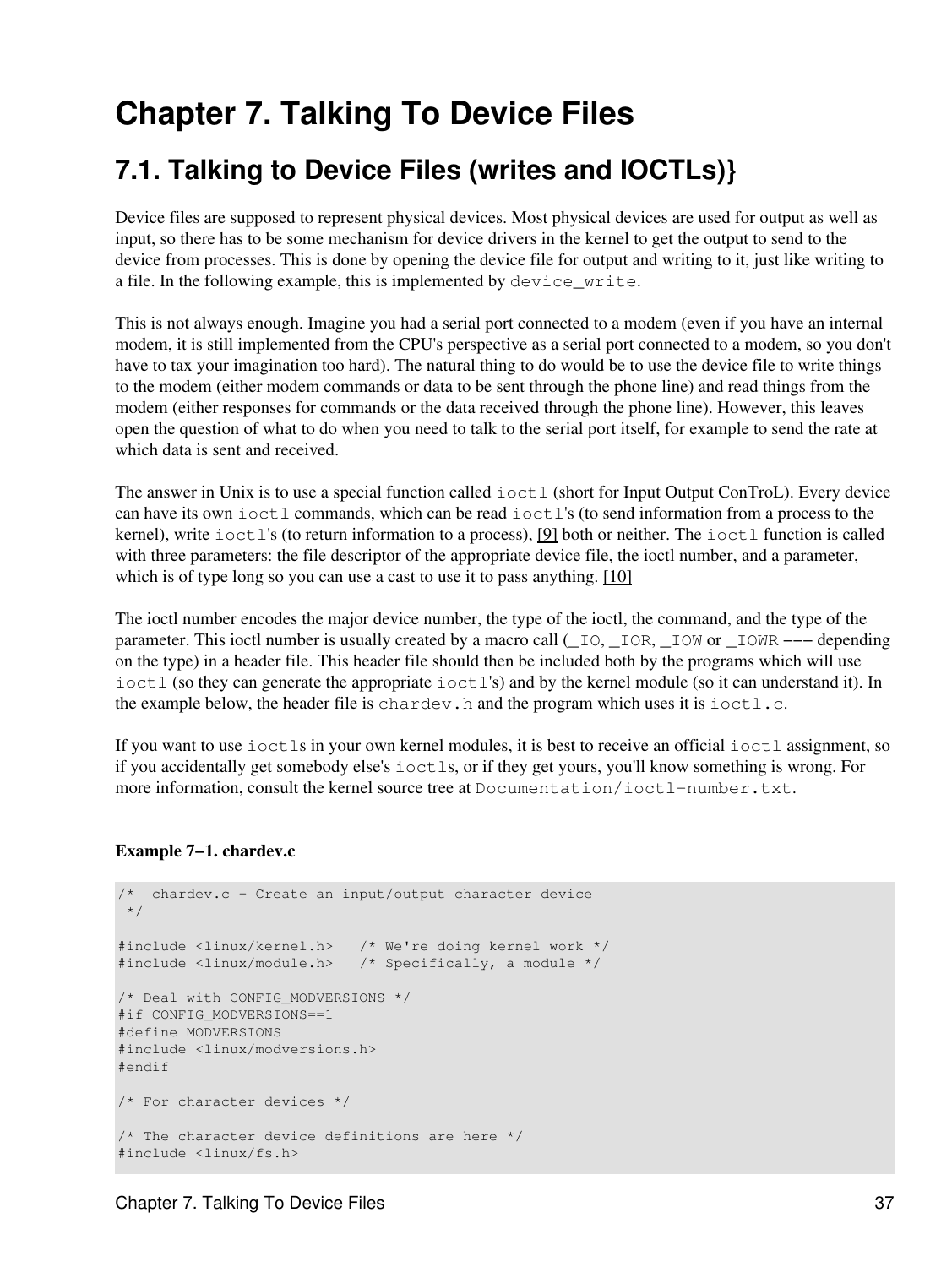```
/* A wrapper which does next to nothing at
 * at present, but may help for compatibility
 * with future versions of Linux */
#include <linux/wrapper.h>
/* Our own ioctl numbers */
#include "chardev.h"
/* In 2.2.3 /usr/include/linux/version.h includes a 
 * macro for this, but 2.0.35 doesn't − so I add it 
 * here if necessary. */
#ifndef KERNEL_VERSION
#define KERNEL_VERSION(a,b,c) ((a)*65536+(b)*256+(c))
#endif
#if LINUX_VERSION_CODE >= KERNEL_VERSION(2,2,0)
#include <asm/uaccess.h> /* for get_user and put_user */
#endif
#define SUCCESS 0
/* Device Declarations ******************************** */
/* The name for our device, as it will appear in 
 * /proc/devices */
#define DEVICE_NAME "char_dev"
/* The maximum length of the message for the device */
#define BUF_LEN 80
/* Is the device open right now? Used to prevent 
 * concurent access into the same device */
static int Device_Open = 0;
\frac{1}{x} The message the device will give when asked \frac{x}{x}static char Message[BUF_LEN];
/* How far did the process reading the message get? 
 * Useful if the message is larger than the size of the 
 * buffer we get to fill in device_read. */
static char *Message_Ptr;
/* This function is called whenever a process attempts 
 * to open the device file */
static int device_open(struct inode *inode, 
                        struct file *file)
{
#ifdef DEBUG
 printk ("device_open(%p)\n", file);
#endif
```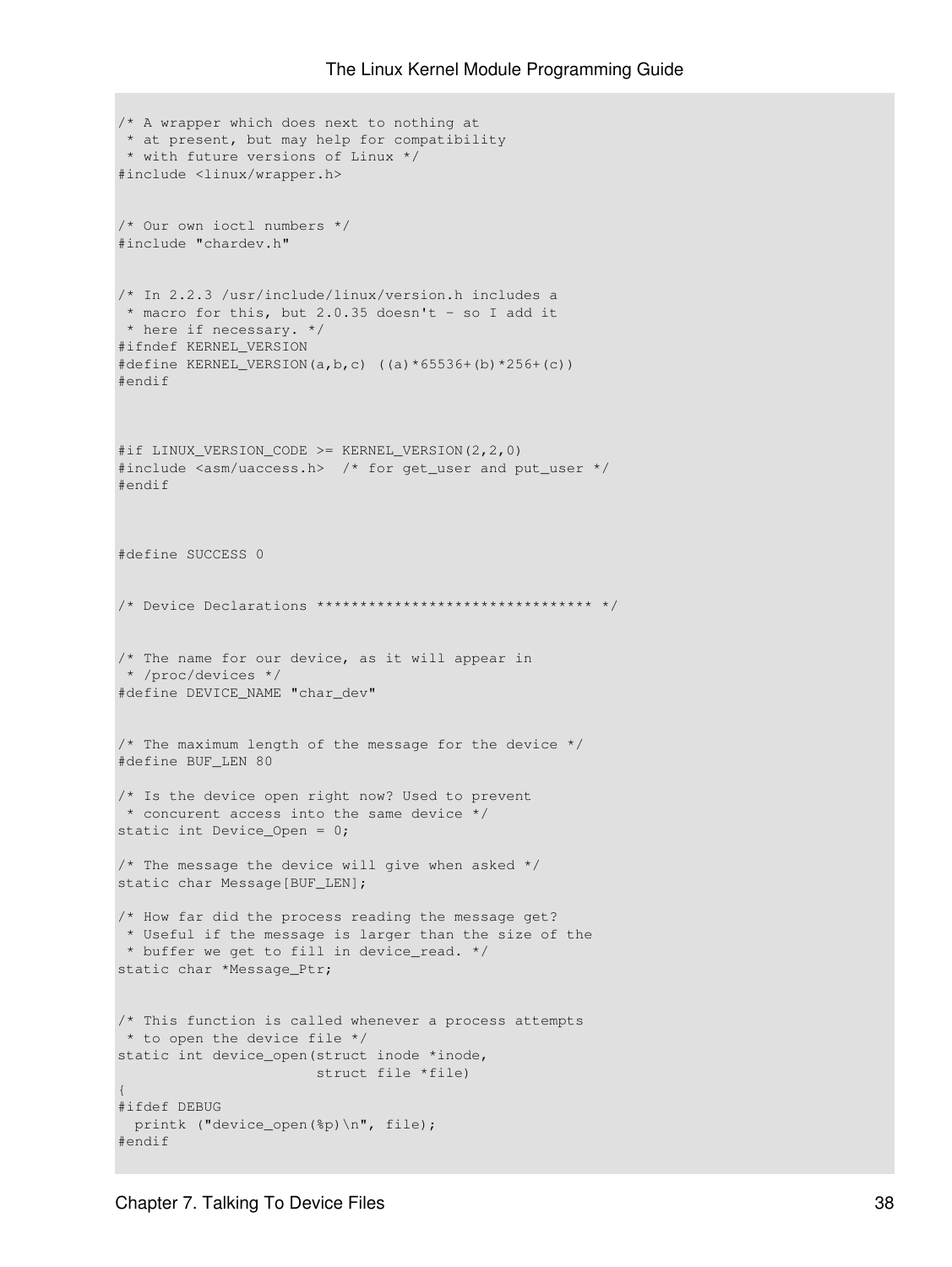```
 /* We don't want to talk to two processes at the 
    * same time */
   if (Device_Open)
    return −EBUSY;
   /* If this was a process, we would have had to be 
    * more careful here, because one process might have 
    * checked Device_Open right before the other one 
    * tried to increment it. However, we're in the 
    * kernel, so we're protected against context switches.
\mathbb{R}^n * This is NOT the right attitude to take, because we
    * might be running on an SMP box, but we'll deal with
    * SMP in a later chapter.
    */ 
   Device_Open++;
   /* Initialize the message */
   Message_Ptr = Message;
   MOD_INC_USE_COUNT;
   return SUCCESS;
}
/* This function is called when a process closes the 
  * device file. It doesn't have a return value because 
  * it cannot fail. Regardless of what else happens, you 
  * should always be able to close a device (in 2.0, a 2.2
  * device file could be impossible to close).
 */
#if LINUX_VERSION_CODE >= KERNEL_VERSION(2,2,0)
static int device_release(struct inode *inode, 
                            struct file *file)
#else
static void device_release(struct inode *inode, 
                             struct file *file)
#endif
{
#ifdef DEBUG
  printk ("device_release(%p,%p)\n", inode, file);
#endif
   /* We're now ready for our next caller */
   Device_Open −−;
  MOD_DEC_USE_COUNT;
#if LINUX_VERSION_CODE >= KERNEL_VERSION(2,2,0)
  return 0;
#endif
}
/* This function is called whenever a process which 
 * has already opened the device file attempts to 
  * read from it. */
#if LINUX_VERSION_CODE >= KERNEL_VERSION(2,2,0)
static ssize_t device_read(
```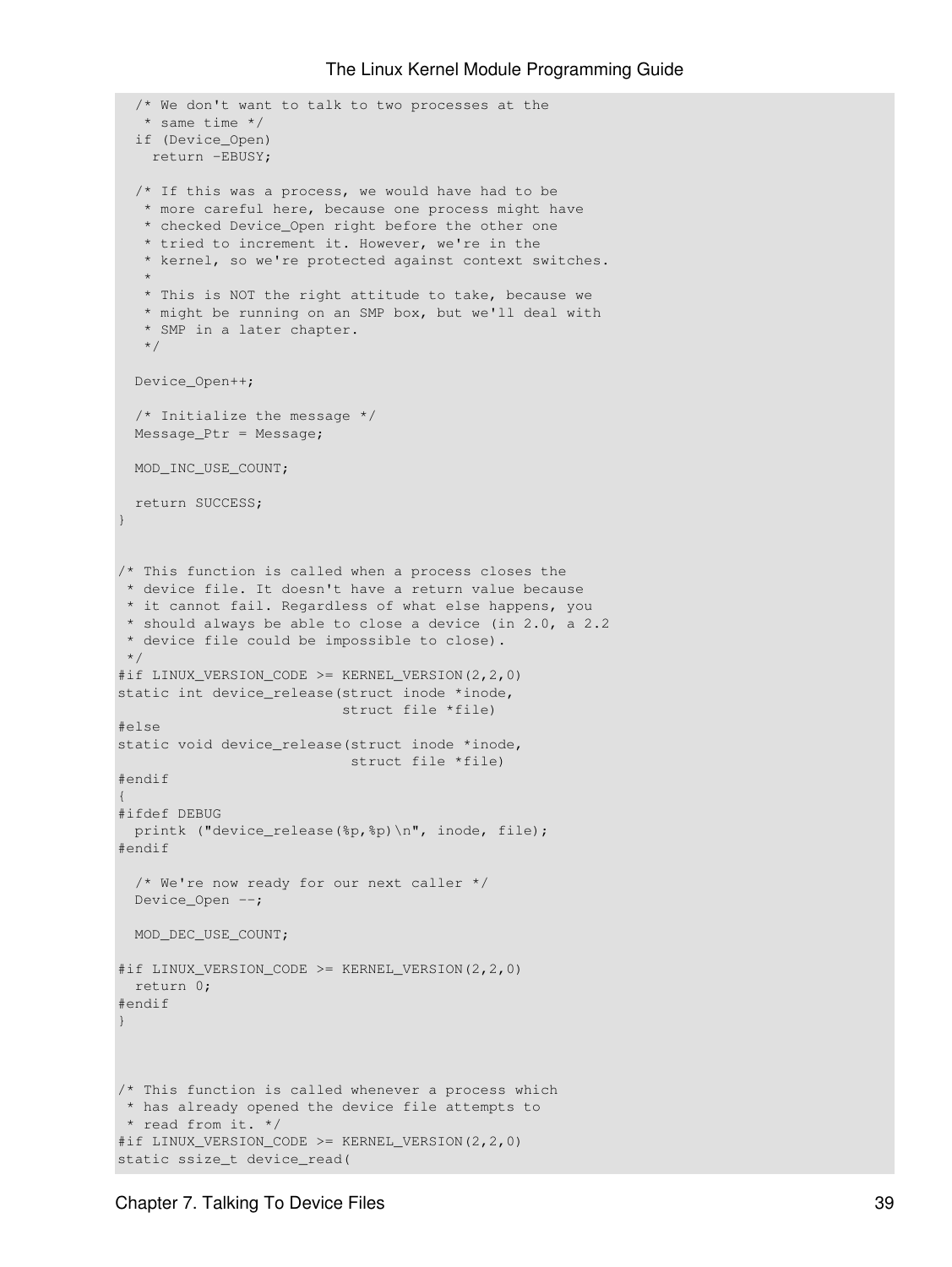```
 struct file *file,
    char *buffer, /* The buffer to fill with the data */
    size_t length, \sqrt{\frac{1}{\pi}} The length of the buffer \frac{\pi}{4}loff t *offset) /* offset to the file */
#else
static int device_read(
    struct inode *inode,
     struct file *file,
    char *buffer, \frac{1}{x} The buffer to fill with the data */
     int length) /* The length of the buffer 
                      * (mustn't write beyond that!) */
#endif
{
   /* Number of bytes actually written to the buffer */
  int bytes_read = 0;
#ifdef DEBUG
  printk("device_read(%p,%p,%d)\n", file, buffer, length);
#endif
  /* If we're at the end of the message, return 0
   * (which signifies end of file) */
   if (*Message_Ptr == 0)
    return 0;
   /* Actually put the data into the buffer */
   while (length && *Message_Ptr) {
    /* Because the buffer is in the user data segment,
      * not the kernel data segment, assignment wouldn't 
      * work. Instead, we have to use put_user which 
      * copies data from the kernel data segment to the 
      * user data segment. */
     put_user(*(Message_Ptr++), buffer++);
     length −−;
    bytes_read ++;
   }
#ifdef DEBUG
  printk ("Read %d bytes, %d left\n", bytes_read, length);
#endif
    /* Read functions are supposed to return the number 
    * of bytes actually inserted into the buffer */
   return bytes_read;
}
/* This function is called when somebody tries to 
 * write into our device file. */ 
#if LINUX_VERSION_CODE >= KERNEL_VERSION(2,2,0)
static ssize_t device_write(struct file *file,
                              const char *buffer,
                              size_t length,
                              loff_t *offset)
#else
static int device_write(struct inode *inode,
                          struct file *file,
                          const char *buffer,
                          int length)
#endif
{
```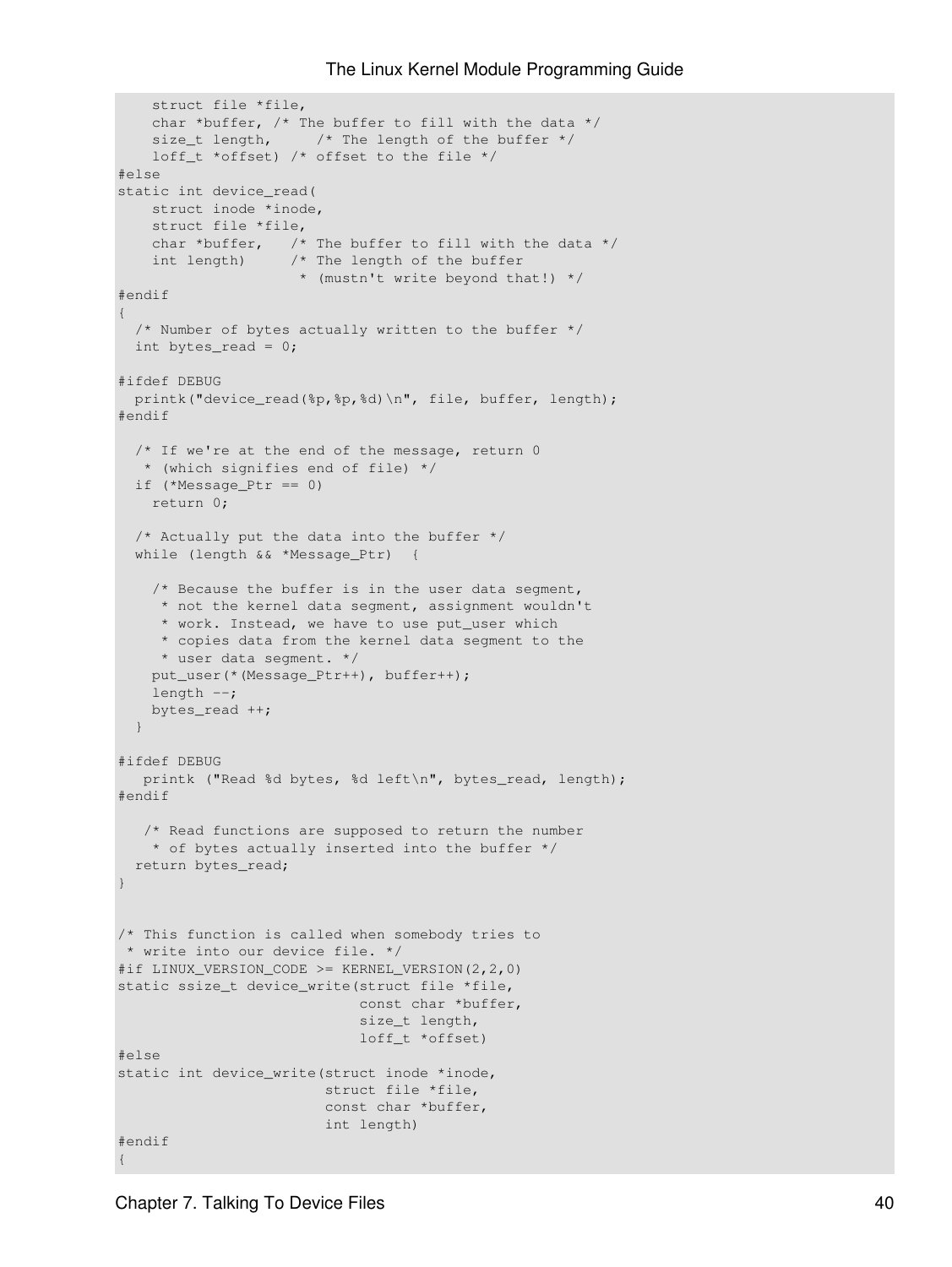```
 int i;
#ifdef DEBUG
  printk ("device_write(%p,%s,%d)",
    file, buffer, length);
#endif
   for(i=0; i<length && i<BUF_LEN; i++)
#if LINUX_VERSION_CODE >= KERNEL_VERSION(2,2,0)
     get_user(Message[i], buffer+i);
#else
   Message[i] = get_user(buffer+i);#endif 
  Message_Ptr = Message;
  /* Again, return the number of input characters used */
  return i;
}
/* This function is called whenever a process tries to 
 * do an ioctl on our device file. We get two extra 
  * parameters (additional to the inode and file 
  * structures, which all device functions get): the number
  * of the ioctl called and the parameter given to the 
  * ioctl function.
 *
  * If the ioctl is write or read/write (meaning output 
  * is returned to the calling process), the ioctl call 
  * returns the output of this function.
  */
int device_ioctl(
    struct inode *inode,
    struct file *file,
   unsigned int ioctl_num, /* The number of the ioctl */ unsigned long ioctl_param) /* The parameter to it */
{
  int i;
  char *temp;
#if LINUX_VERSION_CODE >= KERNEL_VERSION(2,2,0)
  char ch;
#endif
   /* Switch according to the ioctl called */
   switch (ioctl_num) {
     case IOCTL_SET_MSG:
      /* Receive a pointer to a message (in user space) 
        * and set that to be the device's message. */ 
       /* Get the parameter given to ioctl by the process */
       temp = (char *) ioctl_param;
       /* Find the length of the message */
#if LINUX_VERSION_CODE >= KERNEL_VERSION(2,2,0)
       get_user(ch, temp);
      for (i=0; ch & & i<BUF_LEN; i++, temp++) get_user(ch, temp);
#else
       for (i=0; get_user(temp) && i<BUF_LEN; i++, temp++)
\mathcal{L} ; and \mathcal{L}#endif
```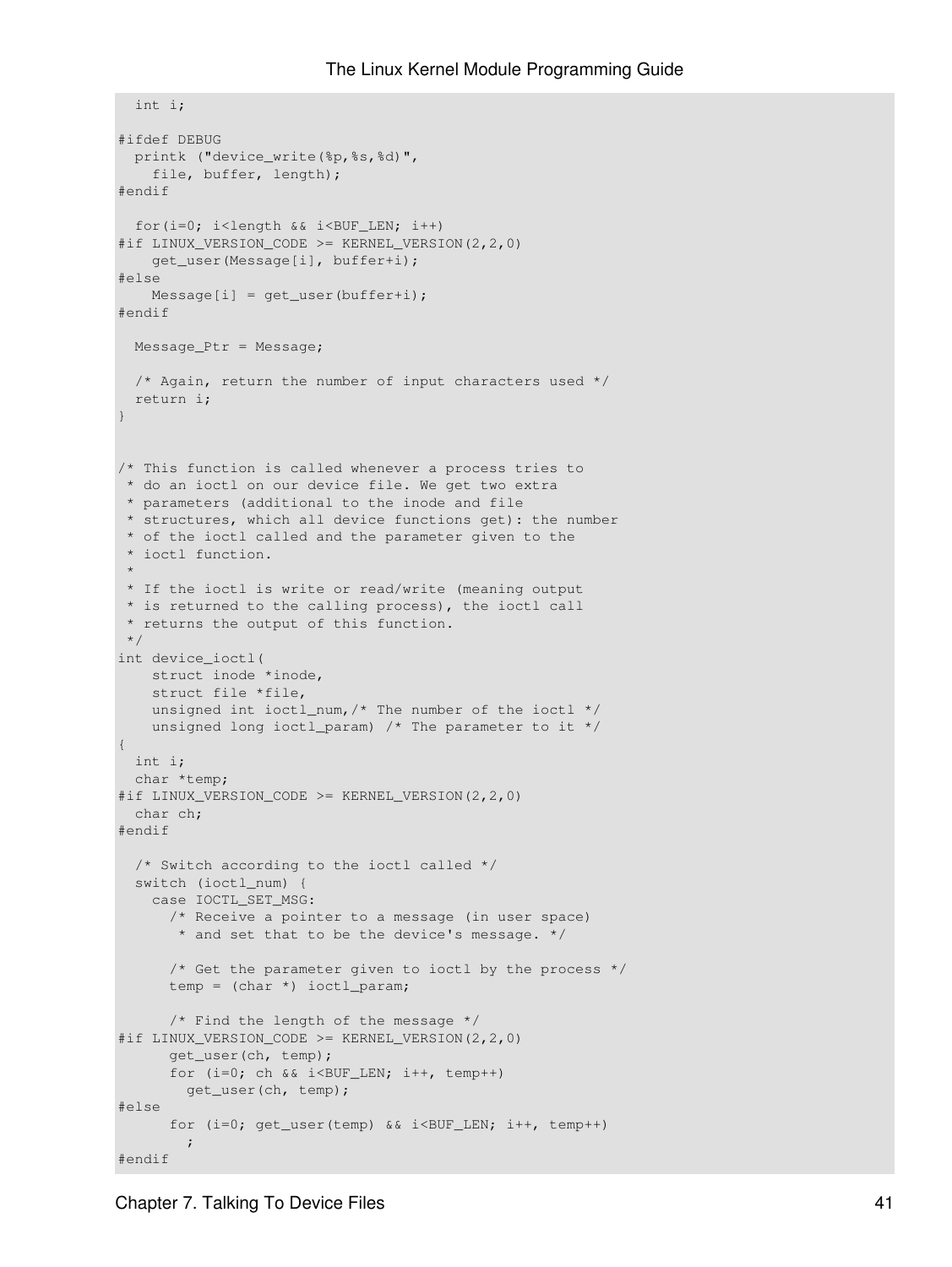```
 /* Don't reinvent the wheel − call device_write */
#if LINUX_VERSION_CODE >= KERNEL_VERSION(2,2,0)
       device_write(file, (char *) ioctl_param, i, 0);
#else
       device_write(inode, file, (char *) ioctl_param, i);
#endif
       break;
     case IOCTL_GET_MSG:
       /* Give the current message to the calling 
        * process − the parameter we got is a pointer, 
       * fill it. */#if LINUX VERSION CODE >= KERNEL VERSION(2,2,0)
      i = device_read(file, (char *) ioctl_param, 99, 0);
#else
      i = device_read(inode, file, (char *) ioctl_param, 99);
#endif
       /* Warning − we assume here the buffer length is 
        * 100. If it's less than that we might overflow 
        * the buffer, causing the process to core dump. 
\mathcal{A}^{\mathcal{A}} , and \mathcal{A}^{\mathcal{A}} * The reason we only allow up to 99 characters is 
        * that the NULL which terminates the string also 
        * needs room. */
       /* Put a zero at the end of the buffer, so it 
        * will be properly terminated */
       put_user('\0', (char *) ioctl_param+i);
       break;
     case IOCTL_GET_NTH_BYTE:
       /* This ioctl is both input (ioctl_param) and 
        * output (the return value of this function) */
       return Message[ioctl_param];
       break;
   }
  return SUCCESS;
}
/* Module Declarations *************************** */
/* This structure will hold the functions to be called 
 * when a process does something to the device we 
 * created. Since a pointer to this structure is kept in 
 * the devices table, it can't be local to
  * init_module. NULL is for unimplemented functions. */
struct file_operations Fops = {
  NULL, /* seek */
  device_read, 
  device_write,
 NULL, /* readdir */
 NULL, /* select */
  device_ioctl, /* ioctl */
  NULL, /* mmap */
  device_open,
#if LINUX_VERSION_CODE >= KERNEL_VERSION(2,2,0)
  NULL, /* flush */
#endif
```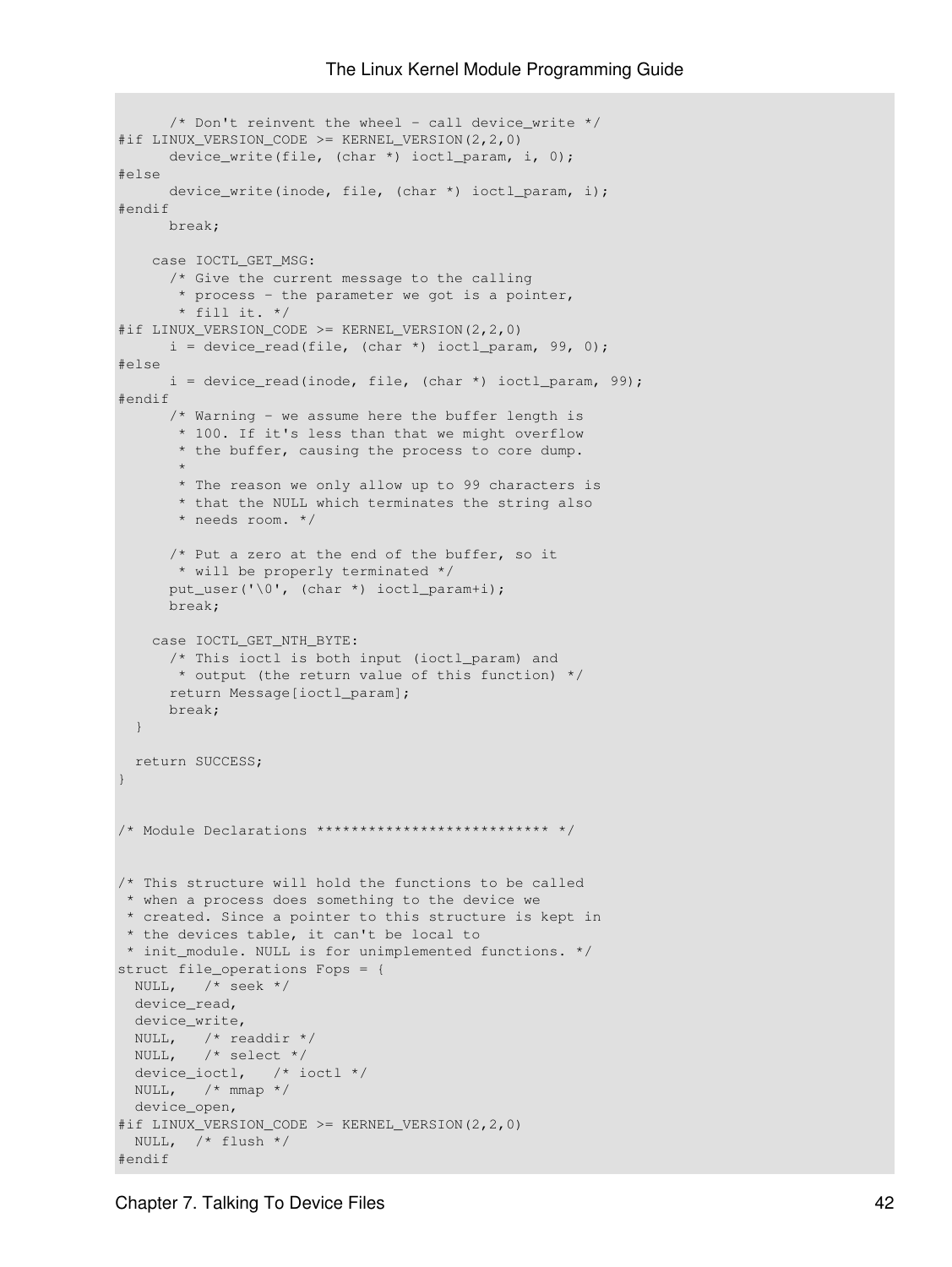```
 device_release /* a.k.a. close */
};
/* Initialize the module − Register the character device */
int init_module()
{
   int ret_val;
   /* Register the character device (atleast try) */
   ret_val = module_register_chrdev(MAJOR_NUM, 
                                   DEVICE_NAME,
                                   &Fops);
   /* Negative values signify an error */
  if (\text{ret\_val} < 0) {
    printk ("%s failed with %d\n",
             "Sorry, registering the character device ",
             ret_val);
     return ret_val;
   }
   printk ("%s The major device number is %d.\n",
           "Registeration is a success", 
           MAJOR_NUM);
  printk ("If you want to talk to the device driver, \n");
  printk ("you'll have to create a device file. \n");
   printk ("We suggest you use:\n");
   printk ("mknod %s c %d 0\n", DEVICE_FILE_NAME, 
          MAJOR_NUM) ;
   printk ("The device file name is important, because\n");
   printk ("the ioctl program assumes that's the\n");
   printk ("file you'll use.\n");
   return 0;
}
/* Cleanup − unregister the appropriate file from /proc */
void cleanup_module()
{
  int ret;
   /* Unregister the device */
   ret = module_unregister_chrdev(MAJOR_NUM, DEVICE_NAME);
   /* If there's an error, report it */ 
  if (ret < 0)
     printk("Error in module_unregister_chrdev: %d\n", ret);
}
```
#### **Example 7−2. chardev.h**

```
/* chardev.h − the header file with the ioctl definitions.
 *
  * The declarations here have to be in a header file, because
   they need to be known both to the kernel module
  * (in chardev.c) and the process calling ioctl (ioctl.c)
  */
#ifndef CHARDEV_H
```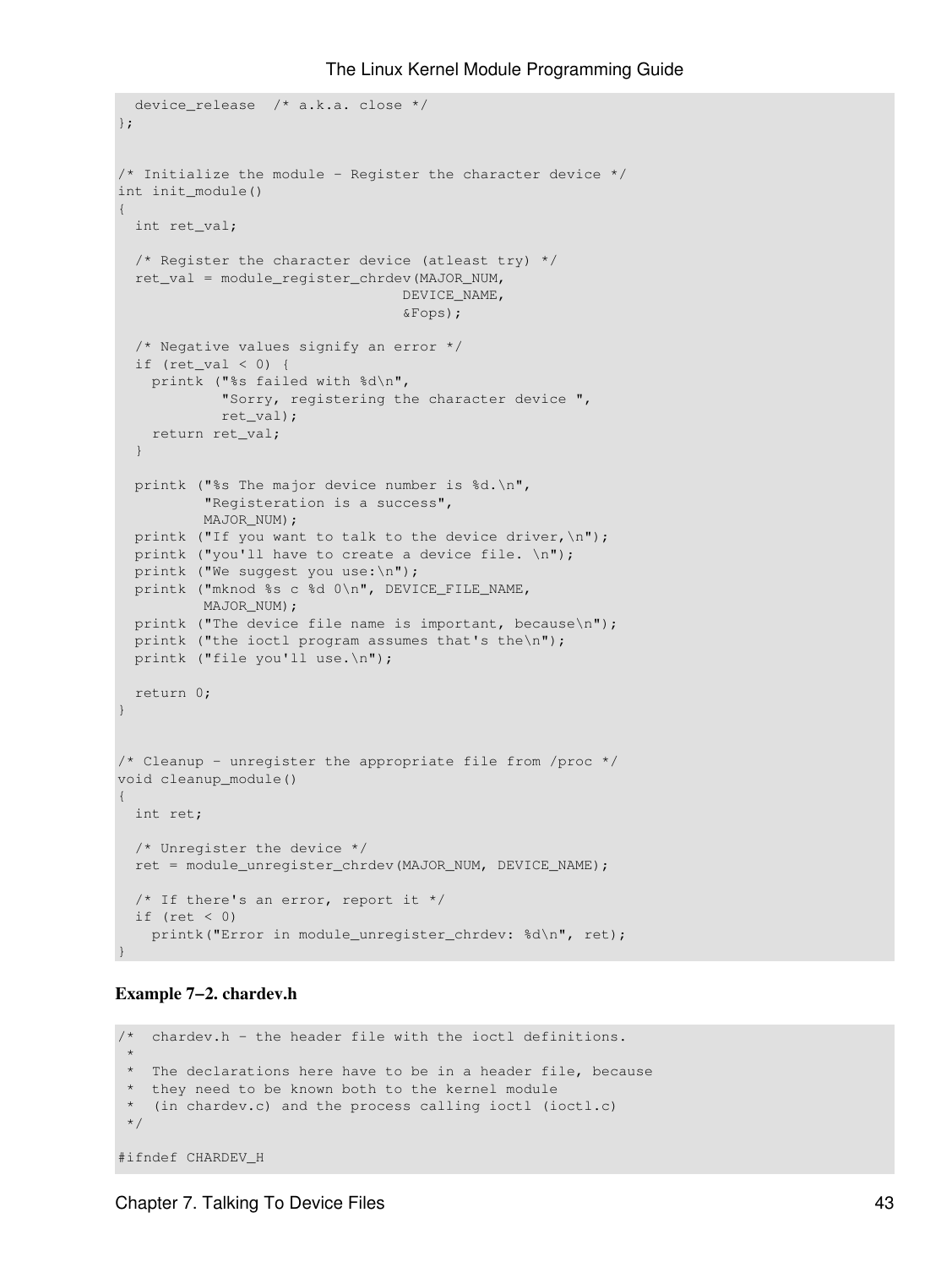```
#define CHARDEV_H
#include <linux/ioctl.h>
/* The major device number. We can't rely on dynamic 
 * registration any more, because ioctls need to know 
* it. */#define MAJOR_NUM 100
/* Set the message of the device driver */#define IOCTL_SET_MSG _IOR(MAJOR_NUM, 0, char *)
/* _IOR means that we're creating an ioctl command 
 * number for passing information from a user process
 * to the kernel module. 
 *
 * The first arguments, MAJOR_NUM, is the major device 
  * number we're using.
  *
  * The second argument is the number of the command 
  * (there could be several with different meanings).
 *
  * The third argument is the type we want to get from 
  * the process to the kernel.
  */
/* Get the message of the device driver */
#define IOCTL_GET_MSG _IOR(MAJOR_NUM, 1, char *)
  /* This IOCTL is used for output, to get the message 
   * of the device driver. However, we still need the 
  * buffer to place the message in to be input, 
  * as it is allocated by the process.
  */
/* Get the n'th byte of the message */
#define IOCTL_GET_NTH_BYTE _IOWR(MAJOR_NUM, 2, int)
 /* The IOCTL is used for both input and output. It 
  * receives from the user a number, n, and returns 
  * Message[n]. */
/* The name of the device file */#define DEVICE_FILE_NAME "char_dev"
```

```
#endif
```
#### **Example 7−3. ioctl.c**

```
/* ioctl.c − the process to use ioctl's to control the kernel module
 *
 * Until now we could have used cat for input and output. But now
  * we need to do ioctl's, which require writing our own process. 
 */
/* device specifics, such as ioctl numbers and the 
 * major device file. */
#include "chardev.h"
```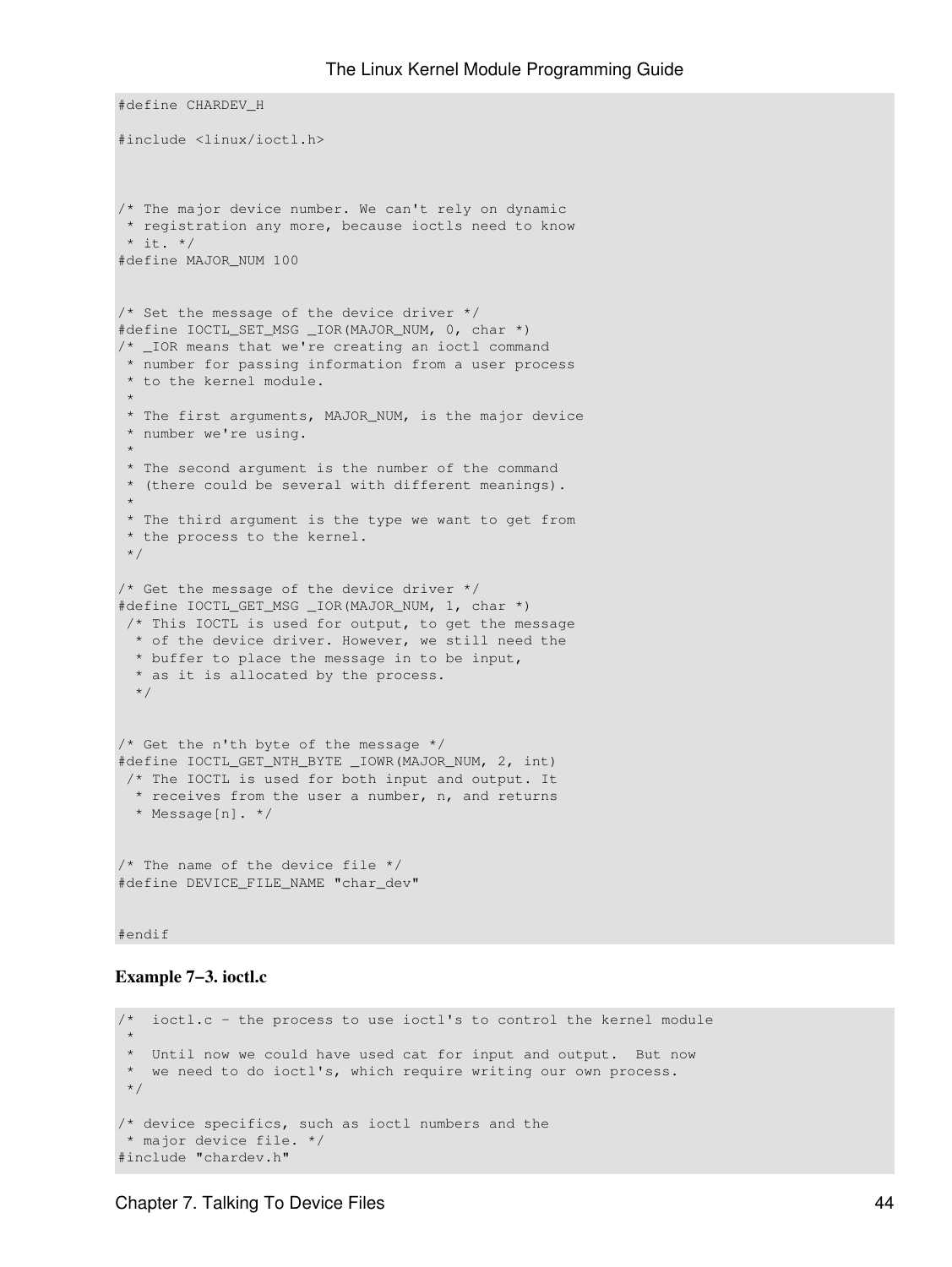```
#include <fcntl.h> /* open */ 
#include <unistd.h> /* exit */
#include <sys/ioctl.h> /* ioctl */
/* Functions for the ioctl calls */
ioctl_set_msg(int file_desc, char *message)
{
   int ret_val;
   ret_val = ioctl(file_desc, IOCTL_SET_MSG, message);
   if (ret_val < 0) {
    printf ("ioctl_set_msg failed:%d\n", ret_val);
   ext(-1); }
}
ioctl_get_msg(int file_desc)
{
   int ret_val;
  char message[100];
   /* Warning − this is dangerous because we don't tell 
    * the kernel how far it's allowed to write, so it 
   * might overflow the buffer. In a real production 
    * program, we would have used two ioctls − one to tell
    * the kernel the buffer length and another to give 
    * it the buffer to fill
    */
   ret_val = ioctl(file_desc, IOCTL_GET_MSG, message);
  if (ret_val < 0) {
    printf ("ioctl_get_msg failed:%d\n", ret_val);
    exit(−1);
   }
   printf("get_msg message:%s\n", message);
}
ioctl_get_nth_byte(int file_desc)
{
   int i;
   char c;
   printf("get_nth_byte message:");
  i = 0;while (c := 0) {
   c = i_0ct1(file\_desc, IOCTL\_GET\_NTH\_BYTE, i++);
    if (c < 0) {
      printf(
       "ioctl_get_nth_byte failed at the %d'th byte:\n", i);
```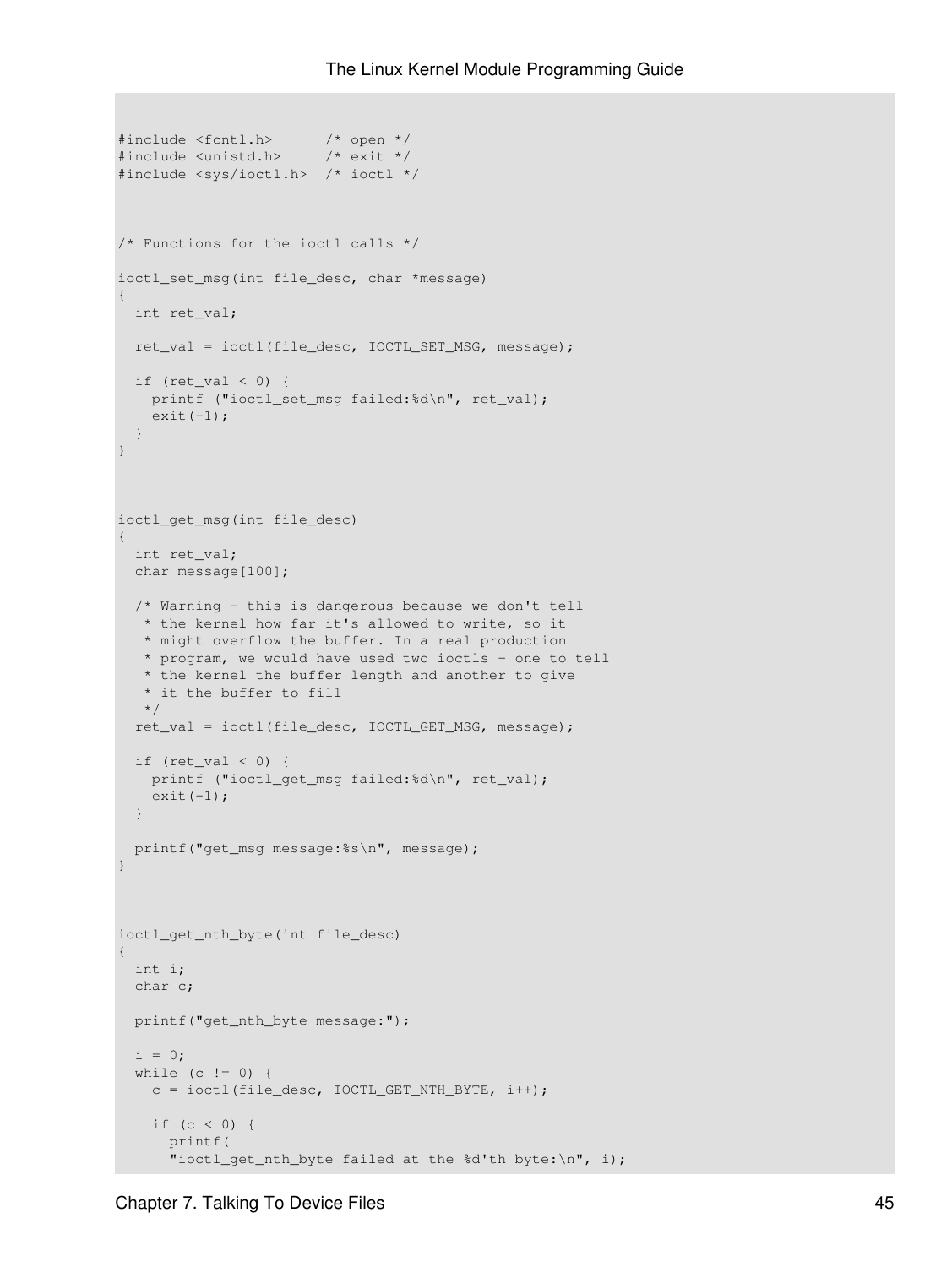```
 exit(−1);
     }
    putchar(c);
   } 
   putchar('\n');
}
/* Main − Call the ioctl functions */
main()
{
   int file_desc, ret_val;
  char *msg = "Message passed by ioctl\n";
   file_desc = open(DEVICE_FILE_NAME, 0);
   if (file_desc < 0) {
    printf ("Can't open device file: %s\n", 
            DEVICE_FILE_NAME);
    exit(−1);
   }
   ioctl_get_nth_byte(file_desc);
   ioctl_get_msg(file_desc);
   ioctl_set_msg(file_desc, msg);
   close(file_desc); 
}
```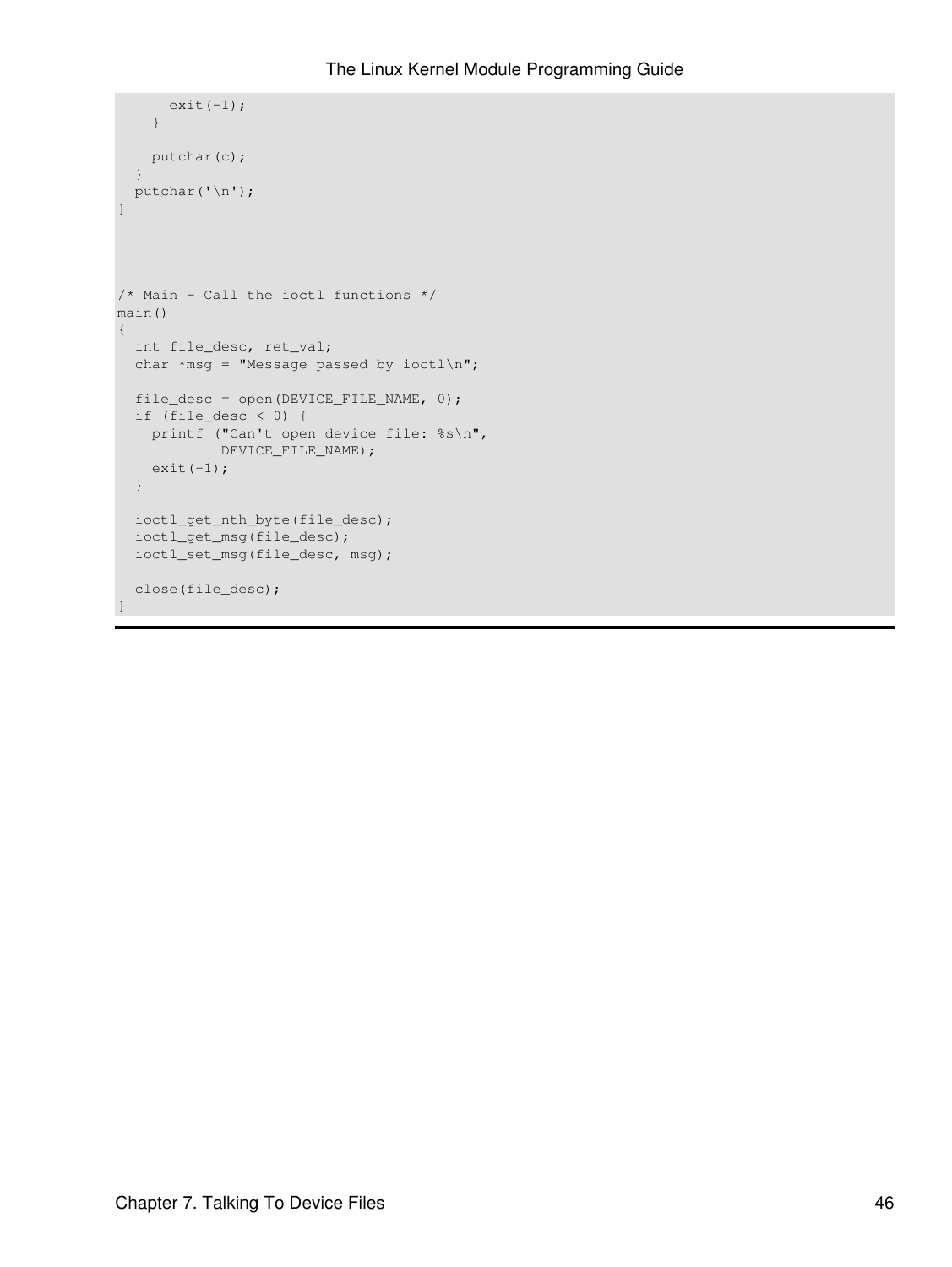# **Chapter 8. System Calls**

## **8.1. System Calls**

So far, the only thing we've done was to use well defined kernel mechanisms to register  $/$   $\text{proc}$  files and device handlers. This is fine if you want to do something the kernel programmers thought you'd want, such as write a device driver. But what if you want to do something unusual, to change the behavior of the system in some way? Then, you're mostly on your own.

This is where kernel programming gets dangerous. While writing the example below, I killed the open () system call. This meant I couldn't open any files, I couldn't run any programs, and I couldn't **shutdown** the computer. I had to pull the power switch. Luckily, no files died. To ensure you won't lose any files either, please run **sync** right before you do the **insmod** and the **rmmod**.

Forget about /proc files, forget about device files. They're just minor details. The *real* process to kernel communication mechanism, the one used by all processes, is system calls. When a process requests a service from the kernel (such as opening a file, forking to a new process, or requesting more memory), this is the mechanism used. If you want to change the behaviour of the kernel in interesting ways, this is the place to do it. By the way, if you want to see which system calls a program uses, run **strace <arguments>**.

In general, a process is not supposed to be able to access the kernel. It can't access kernel memory and it can't call kernel functions. The hardware of the CPU enforces this (that's the reason why it's called `protected mode').

System calls are an exception to this general rule. What happens is that the process fills the registers with the appropriate values and then calls a special instruction which jumps to a previously defined location in the kernel (of course, that location is readable by user processes, it is not writable by them). Under Intel CPUs, this is done by means of interrupt 0x80. The hardware knows that once you jump to this location, you are no longer running in restricted user mode, but as the operating system kernel −−− and therefore you're allowed to do whatever you want.

The location in the kernel a process can jump to is called *system\_call*. The procedure at that location checks the system call number, which tells the kernel what service the process requested. Then, it looks at the table of system calls (sys call table) to see the address of the kernel function to call. Then it calls the function, and after it returns, does a few system checks and then return back to the process (or to a different process, if the process time ran out). If you want to read this code, it's at the source file arch/\$<\$architecture\$>\$/kernel/entry.S, after the line ENTRY (system\_call).

So, if we want to change the way a certain system call works, what we need to do is to write our own function to implement it (usually by adding a bit of our own code, and then calling the original function) and then change the pointer at sys call table to point to our function. Because we might be removed later and we don't want to leave the system in an unstable state, it's important for cleanup\_module to restore the table to its original state.

The source code here is an example of such a kernel module. We want to `spy' on a certain user, and to printk() a message whenever that user opens a file. Towards this end, we replace the system call to open a file with our own function, called our\_sys\_open. This function checks the uid (user's id) of the current process, and if it's equal to the uid we spy on, it calls  $print(k)$  to display the name of the file to be opened. Then, either way, it calls the original open() function with the same parameters, to actually open the file.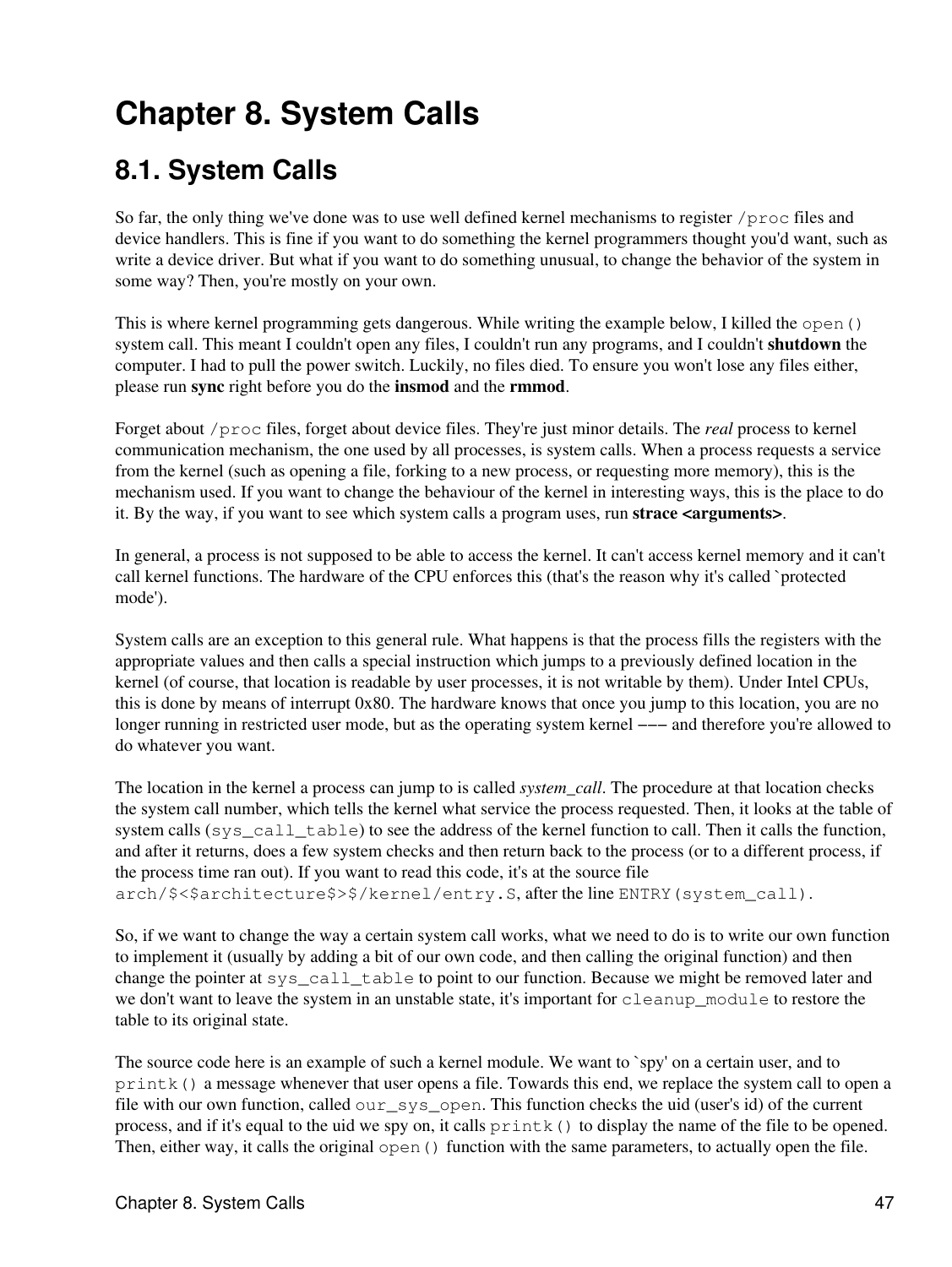The init module function replaces the appropriate location in sys call table and keeps the original pointer in a variable. The cleanup\_module function uses that variable to restore everything back to normal. This approach is dangerous, because of the possibility of two kernel modules changing the same system call. Imagine we have two kernel modules, A and B. A's open system call will be A\_open and B's will be B\_open. Now, when A is inserted into the kernel, the system call is replaced with A\_open, which will call the original sys open when it's done. Next, B is inserted into the kernel, which replaces the system call with B\_open, which will call what it thinks is the original system call, A\_open, when it's done.

Now, if B is removed first, everything will be well−−−it will simply restore the system call to A\_open, which calls the original. However, if A is removed and then B is removed, the system will crash. A's removal will restore the system call to the original, sys\_open, cutting B out of the loop. Then, when B is removed, it will restore the system call to what *it* thinks is the original, A\_open, which is no longer in memory. At first glance, it appears we could solve this particular problem by checking if the system call is equal to our open function and if so not changing it at all (so that B won't change the system call when it's removed), but that will cause an even worse problem. When A is removed, it sees that the system call was changed to B\_open so that it is no longer pointing to A\_open, so it won't restore it to sys\_open before it is removed from memory. Unfortunately, B\_open will still try to call A\_open which is no longer there, so that even without removing B the system would crash.

I can think of two ways to prevent this problem. The first is to restore the call to the original value, sys\_open. Unfortunately, sys open is not part of the kernel system table in  $/proc/ksyms$ , so we can't access it. The other solution is to use the reference count to prevent root from **rmmod**'ing the module once it is loaded. This is good for production modules, but bad for an educational sample −−− which is why I didn't do it here.

### **Example 8−1. syscall.c**

```
/* syscall.c 
 * 
 * System call "stealing" sample.
  */
/* Copyright (C) 2001 by Peter Jay Salzman */
/* The necessary header files */
/* Standard in kernel modules */
#include <linux/kernel.h> /* We're doing kernel work */
#include <linux/module.h> /* Specifically, a module */
/* Deal with CONFIG MODVERSIONS */
#if CONFIG_MODVERSIONS==1
#define MODVERSIONS
#include <linux/modversions.h>
#endif 
#include <sys/syscall.h> /* The list of system calls */
/* For the current (process) structure, we need
 * this to know who the current user is. */
#include <linux/sched.h>
```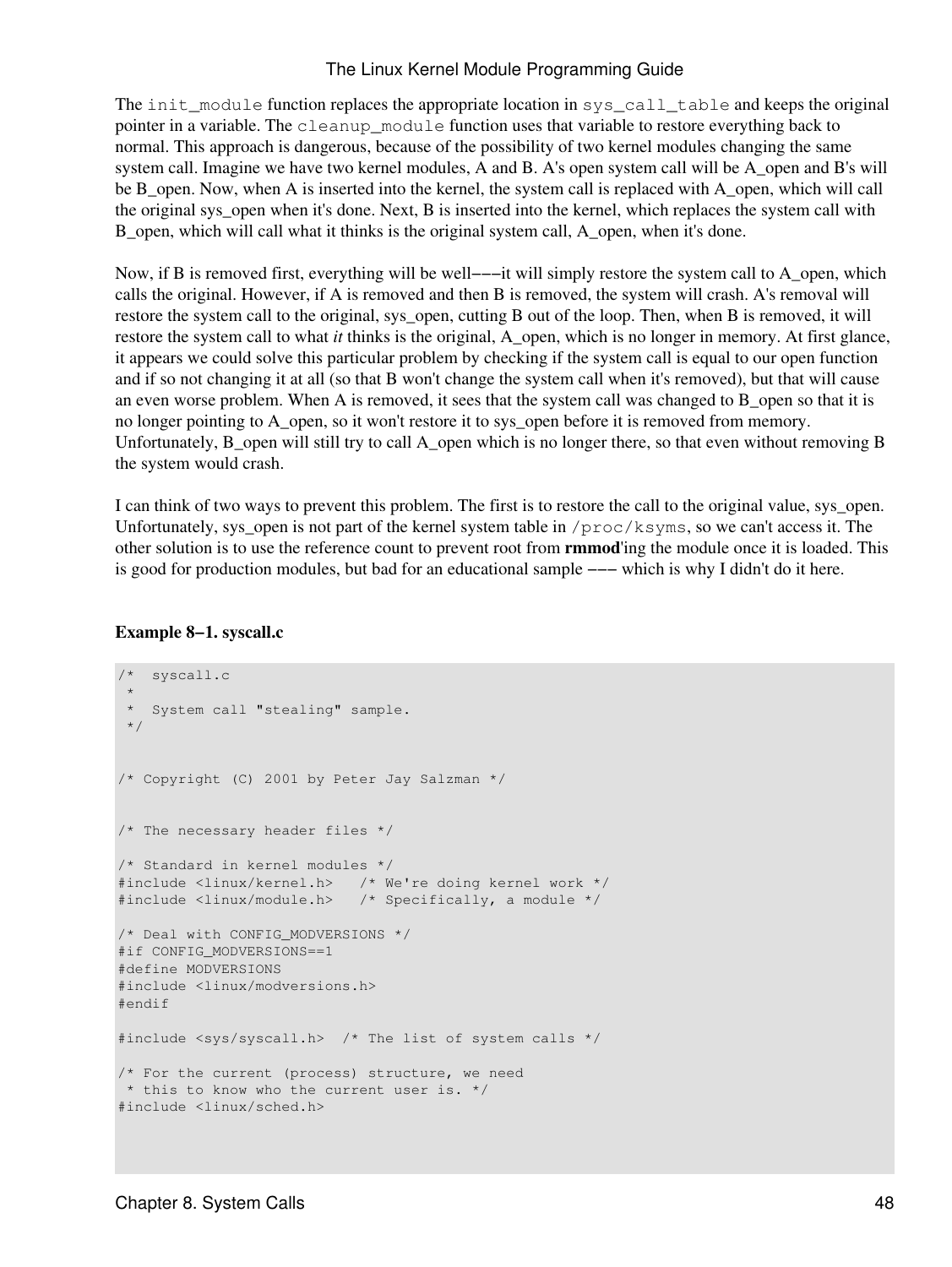```
/* In 2.2.3 /usr/include/linux/version.h includes a 
 * macro for this, but 2.0.35 doesn't − so I add it 
 * here if necessary. */
#ifndef KERNEL_VERSION
#define KERNEL_VERSION(a,b,c) ((a)*65536+(b)*256+(c))
#endif
#if LINUX_VERSION_CODE >= KERNEL_VERSION(2,2,0)
#include <asm/uaccess.h>
#endif
/* The system call table (a table of functions). We 
  * just define this as external, and the kernel will 
  * fill it up for us when we are insmod'ed 
  */
extern void *sys_call_table[];
/* UID we want to spy on − will be filled from the 
 * command line */
int uid; 
#if LINUX_VERSION_CODE >= KERNEL_VERSION(2,2,0)
MODULE_PARM(uid, "i");
#endif
/* A pointer to the original system call. The reason 
 * we keep this, rather than call the original function 
  * (sys_open), is because somebody else might have 
  * replaced the system call before us. Note that this 
  * is not 100% safe, because if another module 
  * replaced sys_open before us, then when we're inserted 
  * we'll call the function in that module − and it 
  * might be removed before we are.
 *
  * Another reason for this is that we can't get sys_open.
  * It's a static variable, so it is not exported. */
asmlinkage int (*original_call)(const char *, int, int);
/* For some reason, in 2.2.3 current−>uid gave me 
  * zero, not the real user ID. I tried to find what went 
  * wrong, but I couldn't do it in a short time, and 
  * I'm lazy − so I'll just use the system call to get the 
  * uid, the way a process would. 
 *
  * For some reason, after I recompiled the kernel this 
  * problem went away. 
  */
asmlinkage int (*getuid_call)();
/* The function we'll replace sys_open (the function 
  * called when you call the open system call) with. To 
  * find the exact prototype, with the number and type
```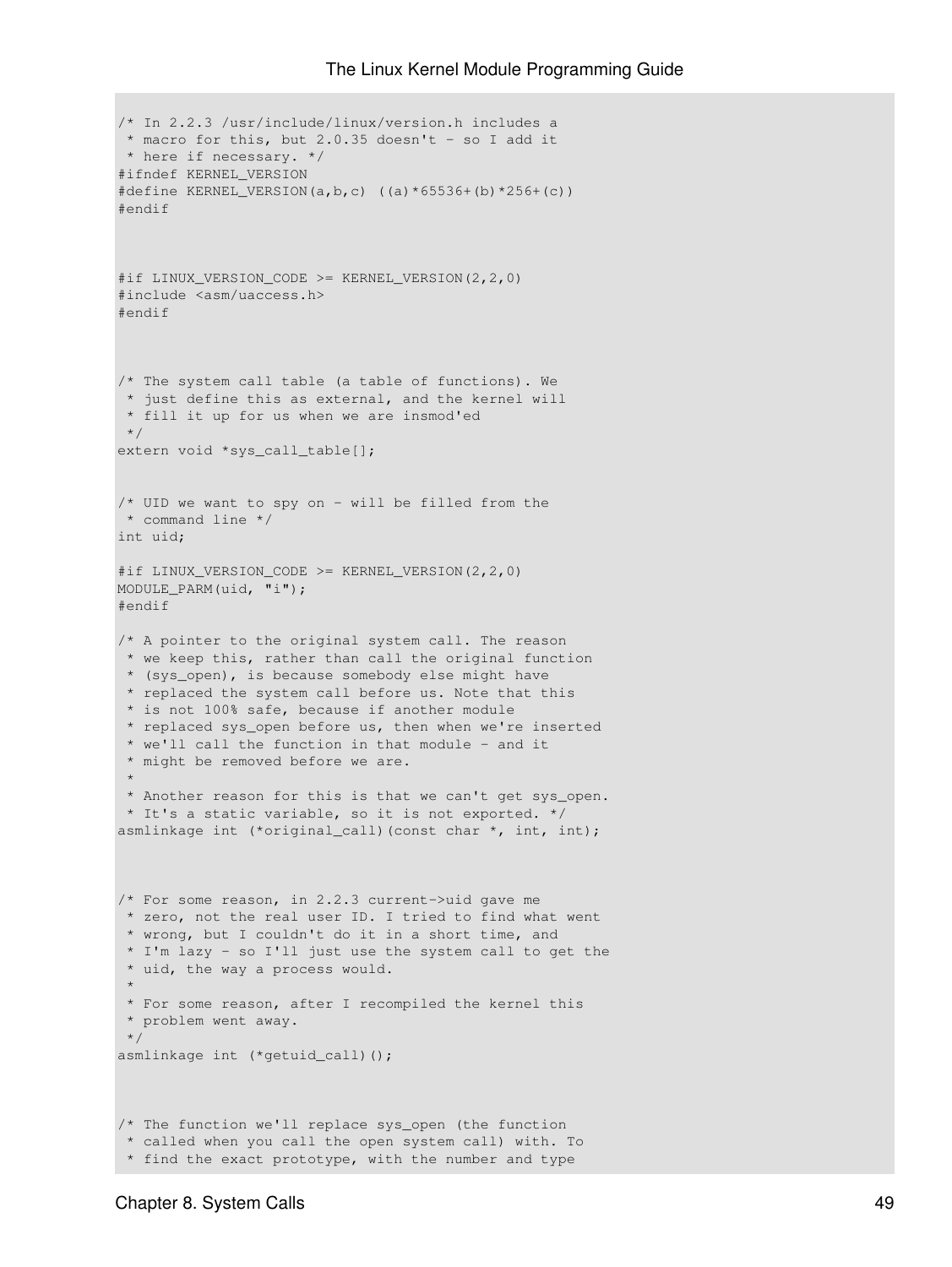```
 * of arguments, we find the original function first 
  * (it's at fs/open.c). 
 *
  * In theory, this means that we're tied to the 
  * current version of the kernel. In practice, the 
  * system calls almost never change (it would wreck havoc 
  * and require programs to be recompiled, since the system
  * calls are the interface between the kernel and the 
  * processes).
  */
asmlinkage int our_sys_open(const char *filename, 
                              int flags, 
                              int mode)
{
  int i = 0;
   char ch;
   /* Check if this is the user we're spying on */
  if (uid == qetuid\_call()) {
   /* getuid_call is the getuid system call, 
     * which gives the uid of the user who
     * ran the process which called the system
     * call we got */
     /* Report the file, if relevant */
     printk("Opened file by %d: ", uid); 
     do {
#if LINUX_VERSION_CODE >= KERNEL_VERSION(2,2,0)
      get_user(ch, filename+i);
#else
      ch = get_user(filename+i);
#endif
     i++; printk("%c", ch);
    } while (ch != 0);
     printk("\n");
   }
   /* Call the original sys_open − otherwise, we lose 
   * the ability to open files */
   return original_call(filename, flags, mode);
}
/* Initialize the module − replace the system call */
int init_module()
{
   /* Warning − too late for it now, but maybe for 
   * next time... */
   printk("I'm dangerous. I hope you did a ");
   printk("sync before you insmod'ed me.\n");
   printk("My counterpart, cleanup_module(), is even"); 
   printk("more dangerous. If\n");
   printk("you value your file system, it will ");
   printk("be \"sync; rmmod\" \n");
  printk("when you remove this module.\n");
   /* Keep a pointer to the original function in 
    * original_call, and then replace the system call 
    * in the system call table with our_sys_open */
   original_call = sys_call_table[__NR_open];
```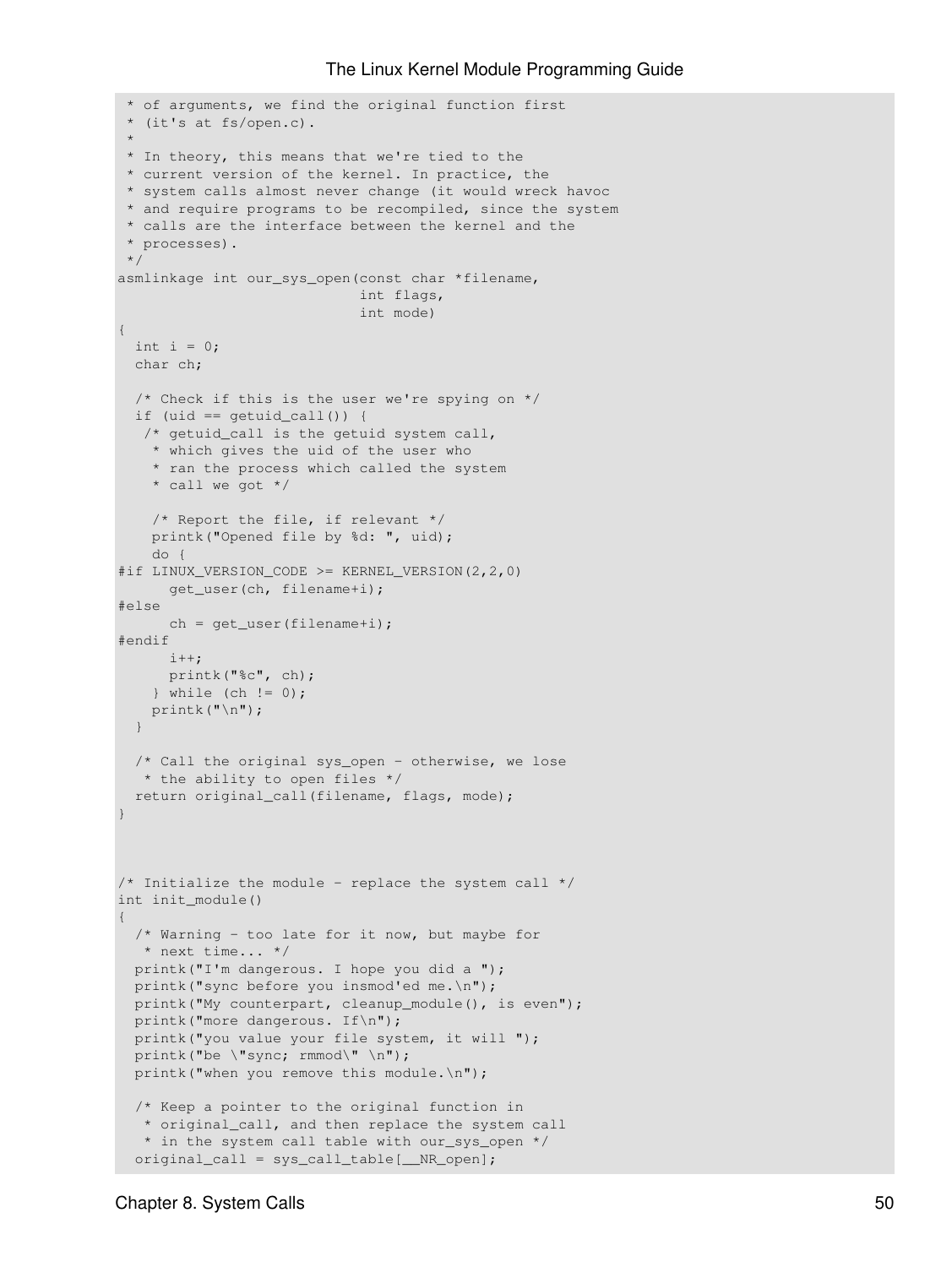```
 sys_call_table[__NR_open] = our_sys_open;
  /* To get the address of the function for system
   * call foo, go to sys_call_table[__NR_foo]. */
   printk("Spying on UID:%d\n", uid);
   /* Get the system call for getuid */
   getuid_call = sys_call_table[__NR_getuid];
   return 0;
}
/* Cleanup − unregister the appropriate file from /proc */
void cleanup_module()
{
   /* Return the system call back to normal */
   if (sys_call_table[__NR_open] != our_sys_open) {
   printk("Somebody else also played with the ");
    printk("open system call\n");
   printk("The system may be left in ");
    printk("an unstable state.\n");
   }
   sys_call_table[__NR_open] = original_call;
}
```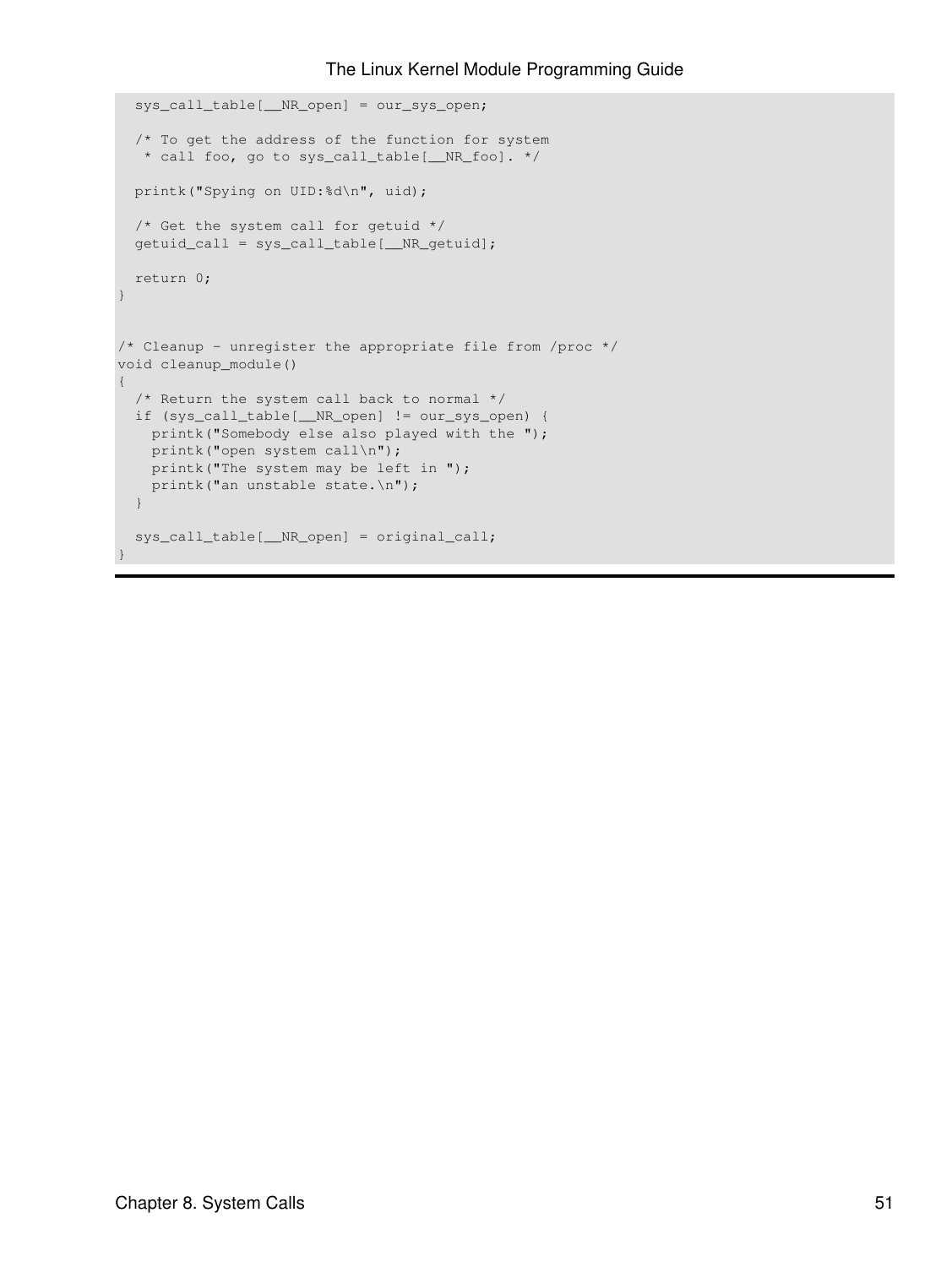## **Chapter 9. Blocking Processes**

## **9.1. Blocking Processes**

### **9.1.1. Replacing printk**

What do you do when somebody asks you for something you can't do right away? If you're a human being and you're bothered by a human being, the only thing you can say is: "Not right now, I'm busy. *Go away!*". But if you're a kernel module and you're bothered by a process, you have another possibility. You can put the process to sleep until you can service it. After all, processes are being put to sleep by the kernel and woken up all the time (that's the way multiple processes appear to run on the same time on a single CPU).

This kernel module is an example of this. The file (called /proc/sleep) can only be opened by a single process at a time. If the file is already open, the kernel module calls module interruptible sleep on [11]. This function changes the status of the task (a task is the kernel data structure which holds information about a process and the system call it's in, if any) to *TASK\_INTERRUPTIBLE*, which means that the task will not run until it is woken up somehow, and adds it to WaitQ, the queue of tasks waiting to access the file. Then, the function calls the scheduler to context switch to a different process, one which has some use for the CPU.

When a process is done with the file, it closes it, and module close is called. That function wakes up all the processes in the queue (there's no mechanism to only wake up one of them). It then returns and the process which just closed the file can continue to run. In time, the scheduler decides that that process has had enough and gives control of the CPU to another process. Eventually, one of the processes which was in the queue will be given control of the CPU by the scheduler. It starts at the point right after the call to module interruptible sleep on [12]. It can then proceed to set a global variable to tell all the other processes that the file is still open and go on with its life. When the other processes get a piece of the CPU, they'll see that global variable and go back to sleep.

To make our life more interesting, module close doesn't have a monopoly on waking up the processes which wait to access the file. A signal, such as **Ctrl**+**c** (*SIGINT*) can also wake up a process. [13] In that case, we want to return with *−EINTR* immediately. This is important so users can, for example, kill the process before it receives the file.

There is one more point to remember. Some times processes don't want to sleep, they want either to get what they want immediately, or to be told it cannot be done. Such processes use the *O\_NONBLOCK* flag when opening the file. The kernel is supposed to respond by returning with the error code *−EAGAIN* from operations which would otherwise block, such as opening the file in this example. The program **cat\_noblock**, available in the source directory for this chapter, can be used to open a file with *O\_NONBLOCK*.

### **Example 9−1. sleep.c**

```
/* sleep.c − create a /proc file, and if several processes try to open it at
 * the same time, put all but one to sleep
 */
#include <linux/kernel.h> /* We're doing kernel work */
#include <linux/module.h> /* Specifically, a module */
```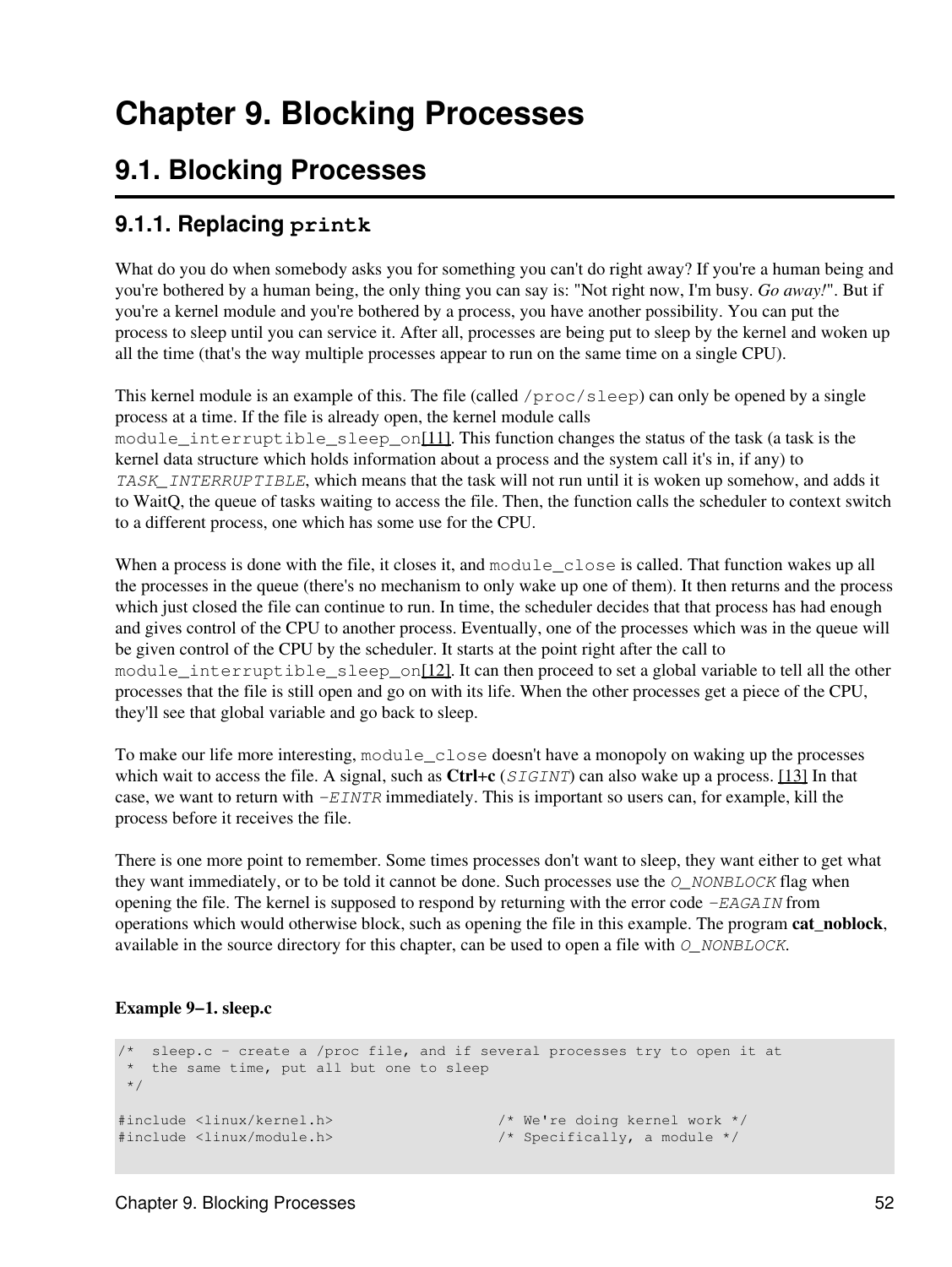```
/* Deal with CONFIG_MODVERSIONS */
#if CONFIG_MODVERSIONS==1
#define MODVERSIONS
#include <linux/modversions.h>
#endif 
/* Necessary because we use proc fs */
#include <linux/proc_fs.h>
/* For putting processes to sleep and waking them up */
#include <linux/sched.h>
#include <linux/wrapper.h>
/* In 2.2.3 /usr/include/linux/version.h includes a macro for this, but 2.0.35
 * doesn't − so I add it here if necessary.
 */
#ifndef KERNEL_VERSION
#define KERNEL_VERSION(a,b,c) ((a)*65536+(b)*256+(c))
#endif
#if LINUX_VERSION_CODE >= KERNEL_VERSION(2,2,0)
#include <asm/uaccess.h> /* for get_user and put_user */
#endif
/* The module's file functions */
/* Here we keep the last message received, to prove that we can process our
 * input
 */
#define MESSAGE_LENGTH 80
static char Message[MESSAGE_LENGTH];
/* Since we use the file operations struct, we can't use the special proc
 * output provisions − we have to use a standard read function, which is this
 * function
 */
#if LINUX_VERSION_CODE >= KERNEL_VERSION(2,2,0)
static ssize_t module_output (
  struct file *file, \frac{1}{2} /* The file read */
  char *buf, \gamma /* The buffer to put data to (in the user segment) */
  size_t len, \frac{1}{2} /* The length of the buffer */
   loff_t *offset) /* Offset in the file − ignore */
#else
static int module_output (
  struct inode *inode, \sqrt{2} /* The inode read */
  struct file *file, \frac{1}{2} /* The file read */
  char *buf, /* The buffer to put data to (in the user segment) */
  int len) \frac{1}{2} and \frac{1}{2} are length of the buffer \frac{x}{4}#endif
{
  static int finished = 0;
   int i;
   char message[MESSAGE_LENGTH+30];
   /* Return 0 to signify end of file − that we have nothing more to say at this
    * point.
    */
   if (finished) {
      finished = 0;
      return 0;
    }
```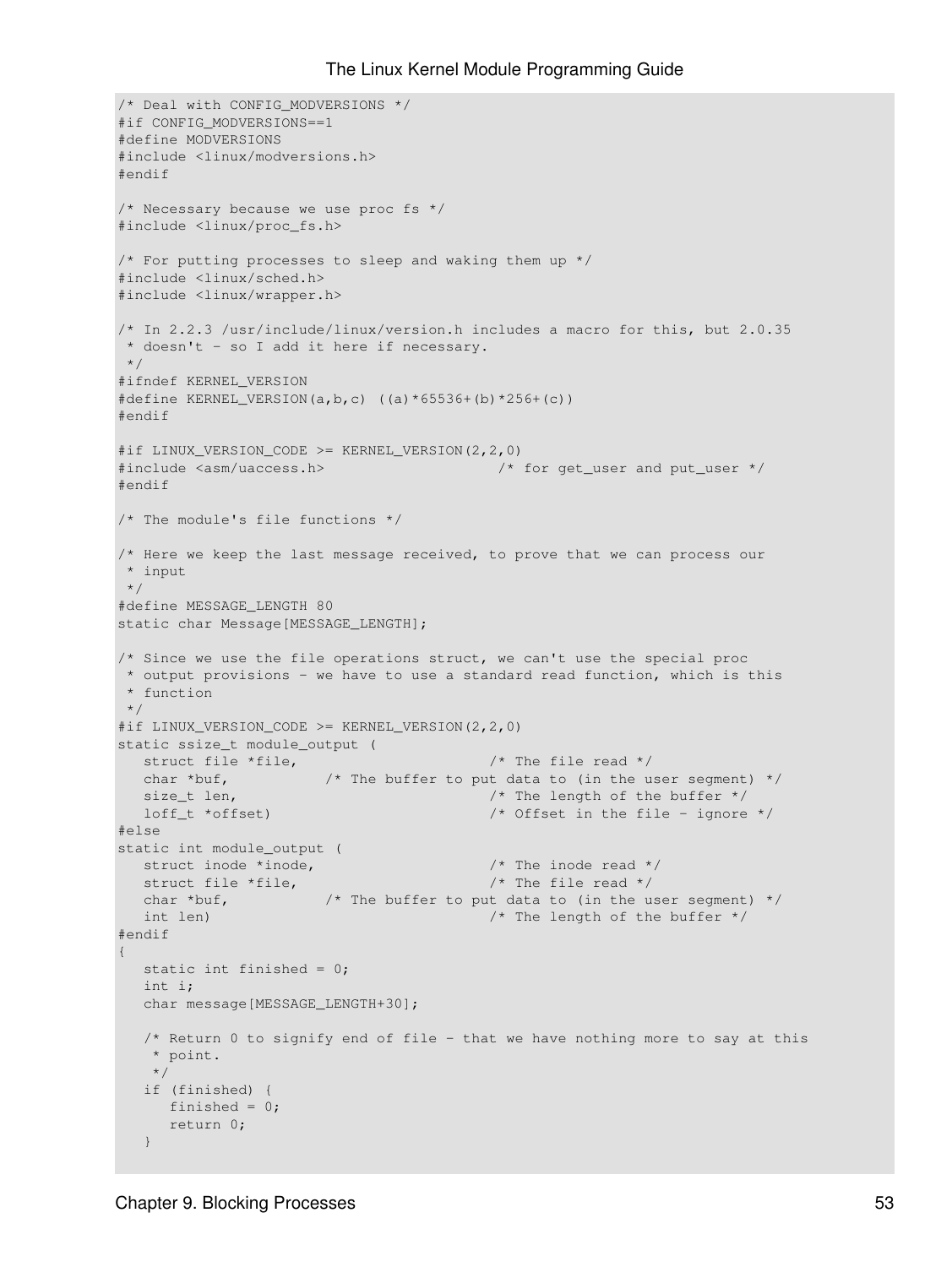```
 /* If you don't understand this by now, you're hopeless as a kernel
    * programmer.
    */
  sprintf(message, "Last input:%s\n", Message);
  for (i = 0; i < len && message[i]; i++)
      put_user(message[i], buf+i);
  finished = 1; return i; /* Return the number of bytes "read" */
}
/* This function receives input from the user when the user writes to the /proc
 * file.
 */
#if LINUX_VERSION_CODE >= KERNEL_VERSION(2,2,0)
static ssize_t module_input (
   struct file *file, /* The file itself */
  const char *buf, \frac{1}{2} /* The buffer with input */
  size_t length, \frac{1}{2} /* The buffer's length \frac{1}{2} loff_t *offset) /* offset to file − ignore */
#else
static int module_input (
 struct inode *inode, \frac{1}{2} /* The file's inode */
   struct file *file, /* The file itself */
  const char *buf, \sqrt{2} /* The buffer with the input */
   int length) /* The buffer's length */
#endif
{
   int i;
    /* Put the input into Message, where module_output will later be able to use
    * it
    */
  for(i = 0; i < MESSAGE_LENGTH-1 && i < length; i++)
#if LINUX_VERSION_CODE >= KERNEL_VERSION(2,2,0)
      get_user(Message[i], buf+i);
#else
     Message[i] = get_user(bluff+i);#endif
   /* we want a standard, zero terminated string */
  Message[i] = ' \setminus 0';
   /* We need to return the number of input characters used */
   return i;
}
/* 1 if the file is currently open by somebody */int Already_Open = 0;
/* Queue of processes who want our file */
static struct wait_queue *WaitQ = NULL;
/* Called when the /proc file is opened */
static int module_open(struct inode *inode, struct file *file)
{
    /* If the file's flags include O_NONBLOCK, it means the process doesn't want
    * to wait for the file. In this case, if the file is already open, we
    * should fail with −EAGAIN, meaning "you'll have to try again", instead of
     * blocking a process which would rather stay awake.
    */
    if ((file−>f_flags & O_NONBLOCK) && Already_Open) 
      return −EAGAIN;
```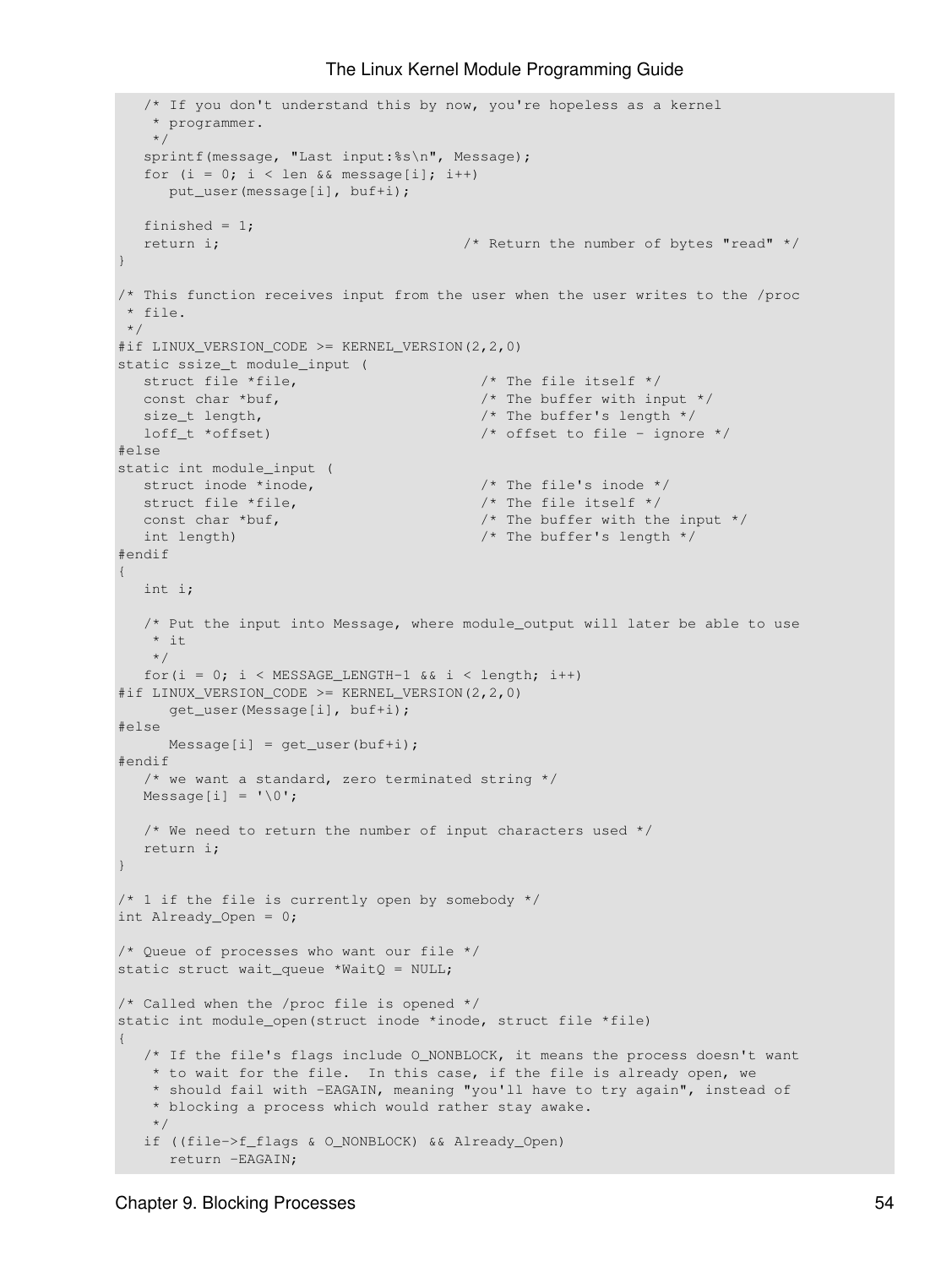```
 /* This is the correct place for MOD_INC_USE_COUNT because if a process is
     * in the loop, which is within the kernel module, the kernel module must
    * not be removed.
     */
   MOD_INC_USE_COUNT;
   /* If the file is already open, wait until it isn't */
   while (Already_Open) 
\leftarrow {
#if LINUX_VERSION_CODE >= KERNEL_VERSION(2,2,0)
     int i, is_sig = 0;
#endif
       /* This function puts the current process, including any system calls,
        * such as us, to sleep. Execution will be resumed right after the
       * function call, either because somebody called wake_up(&WaitQ) (only
       * module_close does that, when the file is closed) or when a signal,
        * such as Ctrl−C, is sent to the process
       */
      module_interruptible_sleep_on(&WaitQ);
      /* If we woke up because we got a signal we're not blocking, return
        * −EINTR (fail the system call). This allows processes to be killed or
        * stopped.
        */
/*
 * Emmanuel Papirakis:
 *
 * This is a little update to work with 2.2.*. Signals now are contained in
 * two words (64 bits) and are stored in a structure that contains an array of
  * two unsigned longs. We now have to make 2 checks in our if.
 *
 * Ori Pomerantz:
 *
 * Nobody promised me they'll never use more than 64 bits, or that this book
 * won't be used for a version of Linux with a word size of 16 bits. This code
 * would work in any case.
 */ 
#if LINUX_VERSION_CODE >= KERNEL_VERSION(2,2,0)
     for (i = 0; i < NSIG_WORDS && !is_sig; i++)
         is_sig = current−>signal.sig[i] & ~current−>blocked.sig[i];
      if (is_sig) {
#else
      if (current−>signal & ~current−>blocked) {
#endif
          /* It's important to put MOD_DEC_USE_COUNT here, because for processes
           * where the open is interrupted there will never be a corresponding
           * close. If we don't decrement the usage count here, we will be left
          * with a positive usage count which we'll have no way to bring down
           * to zero, giving us an immortal module, which can only be killed by
          * rebooting the machine.
           */
          MOD_DEC_USE_COUNT;
          return −EINTR;
       }
    }
    /* If we got here, Already_Open must be zero */
```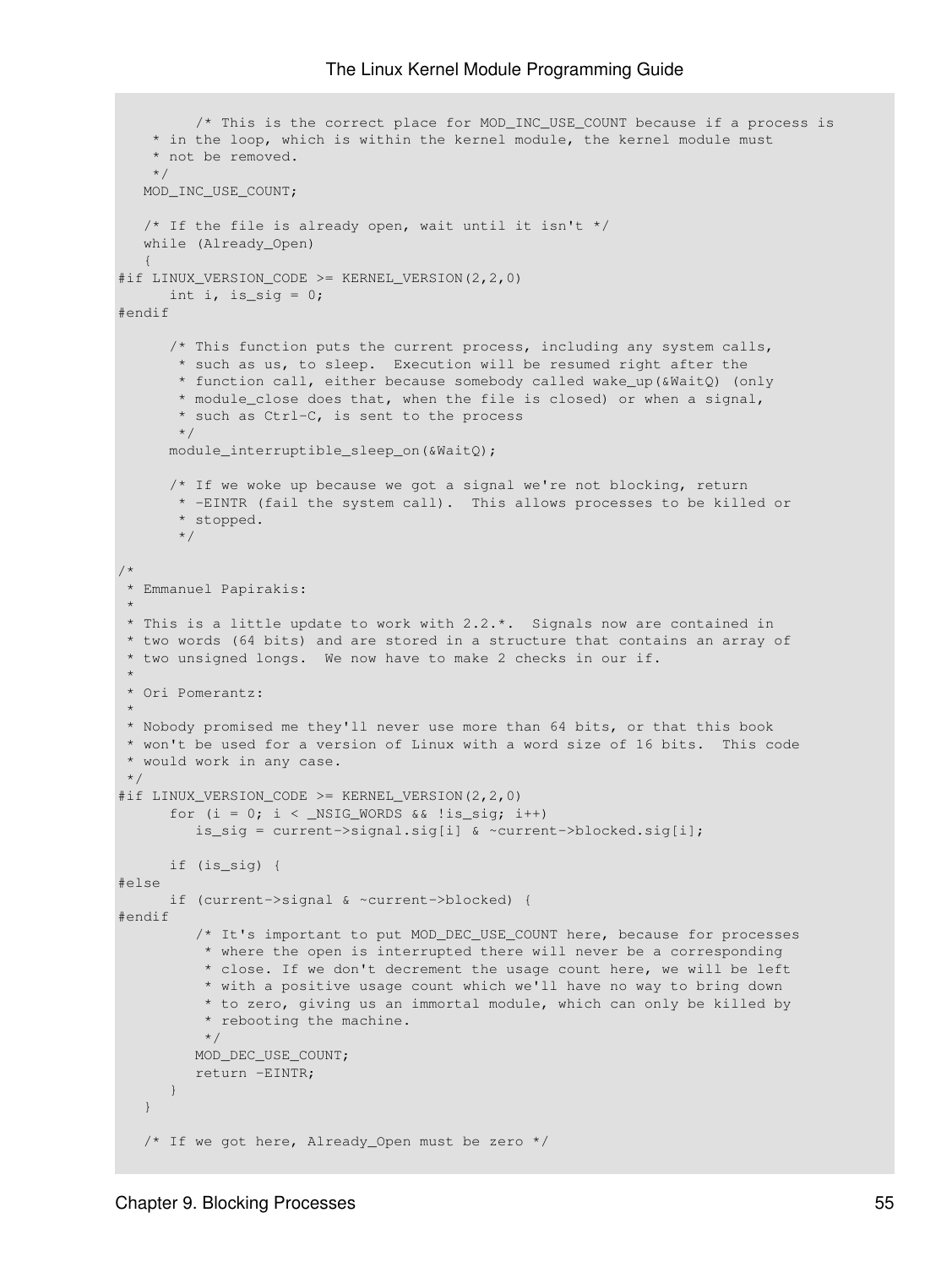```
 /* Open the file */
   Already_Open = 1;
  return 0; \frac{1}{2} /* Allow the access */
}
/* Called when the /proc file is closed */
#if LINUX_VERSION_CODE >= KERNEL_VERSION(2,2,0)
int module_close(struct inode *inode, struct file *file)
#e]se
void module_close(struct inode *inode, struct file *file)
#endif
{
    /* Set Already_Open to zero, so one of the processes in the WaitQ will be
     * able to set Already_Open back to one and to open the file. All the other
     * processes will be called when Already_Open is back to one, so they'll go
     * back to sleep.
    */
   Already_Open = 0;
   /* Wake up all the processes in WaitQ, so if anybody is waiting for the
    * file, they can have it.
    */
   module_wake_up(&WaitQ);
   MOD_DEC_USE_COUNT;
#if LINUX_VERSION_CODE >= KERNEL_VERSION(2,2,0)
  return 0; \frac{1}{2} /* success */
#endif
}
/* This function decides whether to allow an operation (return zero) or not
 * allow it (return a non−zero which indicates why it is not allowed).
 *
  * The operation can be one of the following values:
  * 0 − Execute (run the "file" − meaningless in our case)
  * 2 − Write (input to the kernel module)
  * 4 − Read (output from the kernel module)
 *
  * This is the real function that checks file permissions. The permissions
  * returned by ls −l are for referece only, and can be overridden here. 
 */
static int module_permission(struct inode *inode, int op)
{
  /* We allow everybody to read from our module, but only root (uid 0) may
    * write to it
    */ 
   if (op == 4 || (op == 2 && current−>euid == 0))
      return 0; 
   /* If it's anything else, access is denied */
   return −EACCES;
}
/* Structures to register as the /proc file, with pointers to all the relevant
 * functions. 
 */
/* File operations for our proc file. This is where we place pointers to all
  * the functions called when somebody tries to do something to our file. NULL
  * means we don't want to deal with something.
  */
```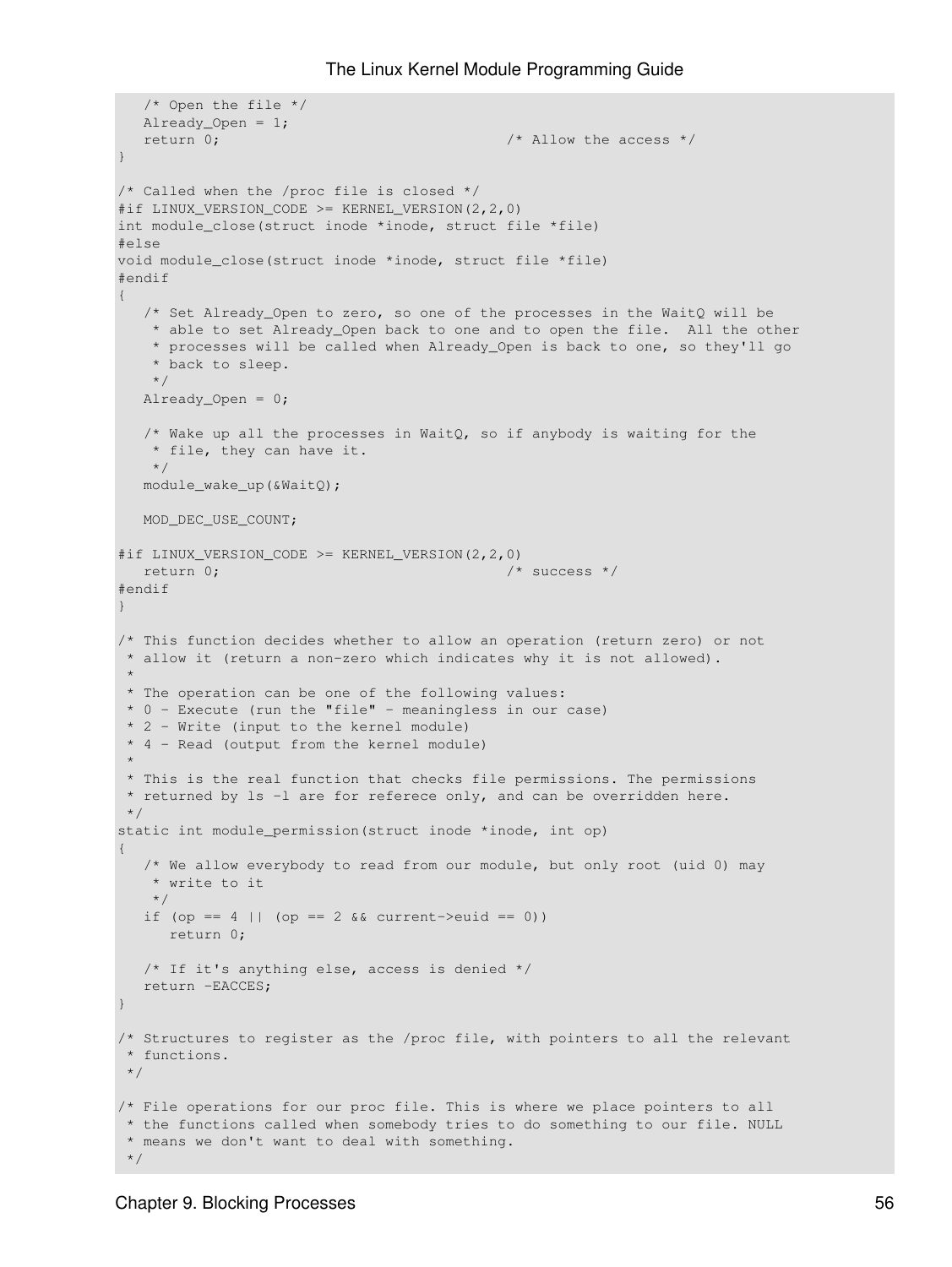```
static struct file_operations File_Ops_4_Our_Proc_File = {
   NULL, /* lseek */
  module_output, /* "read" from the file */
  module input, / \sqrt{*} "write" to the file */NULL, \sqrt{\frac{1}{\pi}} readdir \frac{x}{4}NULL, \frac{1}{2} /* select */
  NULL, \sqrt{\frac{1}{\pi}} ioctl \frac{1}{\pi}NULL, \frac{1}{2} mmap \frac{1}{2} mmap \frac{1}{2} mmap \frac{1}{2} mmap \frac{1}{2} mmap \frac{1}{2} mmap \frac{1}{2} mmap \frac{1}{2} mmap \frac{1}{2} mmap \frac{1}{2} mmap \frac{1}{2} mmap \frac{1}{2} mmap \frac{1}{2} mmap \frac{1}{2} mmap \frac{1module_open, \frac{1}{2} /* called when the /proc file is opened */
#if LINUX_VERSION_CODE >= KERNEL_VERSION(2,2,0)
  NULL, \hspace{0.5cm} /* flush */
#endif
  module_close}; \overline{a} /* called when it's classed */
/* Inode operations for our proc file. We need it so we'll have somewhere to
 * specify the file operations structure we want to use, and the function we
  * use for permissions. It's also possible to specify functions to be called
  * for anything else which could be done to an inode (although we don't bother,
  * we just put NULL).
 */
static struct inode_operations Inode_Ops_4_Our_Proc_File = {
   &File_Ops_4_Our_Proc_File,
  NULL, \sqrt{2} create \sqrt{2}\texttt{NULL}, \texttt{100kup *}NULL, \sqrt{\frac{1}{\pi}} link \frac{\pi}{4}NULL, \sqrt{\frac{1}{\pi}} unlink \frac{1}{\pi} NULL, /* symlink */
  NULL, \sqrt{\frac{1}{\pi}} mkdir \frac{\pi}{4}NULL, \frac{1}{2} rmdir \frac{1}{2} /* rmdir \frac{1}{2} /* rmdir \frac{1}{2} /* rmdir \frac{1}{2} /
  NULL, \sqrt{\frac{1}{\pi}} mknod \sqrt{\frac{1}{\pi}} mknod \sqrt{\frac{1}{\pi}}NULL, \frac{1}{2} rename \frac{1}{2} rename \frac{1}{2} /* rename \frac{1}{2} /*
  NULL, \sqrt{\frac{1}{\pi}} readlink \frac{1}{\pi} NULL, /* follow_link */
  NULL, \sqrt{\frac{1}{\pi}} readpage \frac{1}{\pi}NULL, \sqrt{\frac{1}{\pi}} writepage \frac{1}{\pi} /* writepage \frac{1}{\pi}\texttt{NULL}, \hspace{0.1cm} \hspace{0.1cm} \hspace{0.1cm} \hspace{0.1cm} \hspace{0.1cm} \hspace{0.1cm} \hspace{0.1cm} \hspace{0.1cm} \hspace{0.1cm} \hspace{0.1cm} \hspace{0.1cm} \hspace{0.1cm} \hspace{0.1cm} \hspace{0.1cm} \hspace{0.1cm} \hspace{0.1cm} \hspace{0.1cm} \hspace{0.NULL, \sqrt{2} truncate \sqrt{2} module_permission}; /* check for permissions */
/* Directory entry */
static struct proc_dir_entry Our_Proc_File = {
          0, /* Inode number − ignore, it will be filled by 
                         * proc_register[_dynamic]
\star/ \star / \star / \star / \star / \star / \star 5, /* Length of the file name */
   "sleep", \frac{1}{2} /* The file name \frac{x}{4} /* File mode − this is a regular file which can be read by its owner, its
     * group, and everybody else. Also, its owner can write to it.
\star * Actually, this field is just for reference, it's module_permission that
     * does the actual check. It could use this field, but in our
     * implementation it doesn't, for simplicity.
    \star /
    S_IFREG | S_IRUGO | S_IWUSR, 
    1, /* Number of links (directories where the file is referenced) */
    0, 0, /* The uid and gid for the file − we give it to root */
    80, /* The size of the file reported by ls. */
    /* A pointer to the inode structure for the file, if we need it. In our
     * case we do, because we need a write function.
     */
```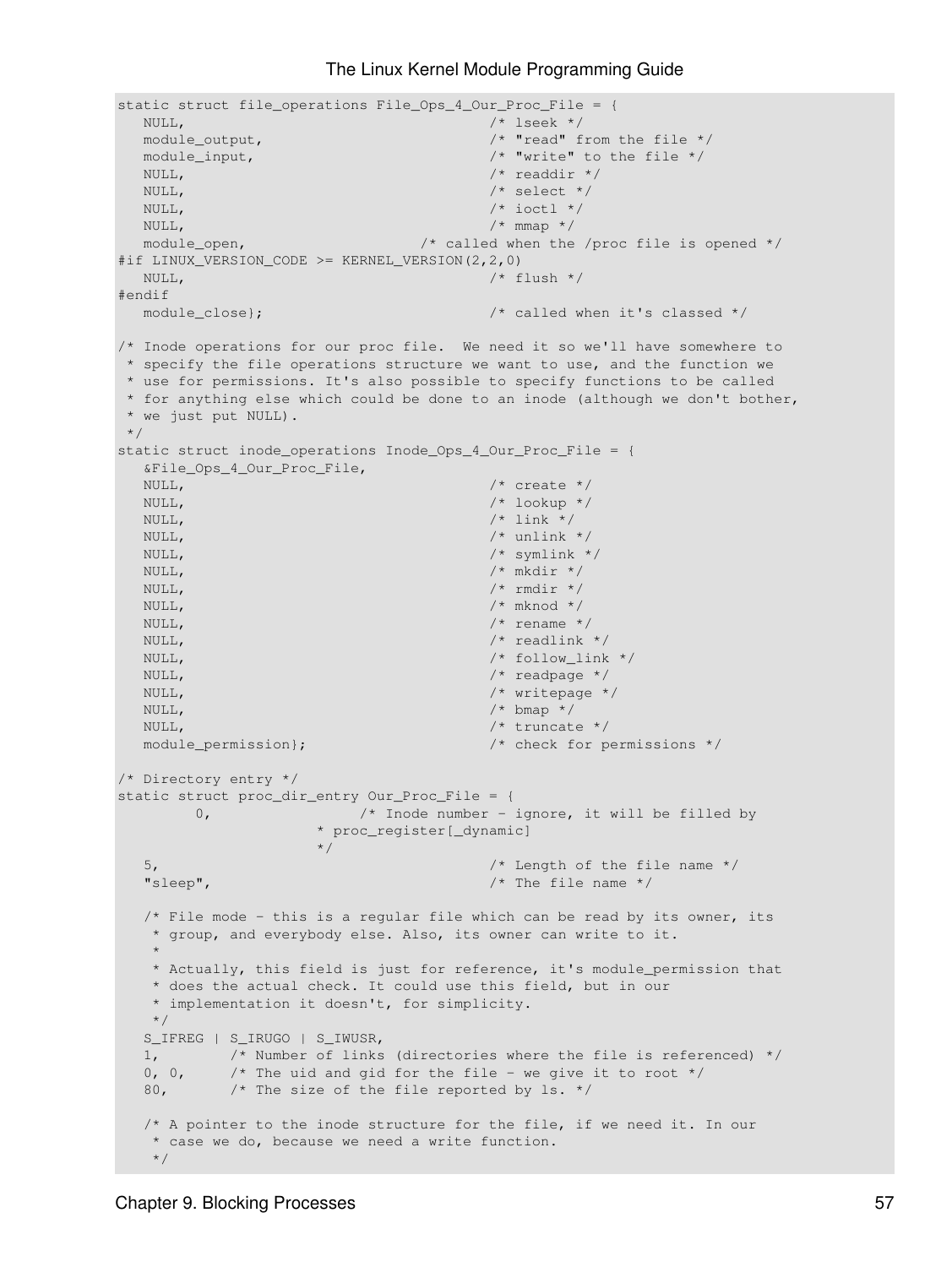```
 &Inode_Ops_4_Our_Proc_File, 
    /* The read function for the file. Irrelevant, because we put it in the
    * inode structure above
    */
    NULL}; 
/* Module initialization and cleanup */
/* Initialize the module − register the proc file */
int init_module()
{
    /* Success if proc_register_dynamic is a success, failure otherwise */
#if LINUX VERSION CODE >= KERNEL VERSION(2,2,0)
   return proc_register(&proc_root, &Our_Proc_File);
#else
   return proc_register_dynamic(&proc_root, &Our_Proc_File);
#endif 
    /* proc_root is the root directory for the proc fs (/proc). This is where
     * we want our file to be located. 
     */
}
/* Cleanup − unregister our file from /proc. This could get dangerous if
  * there are still processes waiting in WaitQ, because they are inside our
 * open function, which will get unloaded. I'll explain how to avoid removal
  * of a kernel module in such a case in chapter 10.
 */
void cleanup_module()
{
   proc_unregister(&proc_root, Our_Proc_File.low_ino);
}
```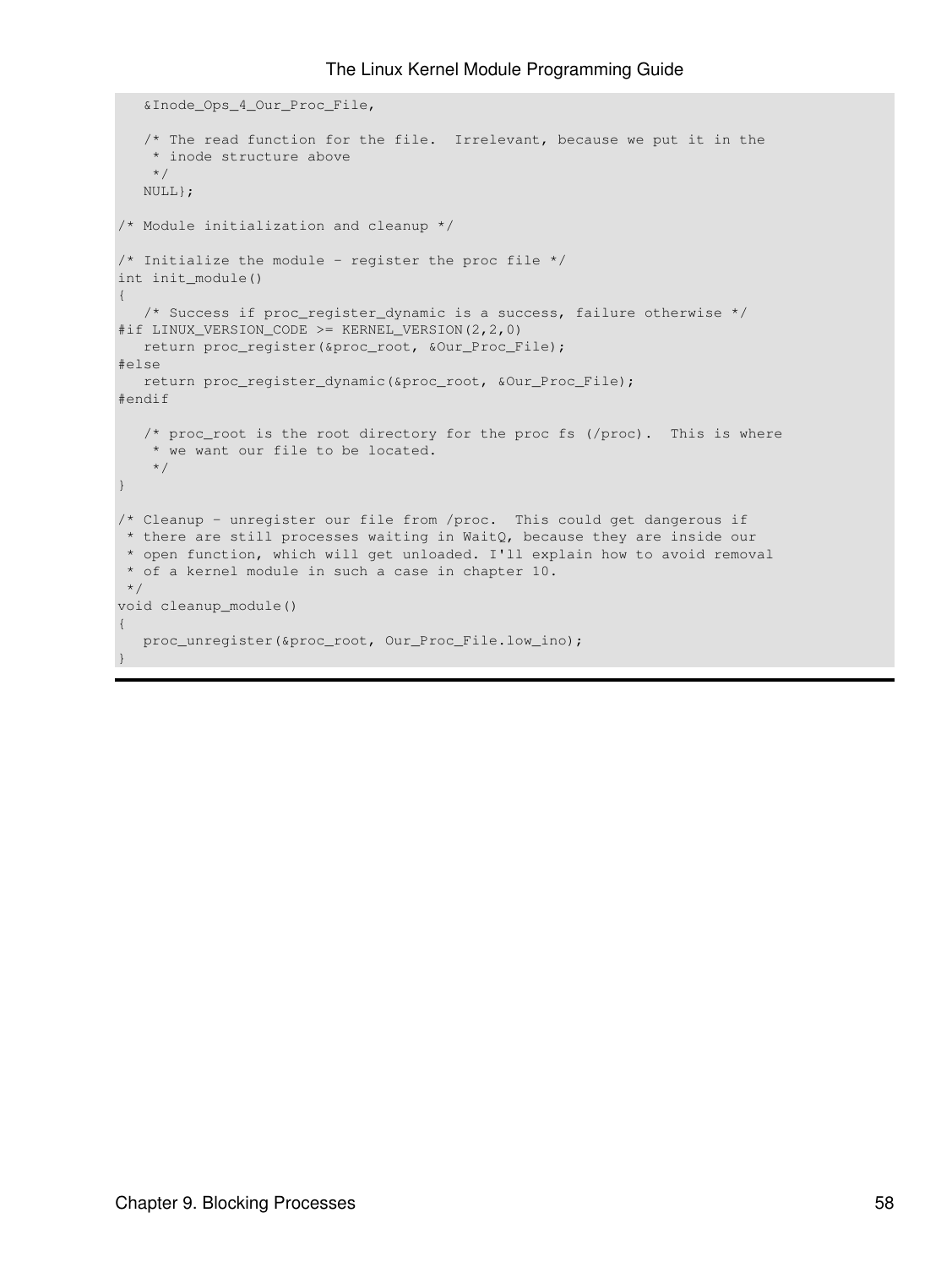# **Chapter 10. Replacing Printks**

### **10.1. Replacing printk**

In [Section 1.2.1.2,](#page-5-0) I said that X and kernel module programming don't mix. That's true for developing kernel modules, but in actual use, you want to be able to send messages to whichever tty[14] the command to load the module came from.

The way this is done is by using current, a pointer to the currently running task, to get the current task's tty structure. Then, we look inside that tty structure to find a pointer to a string write function, which we use to write a string to the tty.

#### **Example 10−1. print\_string.c**

```
/* print_string.c − Send output to the tty you're running on, regardless of whether it's
 * through X11, telnet, etc. We do this by printing the string to the tty associated
     with the current task.
 */
#include <linux/kernel.h>
#include <linux/module.h>
#include <linux/sched.h> // For current
#include <linux/tty.h> // For the tty declarations
MODULE_LICENSE("GPL");
MODULE_AUTHOR("Peter Jay Salzman");
void print_string(char *str)
{
  struct tty_struct *my_tty;
   my_tty = current−>tty; // The tty for the current task
    /* If my_tty is NULL, the current task has no tty you can print to (this is possible,
    * for example, if it's a daemon). If so, there's nothing we can do.
    */
   if (my_tty := NULL) {
       /* my_tty−>driver is a struct which holds the tty's functions, one of which (write)
        * is used to write strings to the tty. It can be used to take a string either
       * from the user's memory segment or the kernel's memory segment.
\star * The function's 1st parameter is the tty to write to, because the same function
        * would normally be used for all tty's of a certain type. The 2nd parameter
        * controls whether the function receives a string from kernel memory (false, 0) or
        * from user memory (true, non zero). The 3rd parameter is a pointer to a string.
        * The 4th parameter is the length of the string.
       */
       (*(my_tty−>driver).write)(
         my_tty, // The tty itself
        0, 0. \sqrt{2} We don't take the string from user space
        str, \frac{1}{2} // String
        strlen(str)); // Length
       /* ttys were originally hardware devices, which (usually) strictly followed the
        * ASCII standard. In ASCII, to move to a new line you need two characters, a
        * carriage return and a line feed. On Unix, the ASCII line feed is used for both
        * purposes − so we can't just use \n, because it wouldn't have a carriage return
```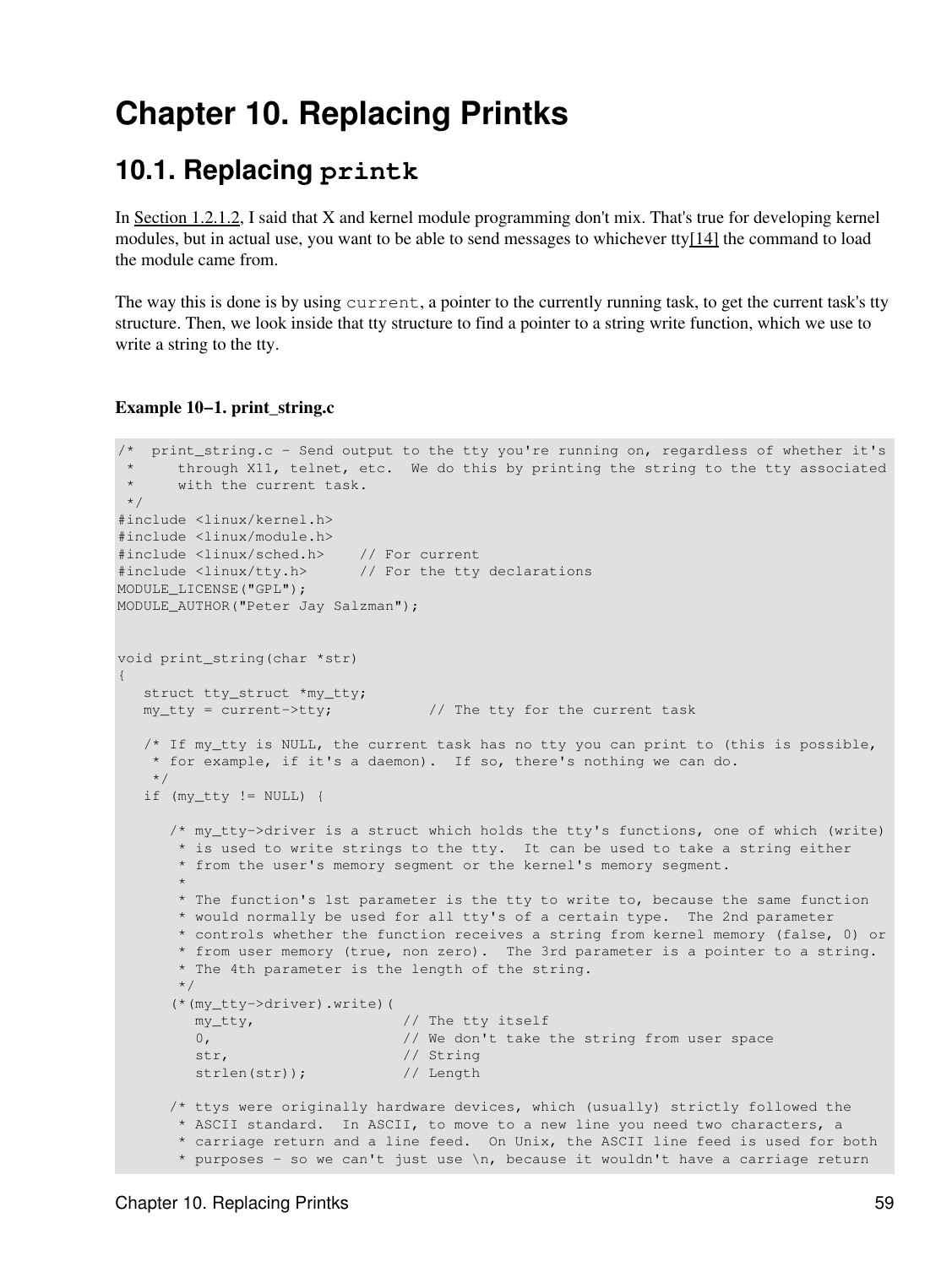```
 * and the next line will start at the column right after the line feed. 
\mathcal{A}^{\mathcal{A}} , and \mathcal{A}^{\mathcal{A}} * BTW, this is why text files are different between Unix and MS Windows. In CP/M
         * and its derivatives, like MS−DOS and MS Windows, the ASCII standard was strictly
         * adhered to, and therefore a newline requirs both a LF and a CR.
         */
        (*(my_tty−>driver).write)(my_tty, 0, "\015\012", 2);
    }
}
int print_string_init(void)
{
   print_string("The module has been inserted. Hello world!");
   return 0;
}
void print_string_exit(void)
{
    print_string("The module has been removed. Farewell world!");
} 
module_init(print_string_init);
module_exit(print_string_exit);
```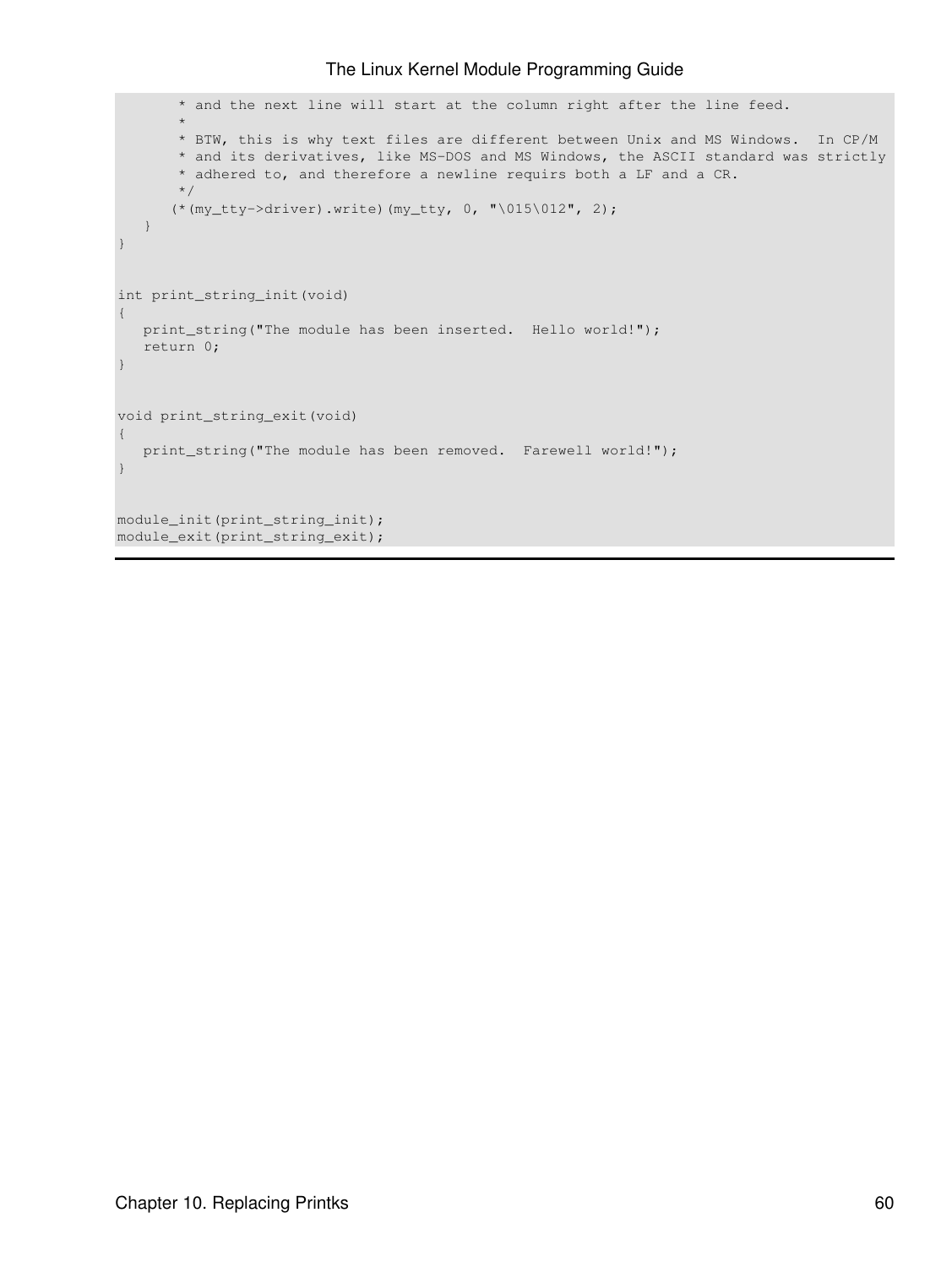# **Chapter 11. Scheduling Tasks**

## **11.1. Scheduling Tasks**

Very often, we have "housekeeping" tasks which have to be done at a certain time, or every so often. If the task is to be done by a process, we do it by putting it in the crontab file. If the task is to be done by a kernel module, we have two possibilities. The first is to put a process in the crontab file which will wake up the module by a system call when necessary, for example by opening a file. This is terribly inefficient, however −− we run a new process off of crontab, read a new executable to memory, and all this just to wake up a kernel module which is in memory anyway.

Instead of doing that, we can create a function that will be called once for every timer interrupt. The way we do this is we create a task, held in a tq\_struct structure, which will hold a pointer to the function. Then, we use queue task to put that task on a task list called tq timer, which is the list of tasks to be executed on the next timer interrupt. Because we want the function to keep on being executed, we need to put it back on tq\_timer whenever it is called, for the next timer interrupt.

There's one more point we need to remember here. When a module is removed by **rmmod**, first its reference count is checked. If it is zero, module\_cleanup is called. Then, the module is removed from memory with all its functions. Nobody checks to see if the timer's task list happens to contain a pointer to one of those functions, which will no longer be available. Ages later (from the computer's perspective, from a human perspective it's nothing, less than a hundredth of a second), the kernel has a timer interrupt and tries to call the function on the task list. Unfortunately, the function is no longer there. In most cases, the memory page where it sat is unused, and you get an ugly error message. But if some other code is now sitting at the same memory location, things could get *very* ugly. Unfortunately, we don't have an easy way to unregister a task from a task list.

Since cleanup\_module can't return with an error code (it's a void function), the solution is to not let it return at all. Instead, it calls sleep\_on or module\_sleep\_on[15] to put the **rmmod** process to sleep. Before that, it informs the function called on the timer interrupt to stop attaching itself by setting a global variable. Then, on the next timer interrupt, the **rmmod** process will be woken up, when our function is no longer in the queue and it's safe to remove the module.

### **Example 11−1. sched.c**

```
/* sched.c − scheduale a function to be called on every timer interrupt.
 *
   Copyright (C) 2001 by Peter Jay Salzman
 *
 * 06/20/2006 − Updated by Rodrigo Rubira Branco <rodrigo@kernelhacking.com>
 */
/* Kernel Programming */
#define MODULE
#define LINUX
#define __KERNEL__
/* The necessary header files */
/* Standard in kernel modules */
#include <linux/kernel.h> /* We're doing kernel work */
```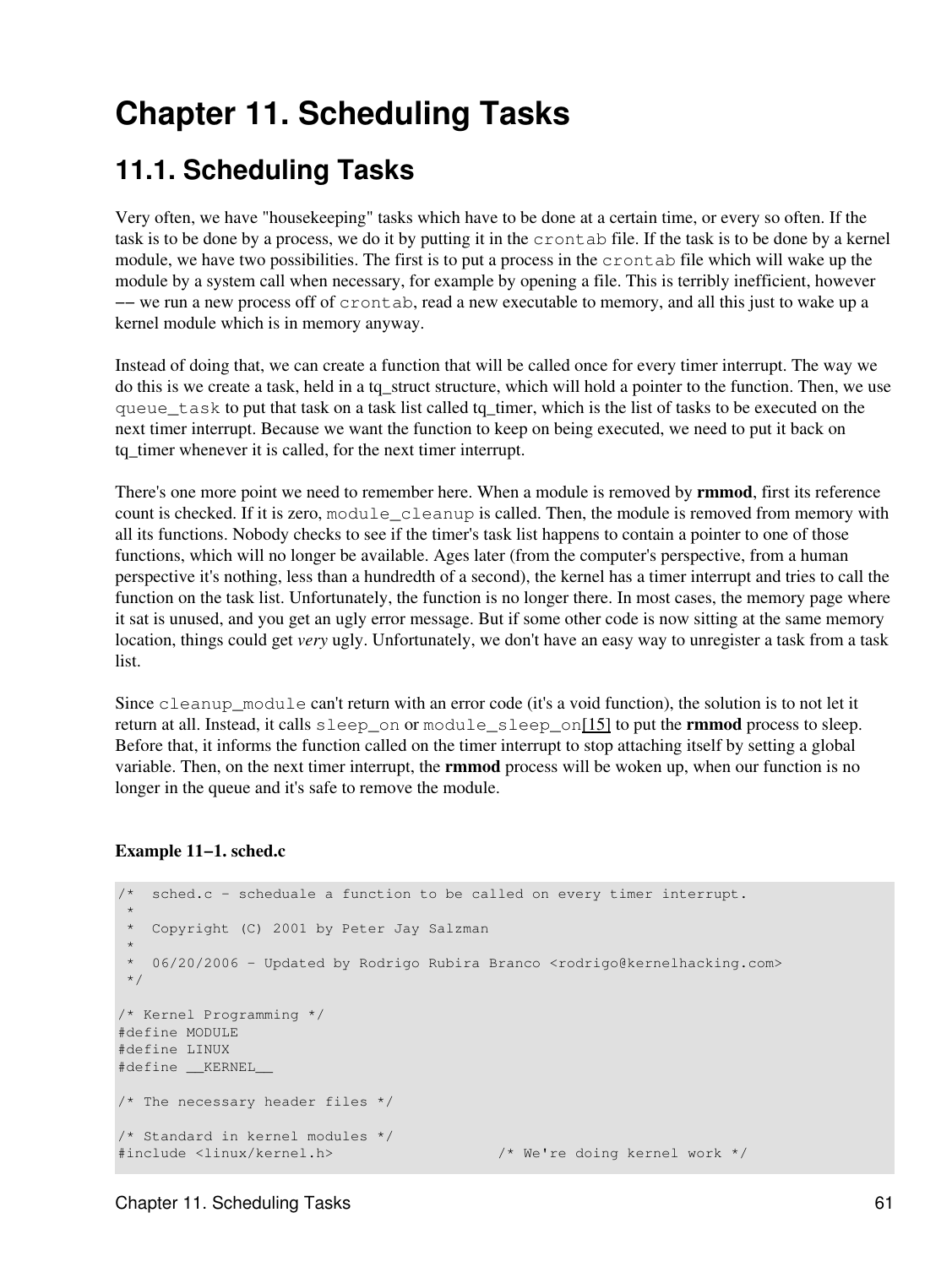```
#include <linux/module.h> /* Specifically, a module */
/* Deal with CONFIG_MODVERSIONS */
#if CONFIG MODVERSIONS==1
#define MODVERSIONS
#include <linux/modversions.h>
#endif 
\frac{1}{x} Necessary because we use the proc fs */
#include <linux/proc_fs.h>
/* We scheduale tasks here */
#include <linux/tqueue.h>
/* We also need the ability to put ourselves to sleep and wake up later */
#include <linux/sched.h>
/* In 2.2.3 /usr/include/linux/version.h includes a macro for this, but
 * 2.0.35 doesn't − so I add it here if necessary.
 */
#ifndef KERNEL_VERSION
#define KERNEL_VERSION(a,b,c) ((a)*65536+(b)*256+(c))
#endif
/* The number of times the timer interrupt has been called so far */static int TimerIntrpt = 0;
/* This is used by cleanup, to prevent the module from being unloaded while
 * intrpt_routine is still in the task queue
\star /
static DECLARE_WAIT_QUEUE_HEAD(WaitQ);
int waitq=0;
static void intrpt_routine(void *);
/* The task queue structure for this task, from tqueue.h */
static struct tq_struct Task = {
  routine: (void (*) (void *)) intrpt_routine, /* The function to run */
  data: NULL \frac{1}{2} /* The void* parameter for that function */
};
/* This function will be called on every timer interrupt. Notice the void*
 * pointer − task functions can be used for more than one purpose, each time 
 * getting a different parameter.
 */
static void intrpt_routine(void *irrelevant)
{
   /* Increment the counter */
   TimerIntrpt++;
   /* If cleanup wants us to die */
   if (waitq) 
      wake_up(&WaitQ); \qquad \qquad /* Now cleanup_module can return */
    else
      /* Put ourselves back in the task queue */
       queue_task(&Task, &tq_timer); 
}
/* Put data into the proc fs file. */
int procfile_read(char *buffer, 
                   char **buffer_location, off_t offset, 
                   int buffer_length, int *eof, void *data)
```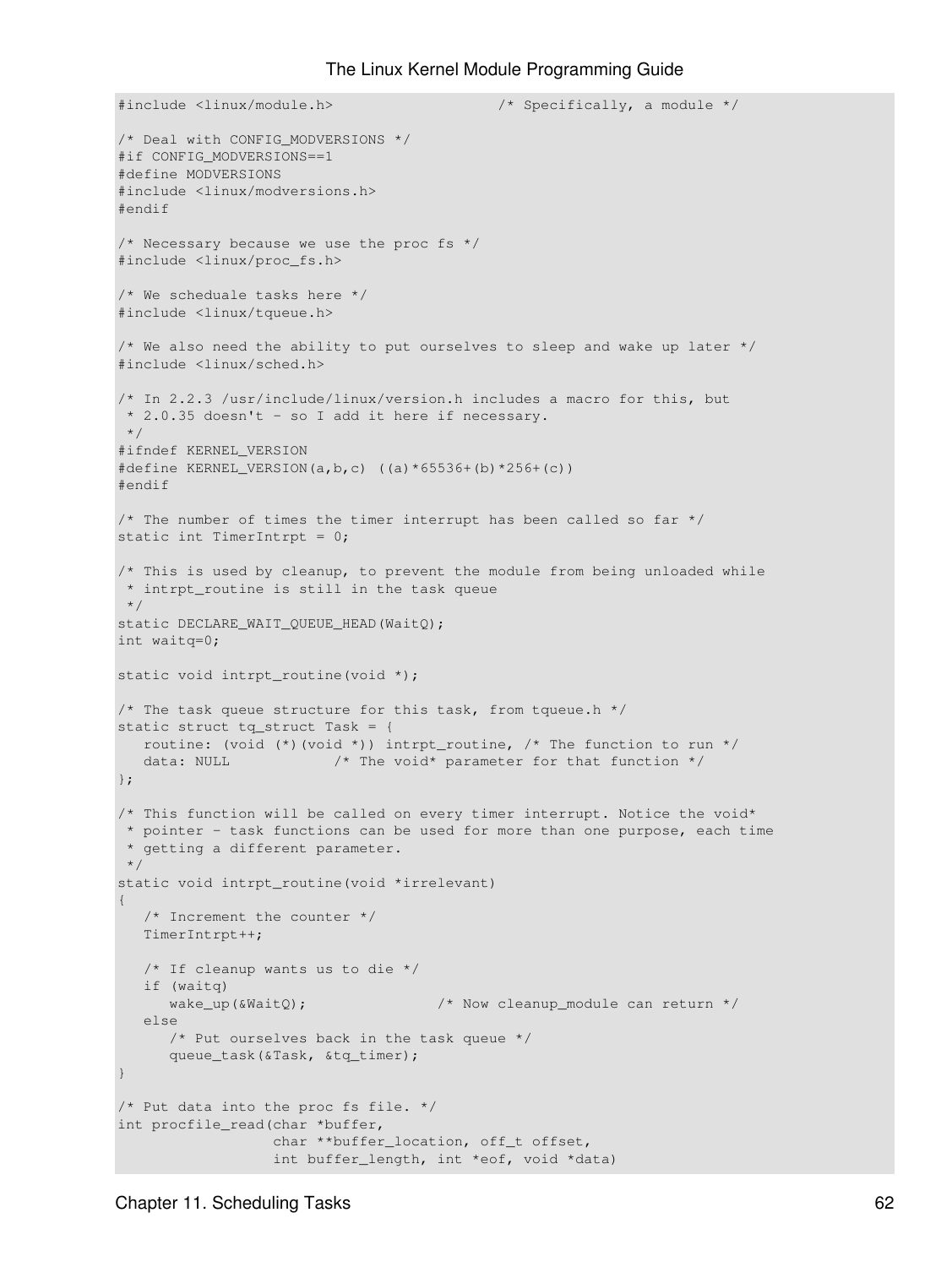```
{
   int len; /* The number of bytes actually used */ /* It's static so it will still be in memory when we leave this function
     */
    static char my_buffer[80]; 
   static int count = 1;
    /* We give all of our information in one go, so if the anybody asks us
    * if we have more information the answer should always be no.
     */
   if (offset > 0)
       return 0;
    /* Fill the buffer and get its length */
    len = sprintf(my_buffer, "Timer called %d times so far\n", TimerIntrpt);
    count++;
   /* Tell the function which called us where the buffer is */ *buffer_location = my_buffer;
    /* Return the length */
   return len;
}
/* Proc structure pointer */
struct proc_dir_entry *Our_Proc_File;
/* Initialize the module − register the proc file */
int init_module()
\left\{ \right. /* Put the task in the tq_timer task queue, so it will be executed at
     * next timer interrupt
    */
   queue_task(&Task, &tq_timer);
    /* Success if proc_register_dynamic is a success, failure otherwise */
   Our_Proc_File=create_proc_read_entry("sched", 0444, NULL, procfile_read, NULL);
   if ( Our_Proc_File == NULL )
        return −ENOMEM;
    else
        return 0;
}
/* Cleanup */
void cleanup_module()
{
   /* Unregister our /proc file */
   remove_proc_entry("sched", NULL);
    /* Sleep until intrpt_routine is called one last time. This is necessary,
     * because otherwise we'll deallocate the memory holding intrpt_routine
     * and Task while tq_timer still references them. Notice that here we
     * don't allow signals to interrupt us. 
\star * Since WaitQ is now not NULL, this automatically tells the interrupt
     * routine it's time to die.
     */
    waitq=1;
```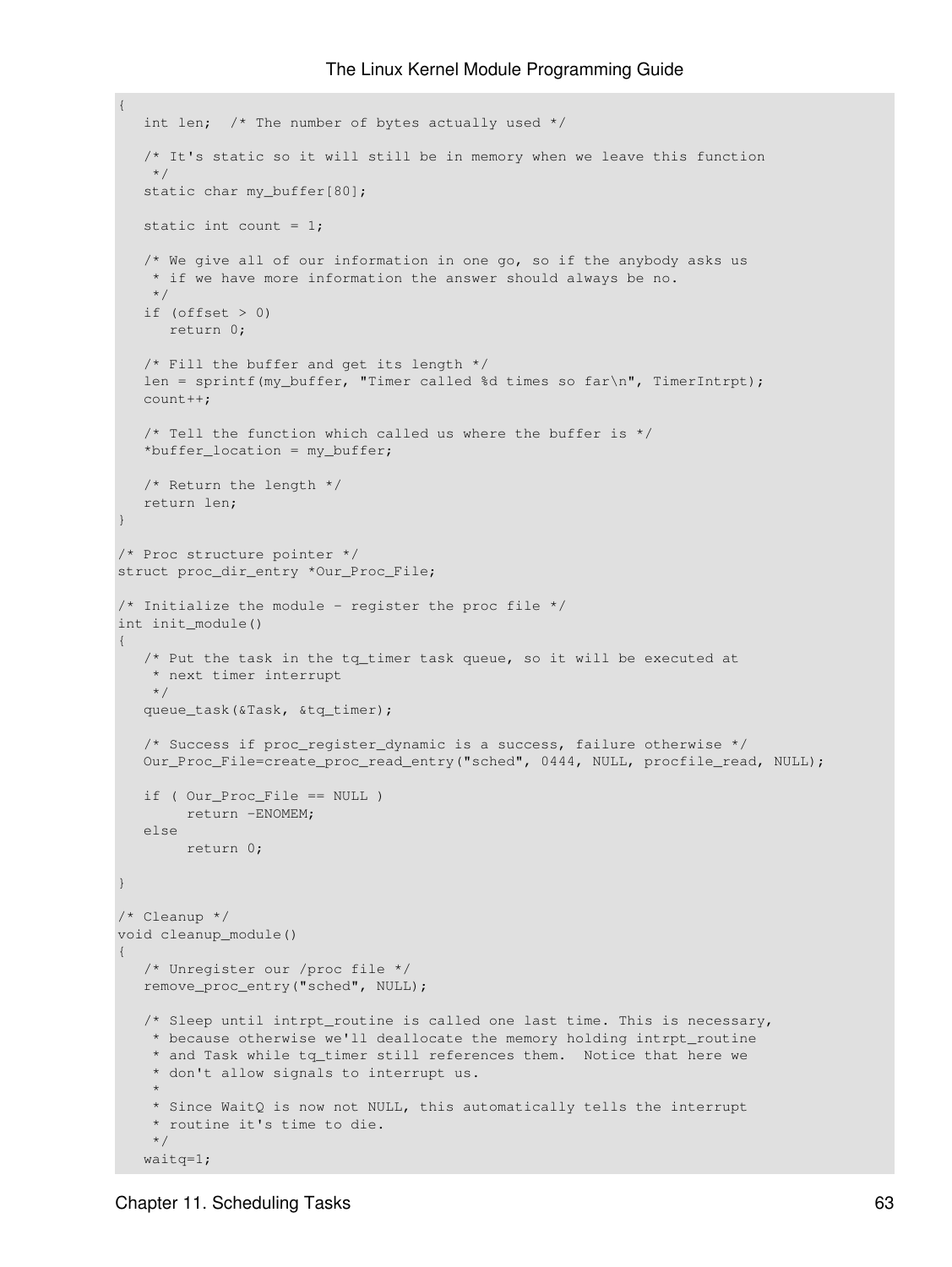```
 sleep_on(&WaitQ);
}
```
MODULE\_LICENSE("GPL");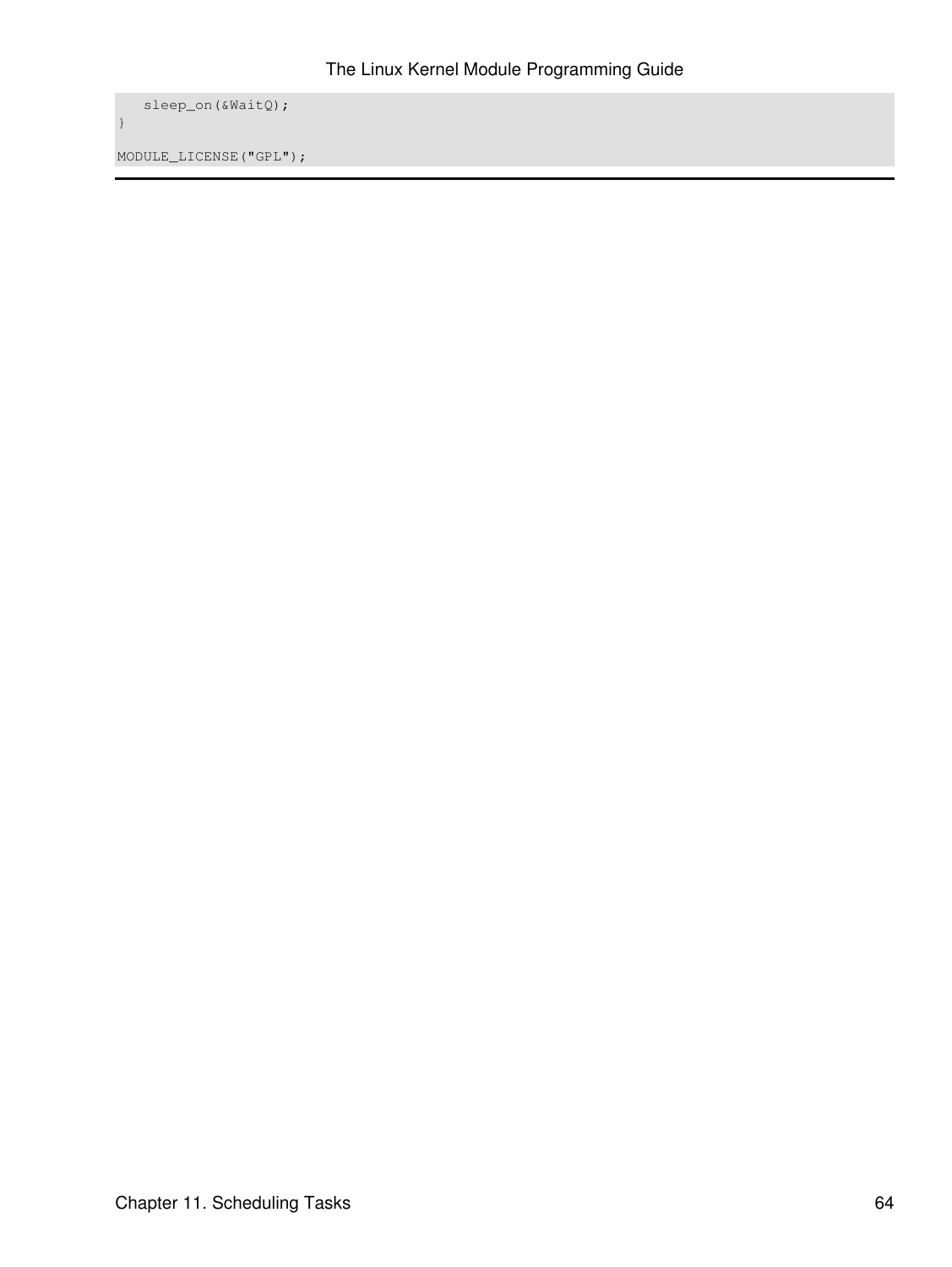# **Chapter 12. Interrupt Handlers**

## **12.1. Interrupt Handlers**

### **12.1.1. Interrupt Handlers**

Except for the last chapter, everything we did in the kernel so far we've done as a response to a process asking for it, either by dealing with a special file, sending an  $i$  octl(), or issuing a system call. But the job of the kernel isn't just to respond to process requests. Another job, which is every bit as important, is to speak to the hardware connected to the machine.

There are two types of interaction between the CPU and the rest of the computer's hardware. The first type is when the CPU gives orders to the hardware, the other is when the hardware needs to tell the CPU something. The second, called interrupts, is much harder to implement because it has to be dealt with when convenient for the hardware, not the CPU. Hardware devices typically have a very small amount of RAM, and if you don't read their information when available, it is lost.

Under Linux, hardware interrupts are called IRQ's (*I*nterrupt *R*e*q*uests)[16]. There are two types of IRQ's, short and long. A short IRQ is one which is expected to take a *very* short period of time, during which the rest of the machine will be blocked and no other interrupts will be handled. A long IRQ is one which can take longer, and during which other interrupts may occur (but not interrupts from the same device). If at all possible, it's better to declare an interrupt handler to be long.

When the CPU receives an interrupt, it stops whatever it's doing (unless it's processing a more important interrupt, in which case it will deal with this one only when the more important one is done), saves certain parameters on the stack and calls the interrupt handler. This means that certain things are not allowed in the interrupt handler itself, because the system is in an unknown state. The solution to this problem is for the interrupt handler to do what needs to be done immediately, usually read something from the hardware or send something to the hardware, and then schedule the handling of the new information at a later time (this is called the "bottom half") and return. The kernel is then guaranteed to call the bottom half as soon as possible −− and when it does, everything allowed in kernel modules will be allowed.

The way to implement this is to call request\_irq() to get your interrupt handler called when the relevant IRQ is received (there are 15 of them, plus 1 which is used to cascade the interrupt controllers, on Intel platforms). This function receives the IRQ number, the name of the function, flags, a name for /proc/interrupts and a parameter to pass to the interrupt handler. The flags can include *SA\_SHIRQ* to indicate you're willing to share the IRQ with other interrupt handlers (usually because a number of hardware devices sit on the same IRQ) and *SA\_INTERRUPT* to indicate this is a fast interrupt. This function will only succeed if there isn't already a handler on this IRQ, or if you're both willing to share.

Then, from within the interrupt handler, we communicate with the hardware and then use queue task  $irq()$  with tq immediate() and mark bh(BH\_IMMEDIATE) to schedule the bottom half. The reason we can't use the standard queue\_task in version 2.0 is that the interrupt might happen right in the middle of somebody else's queue  $\text{task}[17]$ . We need mark bh because earlier versions of Linux only had an array of 32 bottom halves, and now one of them (*BH\_IMMEDIATE*) is used for the linked list of bottom halves for drivers which didn't get a bottom half entry assigned to them.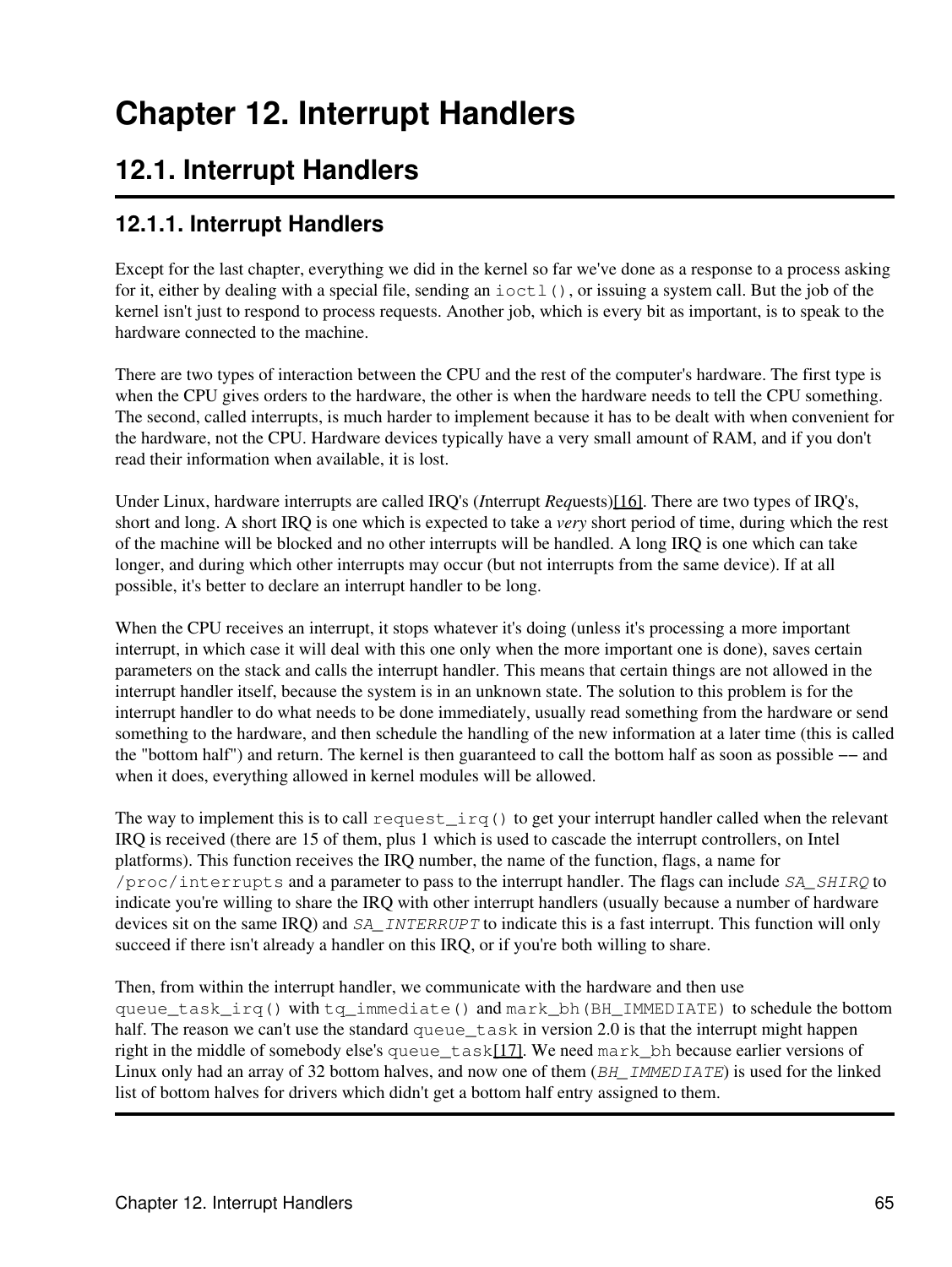### **12.1.2. Keyboards on the Intel Architecture**

The rest of this chapter is completely Intel specific. If you're not running on an Intel platform, it will not work. Don't even try to compile the code here.

I had a problem with writing the sample code for this chapter. On one hand, for an example to be useful it has to run on everybody's computer with meaningful results. On the other hand, the kernel already includes device drivers for all of the common devices, and those device drivers won't coexist with what I'm going to write. The solution I've found was to write something for the keyboard interrupt, and disable the regular keyboard interrupt handler first. Since it is defined as a static symbol in the kernel source files (specifically, drivers/char/keyboard.c), there is no way to restore it. Before **insmod**'ing this code, do on another terminal **sleep 120 ; reboot** if you value your file system.

This code binds itself to IRQ 1, which is the IRQ of the keyboard controlled under Intel architectures. Then, when it receives a keyboard interrupt, it reads the keyboard's status (that's the purpose of the **inb** (0x64)) and the scan code, which is the value returned by the keyboard. Then, as soon as the kernel thinks it's feasible, it runs got\_char which gives the code of the key used (the first seven bits of the scan code) and whether it has been pressed (if the 8th bit is zero) or released (if it's one).

#### **Example 12−1. intrpt.c**

```
/* intrpt.c − An interrupt handler.
 *
  * Copyright (C) 2001 by Peter Jay Salzman
  */
/* The necessary header files */
/* Standard in kernel modules */
#include <linux/kernel.h> /* We're doing kernel work */
#include <linux/module.h> /* Specifically, a module */
/* Deal with CONFIG_MODVERSIONS */
#if CONFIG_MODVERSIONS==1
#define MODVERSIONS
#include <linux/modversions.h>
#endif 
#include <linux/sched.h>
#include <linux/tqueue.h>
/* We want an interrupt */
#include <linux/interrupt.h>
#include <asm/io.h>
/* In 2.2.3 /usr/include/linux/version.h includes a macro for this, but
 * 2.0.35 doesn't − so I add it here if necessary.
 */
#ifndef KERNEL_VERSION
#define KERNEL VERSION(a,b,c) ((a)*65536+(b)*256+(c))#endif
/* Bottom Half − this will get called by the kernel as soon as it's safe
 * to do everything normally allowed by kernel modules.
  */
```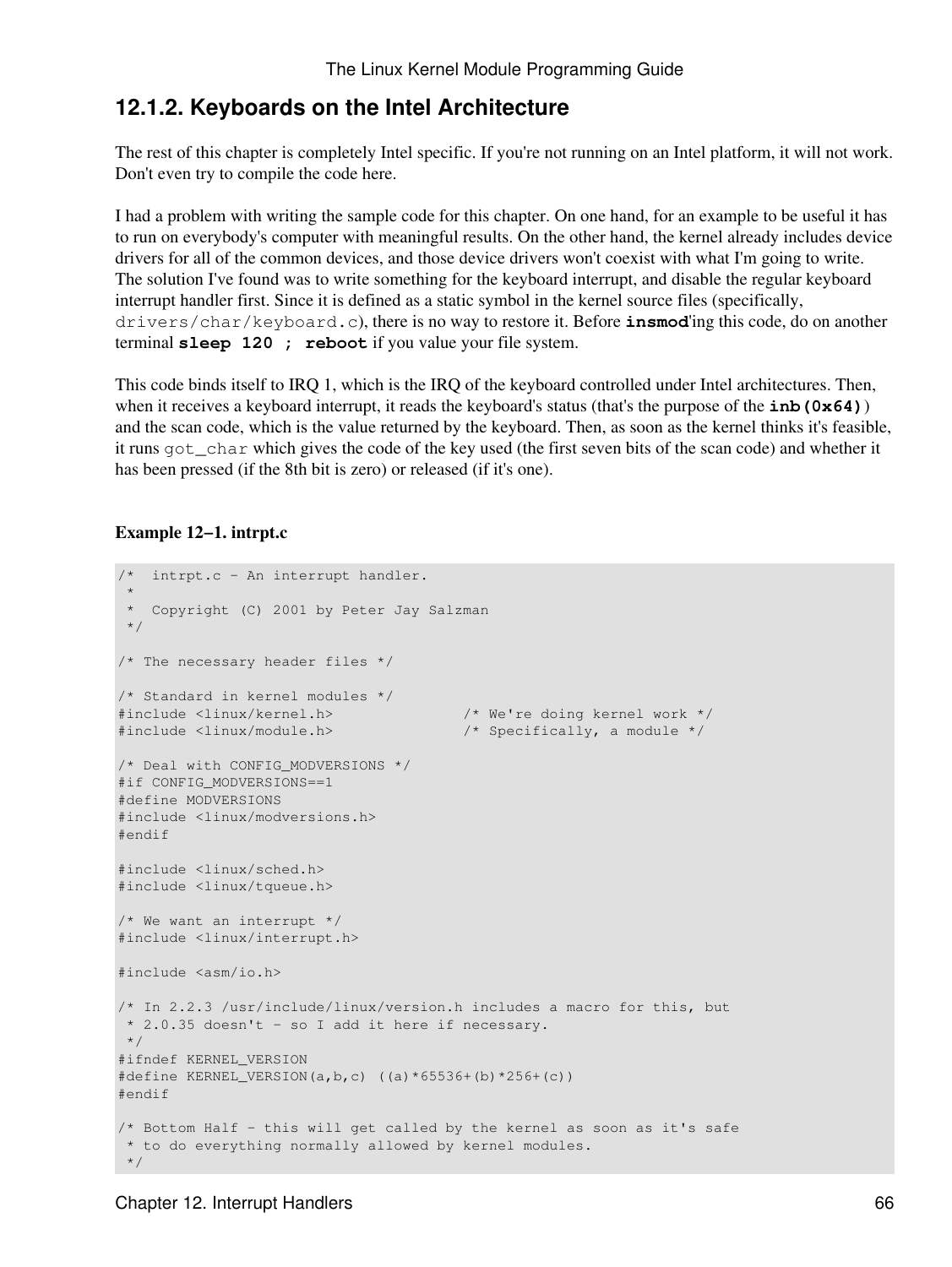```
static void got_char(void *scancode)
{
   printk("Scan Code %x %s.\n",
          (int) *((char *) scancode) & 0x7F,
           *((char *) scancode) & 0x80 ? "Released" : "Pressed");
}
/* This function services keyboard interrupts. It reads the relevant
  * information from the keyboard and then scheduales the bottom half
  * to run when the kernel considers it safe.
  */
void irq_handler(int irq, void *dev_id, struct pt_regs *regs)
{
    /* This variables are static because they need to be 
     * accessible (through pointers) to the bottom half routine.
     */
    static unsigned char scancode;
   static struct tq_struct task = {NULL, 0, got_char, &scancode};
   unsigned char status;
   /* Read keyboard status */
  status = inb(0x64);
  scancode = inb(0x60);
   /* Scheduale bottom half to run */
#if LINUX_VERSION_CODE > KERNEL_VERSION(2,2,0)
  queue_task(&task, &tq_immediate);
#else
   queue_task_irq(&task, &tq_immediate);
#endif
   mark_bh(IMMEDIATE_BH);
}
/* Initialize the module − register the IRQ handler */
int init_module()
{
    /* Since the keyboard handler won't co−exist with another handler,
     * such as us, we have to disable it (free its IRQ) before we do
     * anything. Since we don't know where it is, there's no way to
                 * reinstate it later − so the computer will have to be rebooted
                 * when we're done.
     */
    free_irq(1, NULL);
   /* Request IRQ 1, the keyboard IRQ, to go to our irq handler.
           * SA_SHIRQ means we're willing to have othe handlers on this IRQ.
                 * SA_INTERRUPT can be used to make the handler into a fast interrupt. 
     */
   return request_irq(1, \gamma* The number of the keyboard IRQ on PCs */
               irq_handler, /* our handler */
               SA_SHIRQ, 
               "test_keyboard_irq_handler", NULL);
}
/* Cleanup */
void cleanup_module()
{
    /* This is only here for completeness. It's totally irrelevant, since
           * we don't have a way to restore the normal keyboard interrupt so the
                 * computer is completely useless and has to be rebooted.
     */
    free_irq(1, NULL);
```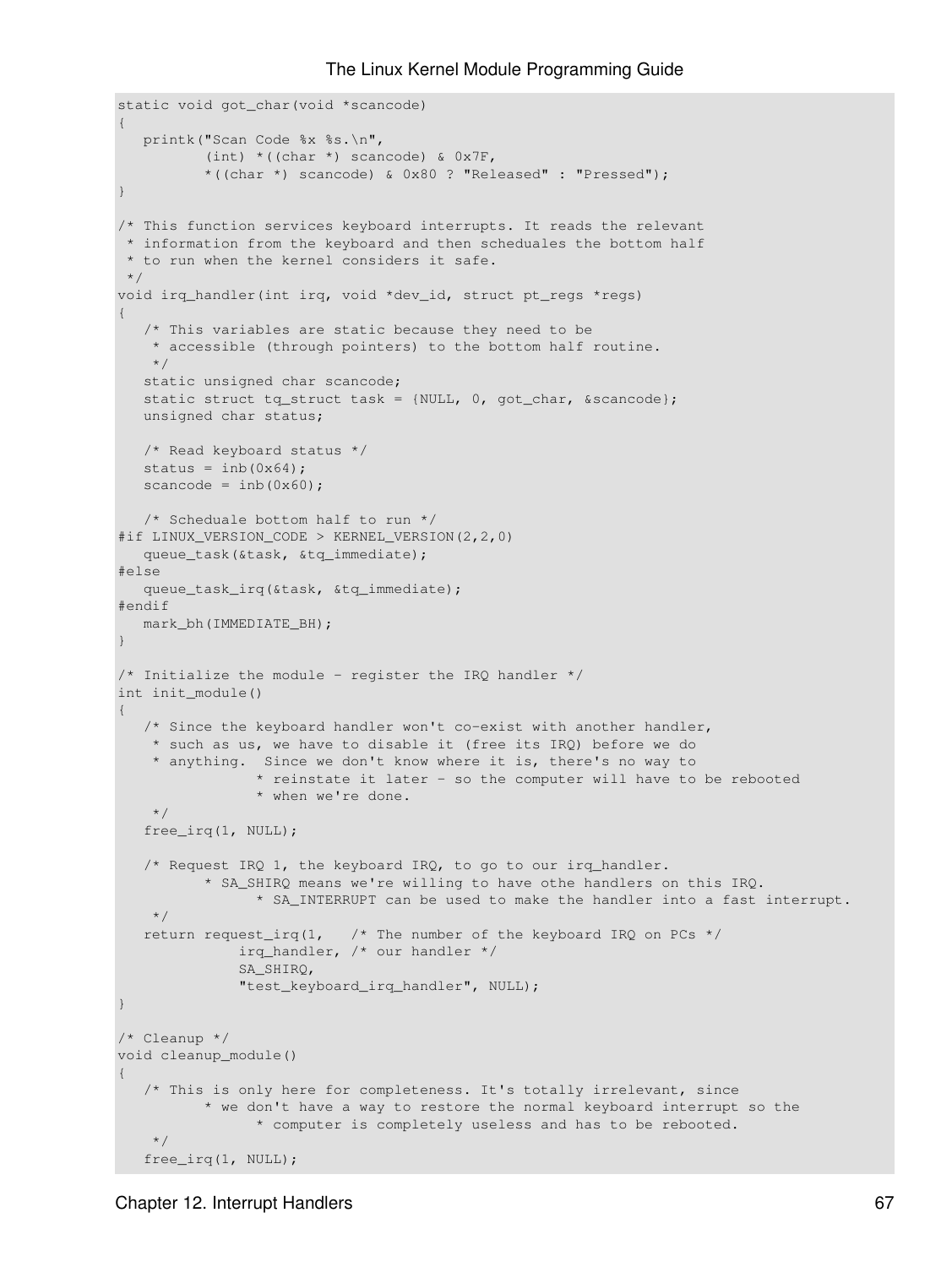Chapter 12. Interrupt Handlers 68

}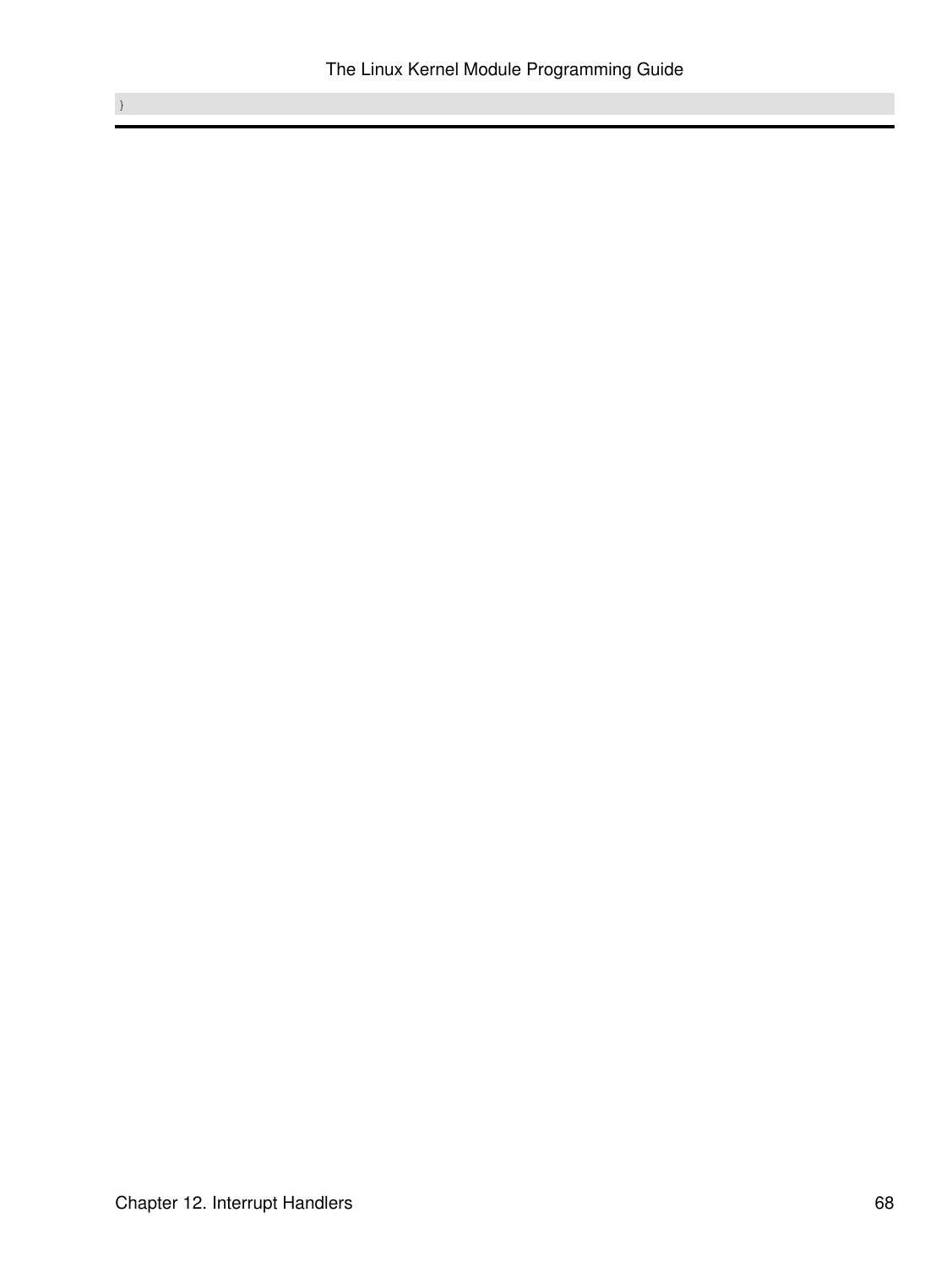# **Chapter 13. Symmetric Multi Processing**

## **13.1. Symmetrical Multi−Processing**

One of the easiest and cheapest ways to improve hardware performance is to put more than one CPU on the board. This can be done either making the different CPU's take on different jobs (asymmetrical multi−processing) or by making them all run in parallel, doing the same job (symmetrical multi−processing, a.k.a. SMP). Doing asymmetrical multi−processing effectively requires specialized knowledge about the tasks the computer should do, which is unavailable in a general purpose operating system such as Linux. On the other hand, symmetrical multi−processing is relatively easy to implement.

By relatively easy, I mean exactly that: not that it's *really* easy. In a symmetrical multi−processing environment, the CPU's share the same memory, and as a result code running in one CPU can affect the memory used by another. You can no longer be certain that a variable you've set to a certain value in the previous line still has that value; the other CPU might have played with it while you weren't looking. Obviously, it's impossible to program like this.

In the case of process programming this normally isn't an issue, because a process will normally only run on one CPU at a time[18]. The kernel, on the other hand, could be called by different processes running on different CPU's.

In version 2.0.x, this isn't a problem because the entire kernel is in one big spinlock. This means that if one CPU is in the kernel and another CPU wants to get in, for example because of a system call, it has to wait until the first CPU is done. This makes Linux SMP safe[19], but inefficient.

In version 2.2.x, several CPU's can be in the kernel at the same time. This is something module writers need to be aware of.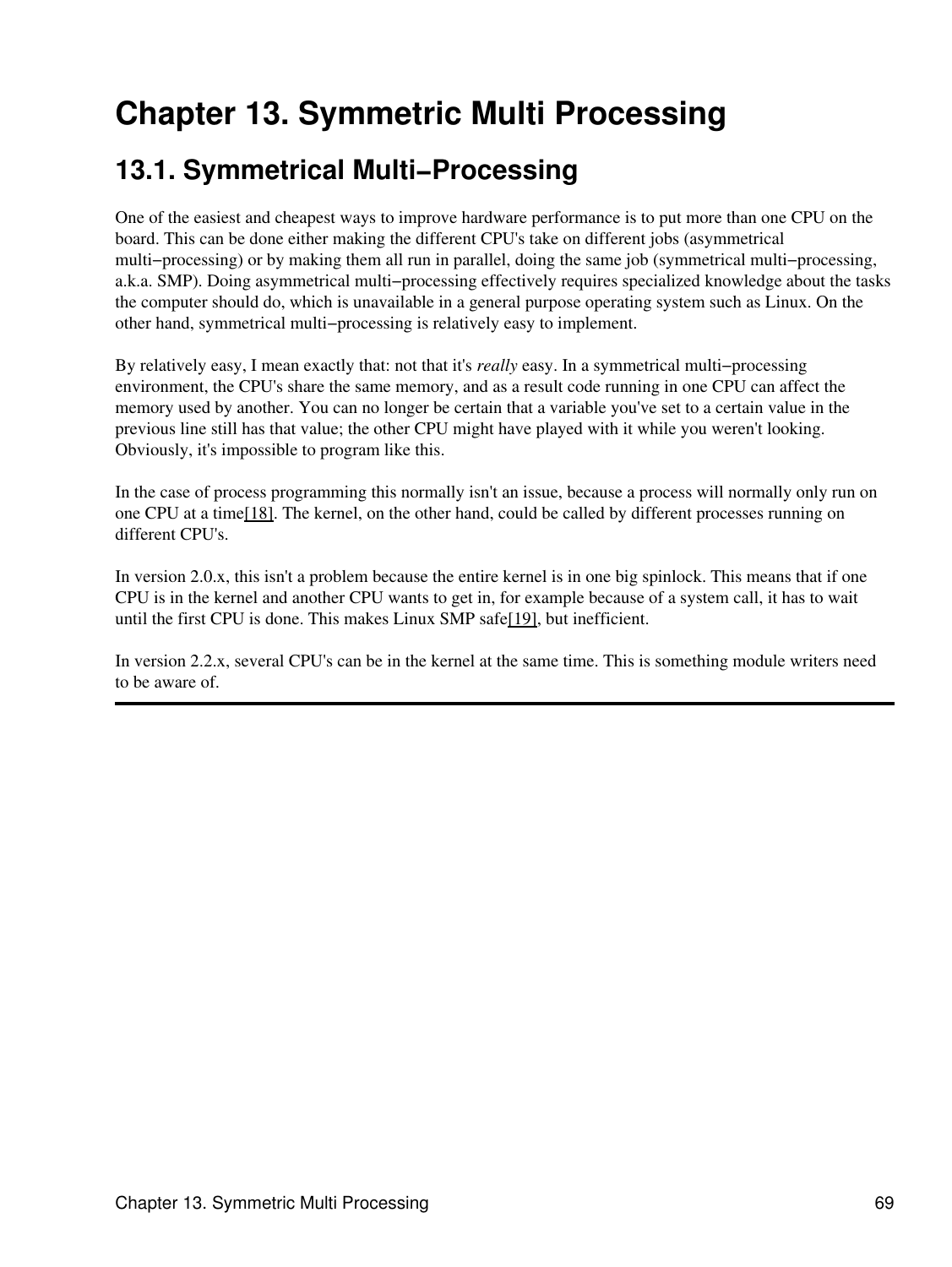## **Chapter 14. Common Pitfalls**

### **14.1. Common Pitfalls**

Before I send you on your way to go out into the world and write kernel modules, there are a few things I need to warn you about. If I fail to warn you and something bad happens, please report the problem to me for a full refund of the amount I was paid for your copy of the book.

Using standard libraries

You can't do that. In a kernel module you can only use kernel functions, which are the functions you can see in /proc/ksyms.

Disabling interrupts

You might need to do this for a short time and that is OK, but if you don't enable them afterwards, your system will be stuck and you'll have to power it off.

Sticking your head inside a large carnivore

I probably don't have to warn you about this, but I figured I will anyway, just in case.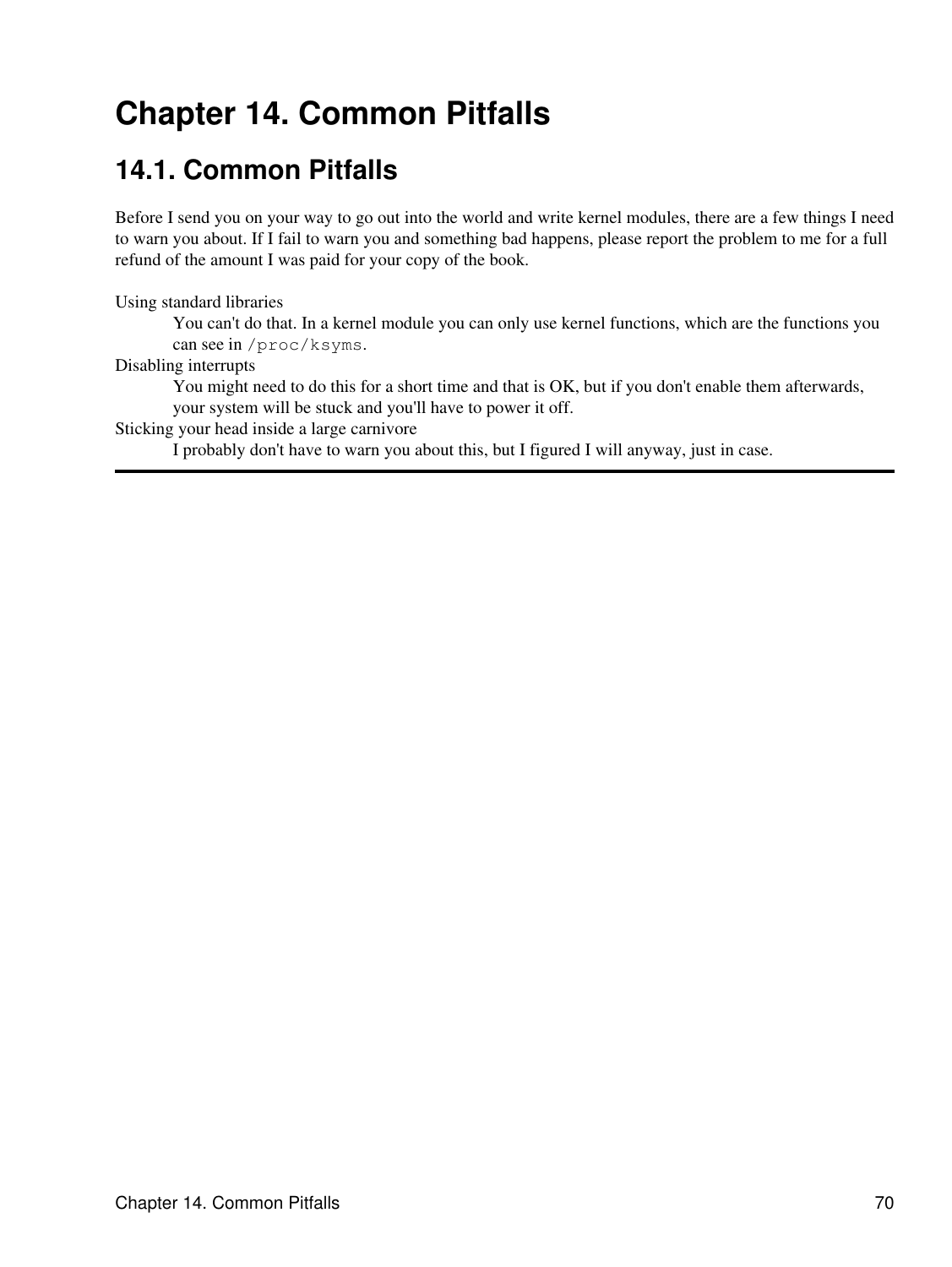## **Appendix A. Changes: 2.0 To 2.2**

### **A.1. Changes between 2.0 and 2.2**

### **A.1.1. Changes between 2.0 and 2.2**

I don't know the entire kernel well enough do document all of the changes. In the course of converting the examples (or actually, adapting Emmanuel Papirakis's changes) I came across the following differences. I listed all of them here together to help module programmers, especially those who learned from previous versions of this book and are most familiar with the techniques I use, convert to the new version.

An additional resource for people who wish to convert to 2.2 is located on [Richard Gooch's site](http://www.atnf.csiro.au/~rgooch/linux/docs/porting-to-2.2.html) .

```
asm/uaccess.h
```
If you need put\_user or get\_user you have to **#include** it.

get\_user

In version 2.2, get\_user receives both the pointer into user memory and the variable in kernel memory to fill with the information. The reason for this is that get\_user can now read two or four bytes at a time if the variable we read is two or four bytes long.

file\_operations

This structure now has a flush function between the open and close functions.

close in file\_operations

In version 2.2, the close function returns an integer, so it's allowed to fail.

read,write in file\_operations

The headers for these functions changed. They now return **ssize** t instead of an integer, and their parameter list is different. The inode is no longer a parameter, and on the other hand the offset into the file is.

#### proc\_register\_dynamic

This function no longer exists. Instead, you call the regular  $\text{proc}$  register and put zero in the inode field of the structure.

#### Signals

The signals in the task structure are no longer a 32 bit integer, but an array of *NSIG WORDS* integers.

#### queue task irq

Even if you want to scheduale a task to happen from inside an interrupt handler, you use queue task, not queue task irq.

#### Module Parameters

You no longer just declare module parameters as global variables. In 2.2 you have to also use *MODULE\_PARM* to declare their type. This is a big improvement, because it allows the module to receive string parameters which start with a digits, for example, without getting confused.

#### Symmetrical Multi−Processing

The kernel is no longer inside one huge spinlock, which means that kernel modules have to be aware of SMP.